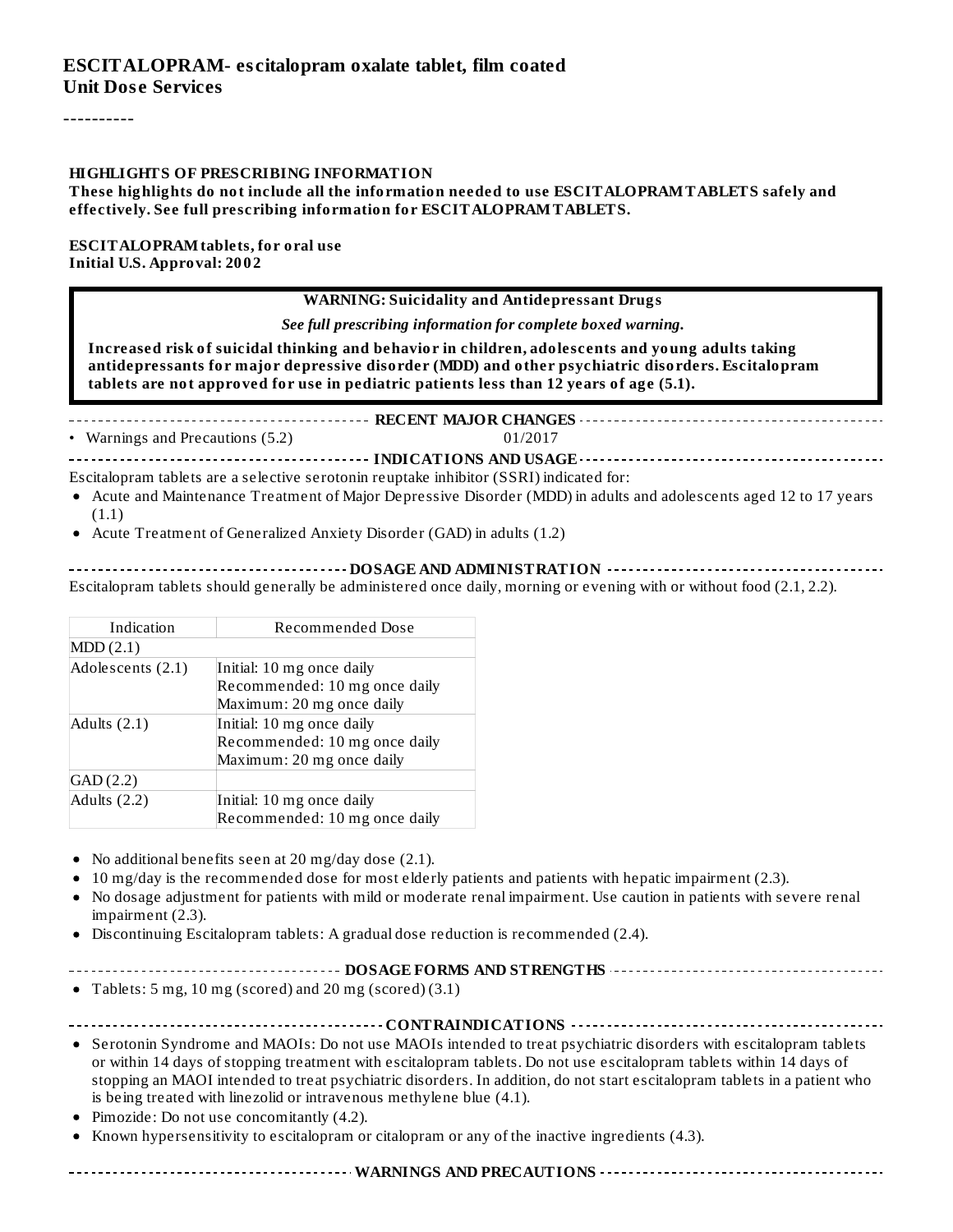- Clinical Worsening/Suicide Risk: Monitor for clinical worsening, suicidality and unusual change in behavior, especially, during the initial few months of therapy or at times of dose changes (5.1).
- Serotonin Syndrome: Serotonin syndrome has been reported with SSRIs and SNRIs, including escitalopram tablets,  $\bullet$ both when taken alone, but especially when co-administered with other serotonergic agents (including triptans, tricyclic antidepressants, fentanyl, lithium, tramadol, tryptophan, buspirone, amphetamines, and St. John's Wort). If such symptoms occur, discontinue escitalopram tablets and initiate supportive treatment. If concomitant use of escitalopram tablets with other serotonergic drugs is clinically warranted, patients should be made aware of a potential increased risk for serotonin syndrome, particularly during treatment initiation and dose increases (5.2).
- Discontinuation of Treatment with Escitalopram: A gradual reduction in dose rather than abrupt cessation is  $\bullet$ recommended whenever possible (5.3).
- Seizures: Prescribe with care in patients with a history of seizure (5.4).
- Activation of Mania/Hypomania: Use cautiously in patients with a history of mania (5.5).  $\bullet$
- Hyponatremia: Can occur in association with SIADH(5.6).
- Abnormal Bleeding: Use caution in concomitant use with NSAIDs, aspirin, warfarin or other drugs that affect coagulation (5.7).
- Interference with Cognitive and Motor Performance: Use caution when operating machinery (5.8).
- Angle Closure Glaucoma: Angle closure glaucoma has occurred in patients with untreated anatomically narrow angles treated with antidepressants. (5.9)
- Use in Patients with Concomitant Illness: Use caution in patients with diseases or conditions that produce altered metabolism or hemodynamic responses (5.10).

**ADVERSE REACTIONS** Most commonly observed adverse reactions (incidence  $\geq$  5% and at least twice the incidence of placebo patients) are: insomnia, ejaculation disorder (primarily ejaculatory delay), nausea, sweating increased, fatigue and somnolence, decreased libido, and anorgasmia (6.1).

**To report SUSPECTED ADVERSE REACTIONS, contact Apotex Corp. at 1-800-706-5575 or FDA at 1-800-FDA-1088 or** *www.fda.gov/medwatch.*

**DRUG INTERACTIONS** Concomitant use with SSRIs, SNRIs or Tryptophan is not recommended (7.2). Use caution when concomitant use with drugs that affect Hemostasis (NSAIDs, Aspirin, Warfarin) (7.6).

#### **USE IN SPECIFIC POPULATIONS**

Pregnancy: Use only if the potential benefit justifies the potential risk to the fetus (8.1).

Nursing Mothers: Caution should be exercised when administered to a nursing woman (8.3)

Pediatric Use: Safety and effectiveness of escitalopram has not been established in pediatric MDD patients less than 12 years of age (8.4).

#### **See 17 for PATIENT COUNSELING INFORMATION and Medication Guide.**

**Revised: 11/2017**

#### **FULL PRESCRIBING INFORMATION: CONTENTS\* WARNING: Suicidality AND ANTIDEPRESSANT DRUGS 1 INDICATIONS AND USAGE**

- 1.1 Major Depressive Disorder
- 1.2 Generalized Anxiety Disorder

#### **2 DOSAGE AND ADMINISTRATION**

- 2.1 Major Depressive Disorder
- 2.2 Generalized Anxiety Disorder
- 2.3 Special Populations
- 2.4 Discontinuation of Treatment with Escitalopram Tablets

2.5 Switching a Patient To or From a Monoamine Oxidase Inhibitor (MAOI) Intended to Treat Psychiatric Disorders

2.6 Use of Escitalopram Tablets with Other MAOIs such as Linezolid or Methylene Blue

#### **3 DOSAGE FORMS AND STRENGTHS**

3.1 Tablets

#### **4 CONTRAINDICATIONS**

4.1 Monoamine Oxidase Inhibitors (MAOIs)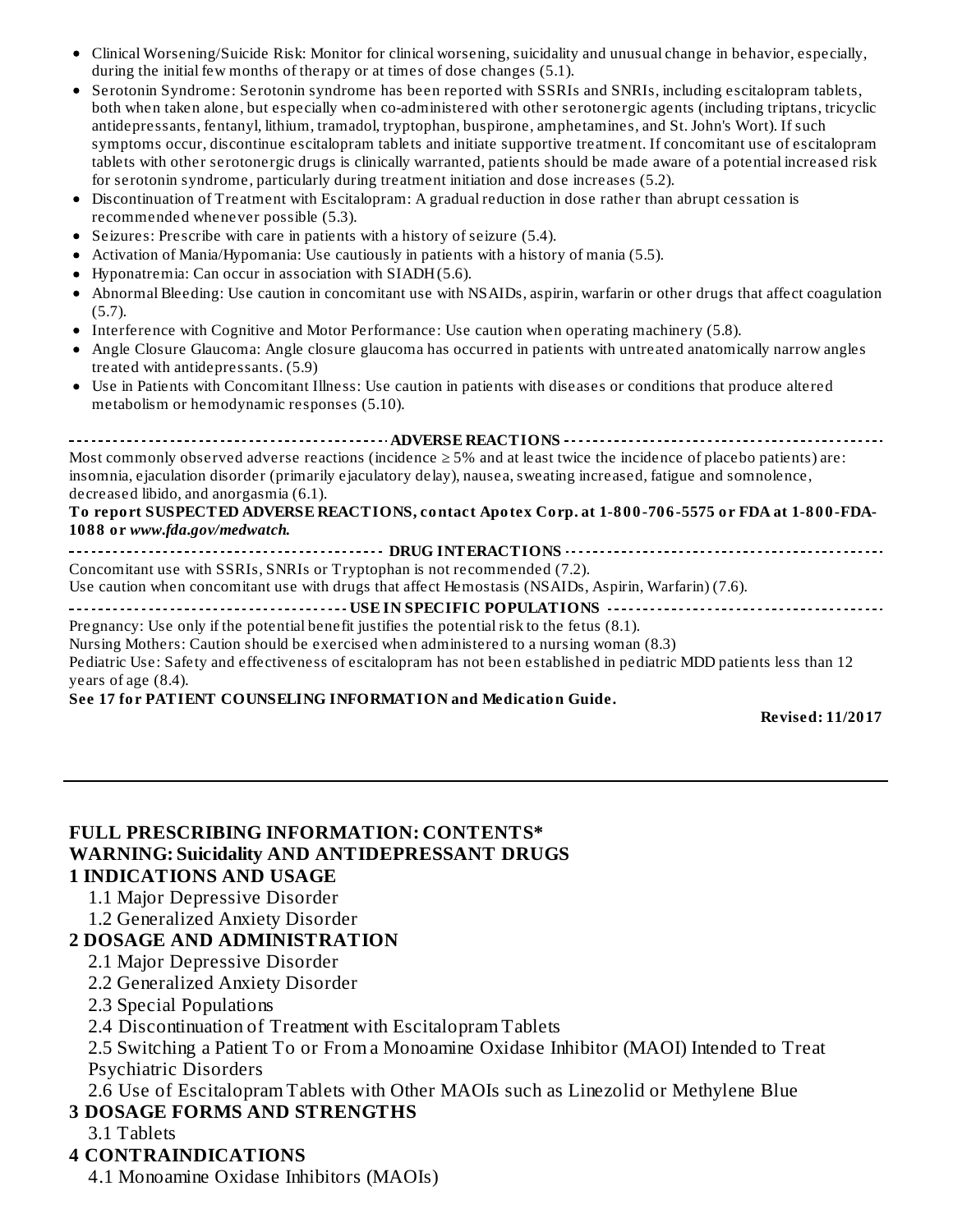- 4.2 Pimozide
- 4.3 Hypersensitivity to escitalopram or citalopram
- **5 WARNINGS AND PRECAUTIONS**
	- 5.1 Clinical Worsening and Suicide Risk
	- 5.2 Serotonin Syndrome
	- 5.3 Discontinuation of Treatment with Escitalopram
	- 5.4 Seizures
	- 5.5 Activation of Mania/Hypomania
	- 5.6 Hyponatremia
	- 5.7 Abnormal Bleeding
	- 5.8 Interference with Cognitive and Motor Performance
	- 5.9 Angle Closure Glaucoma
	- 5.10 Use in Patients with Concomitant Illness

## **6 ADVERSE REACTIONS**

- 6.1 Clinical Trials Experience
- 6.2 Post-Marketing Experience

## **7 DRUG INTERACTIONS**

- 7.1 Monoamine Oxidase Inhibitors (MAOIs)
- 7.2 Serotonergic Drugs
- 7.3 Triptans
- 7.4 CNS Drugs
- 7.5 Alcohol
- 7.6 Drugs That Interfere With Hemostasis (NSAIDs, Aspirin, Warfarin, etc.)
- 7.7 Cimetidine
- 7.8 Digoxin
- 7.9 Lithium
- 7.10 Pimozide and Celexa
- 7.11 Sumatriptan
- 7.12 Theophylline
- 7.13 Warfarin
- 7.14 Carbamazepine
- 7.15 Triazolam
- 7.16 Ketoconazole
- 7.17 Ritonavir
- 7.18 CYP3A4 and -2C19 Inhibitors
- 7.19 Drugs Metabolized by Cytochrome P4502D6
- 7.20 Metoprolol
- 7.21 Electroconvulsive Therapy (ECT)

# **8 USE IN SPECIFIC POPULATIONS**

- 8.1 Pregnancy
- 8.2 Labor and Delivery
- 8.3 Nursing Mothers
- 8.4 Pediatric Use
- 8.5 Geriatric Use

## **9 DRUG ABUSE AND DEPENDENCE**

9.2 Abuse and Dependence

# **10 OVERDOSAGE**

- 10.1 Human Experience
- 10.2 Management of Overdose

## **11 DESCRIPTION**

## **12 CLINICAL PHARMACOLOGY**

- 12.1 Mechanism of Action
- 12.2 Pharmacodynamics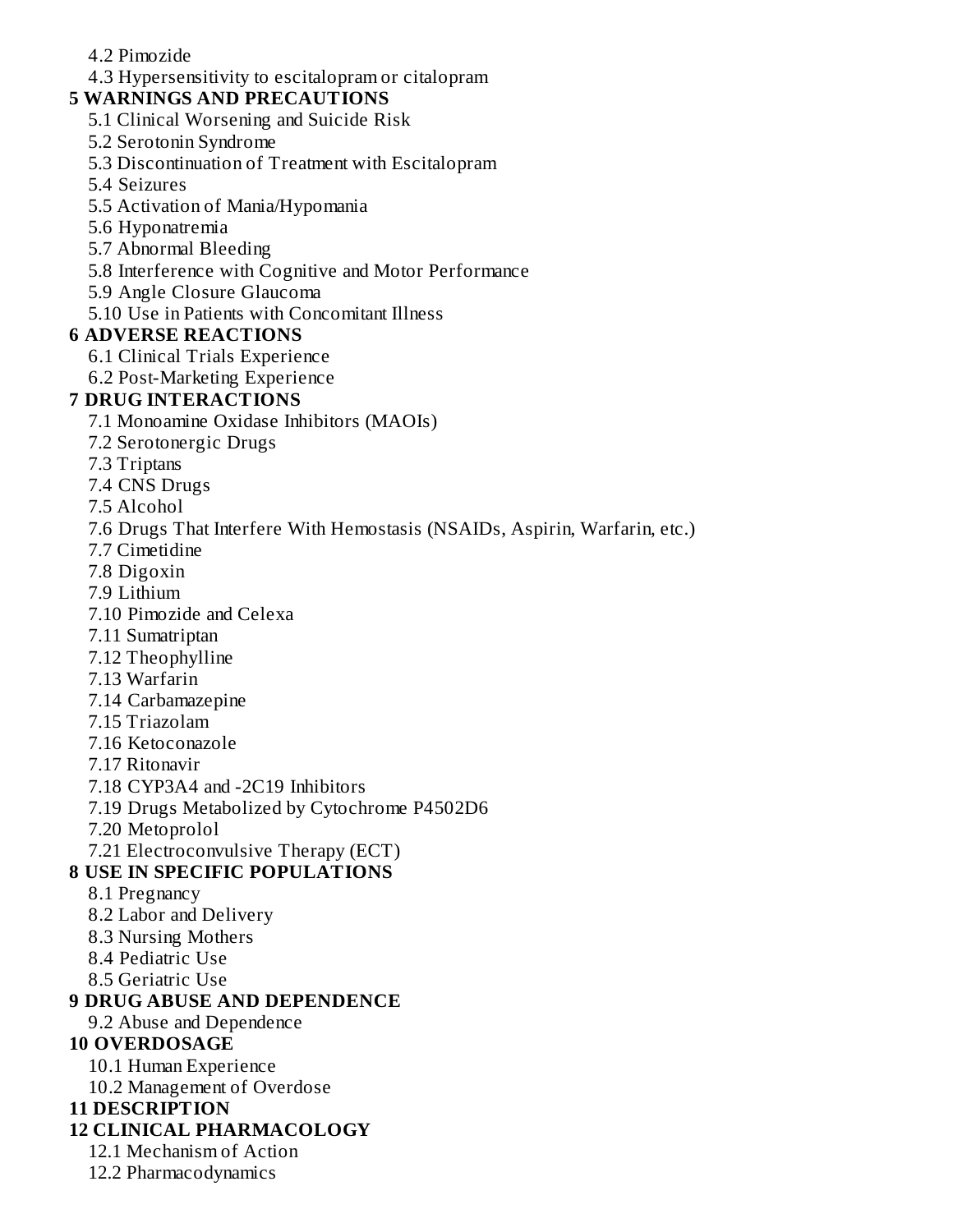12.3 Pharmacokinetics **13 NONCLINICAL TOXICOLOGY** 13.1 Carcinogenesis, Mutagenesis, Impairment of Fertility 13.2 Animal Toxicology and/or Pharmacology **14 CLINICAL STUDIES** 14.1 Major Depressive Disorder 14.2 Generalized Anxiety Disorder **16 HOW SUPPLIED/STORAGE AND HANDLING 17 PATIENT COUNSELING INFORMATION** 17.1 Information for Patients 17.2 FDA-Approved Medication Guide

\* Sections or subsections omitted from the full prescribing information are not listed.

#### **FULL PRESCRIBING INFORMATION**

#### **WARNING: Suicidality AND ANTIDEPRESSANT DRUGS**

**Antidepressants increas ed the risk compared to placebo of suicidal thinking and behavior (suicidality) in children, adoles cents, and young adults in short-term studies of major depressive disorder (MDD) and other psychiatric disorders. Anyone considering the us e of es citalopram tablets or any other antidepressant in a child, adoles cent, or young adult must balance this risk with the clinical need. Short-term studies did not show an increas e in the risk of suicidality with antidepressants compared to placebo in adults beyond age 24; there was a reduction in risk with antidepressants compared to placebo in adults aged 65 and older. Depression and certain other psychiatric disorders are thems elves associated with increas es in the risk of suicide. Patients of all ages who are started on antidepressant therapy should be monitored appropriately and obs erved clos ely for clinical wors ening, suicidality, or unusual changes in behavior. Families and caregivers should be advis ed of the need for clos e obs ervation and communication with the pres criber. Es citalopram tablets are not approved for us e in pediatric patients less than 12 years of age** *[see Warnings and Precautions: Clinical Worsening and Suicide Risk (5.1), Patient Counseling Information: Information for Patients (17.1), and Use in Specific Populations: Pediatric Use (8.4)].*

#### **1 INDICATIONS AND USAGE**

#### **1.1 Major Depressive Disorder**

Escitalopram tablets are indicated for the acute and maintenance treatment of major depressive disorder in adults and in adolescents 12 to 17 years of age *[see Clinical Studies (14.1)].*

A major depressive episode (DSM-IV) implies a prominent and relatively persistent (nearly every day for at least 2 weeks) depressed or dysphoric mood that usually interferes with daily functioning, and includes at least five of the following nine symptoms: depressed mood, loss of interest in usual activities, significant change in weight and/or appetite, insomnia or hypersomnia, psychomotor agitation or retardation, increased fatigue, feelings of guilt or worthlessness, slowed thinking or impaired concentration, a suicide attempt or suicidal ideation.

#### **1.2 Generalized Anxiety Disorder**

Escitalopram tablets are indicated for the acute treatment of Generalized Anxiety Disorder (GAD) in adults *[see Clinical Studies (14.2)].*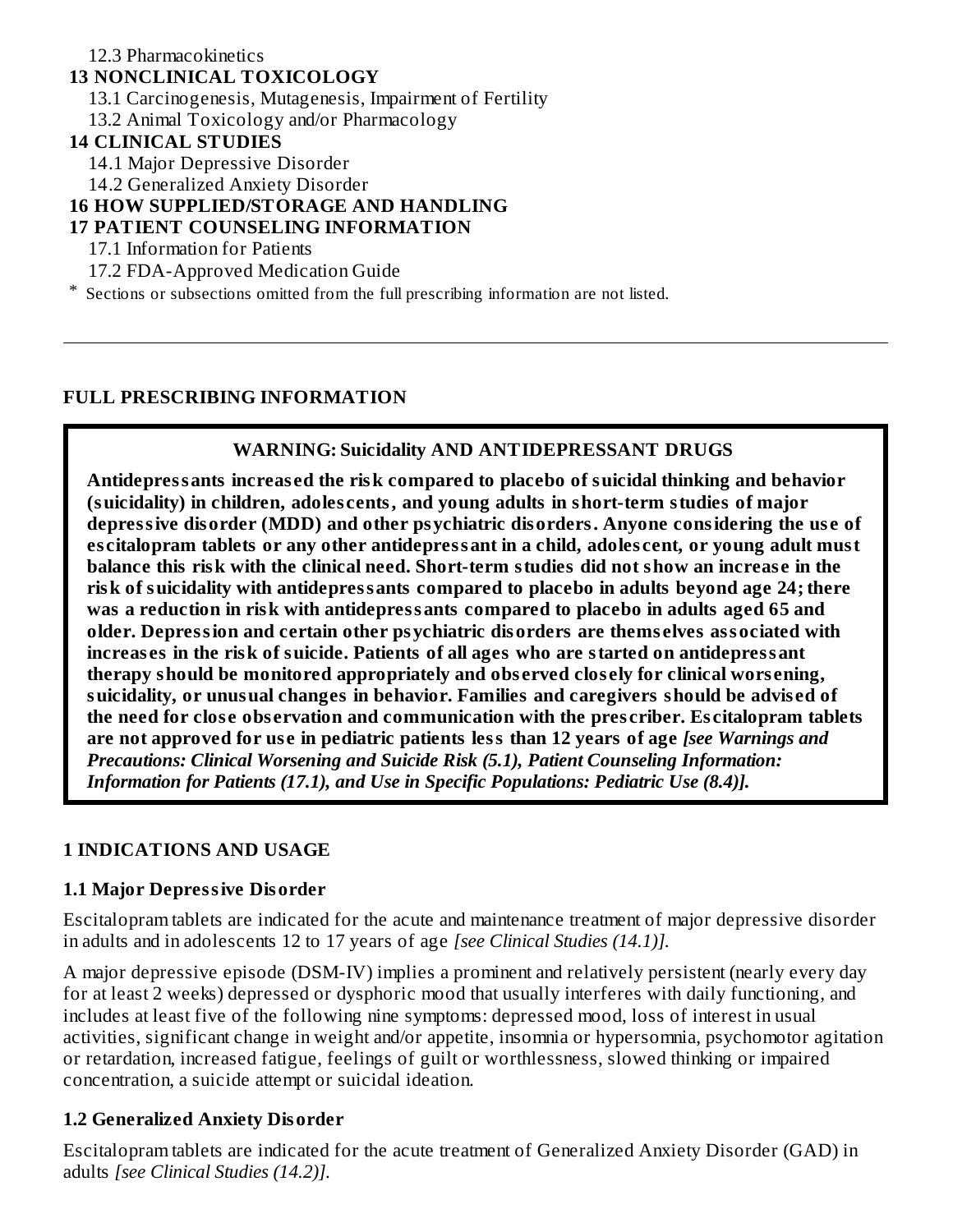Generalized Anxiety Disorder (DSM-IV) is characterized by excessive anxiety and worry (apprehensive expectation) that is persistent for at least 6 months and which the person finds difficult to control. It must be associated with at least 3 of the following symptoms: restlessness or feeling keyed up or on edge, being easily fatigued, difficulty concentrating or mind going blank, irritability, muscle tension, and sleep disturbance.

## **2 DOSAGE AND ADMINISTRATION**

Escitalopram tablets should be administered once daily, in the morning or evening, with or without food.

## **2.1 Major Depressive Disorder**

#### *Initial Treatment*

## *Adolescents*

The recommended dose of escitalopram tablets is 10 mg once daily. A flexible-dose trial of escitalopram tablets (10 to 20 mg/day) demonstrated the effectiveness of escitalopram tablets *[see Clinical Studies (14.1)].* If the dose is increased to 20 mg, this should occur after a minimum of three weeks.

*Adults*

The recommended dose of escitalopram tablets is 10 mg once daily. A fixed-dose trial of escitalopram tablets demonstrated the effectiveness of both 10 mg and 20 mg of escitalopram tablets, but failed to demonstrate a greater benefit of 20 mg over 10 mg *[see Clinical Studies (14.1)]*. If the dose is increased to 20 mg, this should occur after a minimum of one week.

## *Maintenance Treatment*

It is generally agreed that acute episodes of major depressive disorder require several months or longer of sustained pharmacological therapy beyond response to the acute episode. Systematic evaluation of continuing escitalopram tablets 10 or 20 mg/day in adults patients with major depressive disorder who responded while taking escitalopram tablets during an 8-week, acute-treatment phase demonstrated a benefit of such maintenance treatment *[see Clinical Studies (14.1)]*. Nevertheless, the physician who elects to use escitalopram tablets for extended periods should periodically re-evaluate the long-term usefulness of the drug for the individual patient. Patients should be periodically reassessed to determine the need for maintenance treatment.

# **2.2 Generalized Anxiety Disorder**

# *Initial Treatment*

## *Adults*

The recommended starting dose of escitalopram tablets is 10 mg once daily. If the dose is increased to 20 mg, this should occur after a minimum of one week.

## *Maintenance Treatment*

Generalized anxiety disorder is recognized as a chronic condition. The efficacy of escitalopram tablets in the treatment of GAD beyond 8 weeks has not been systematically studied. The physician who elects to use escitalopram tablets for extended periods should periodically re-evaluate the long-term usefulness of the drug for the individual patient.

# **2.3 Special Populations**

10 mg/day is the recommended dose for most elderly patients and patients with hepatic impairment.

No dosage adjustment is necessary for patients with mild or moderate renal impairment. Escitalopram tablets should be used with caution in patients with severe renal impairment.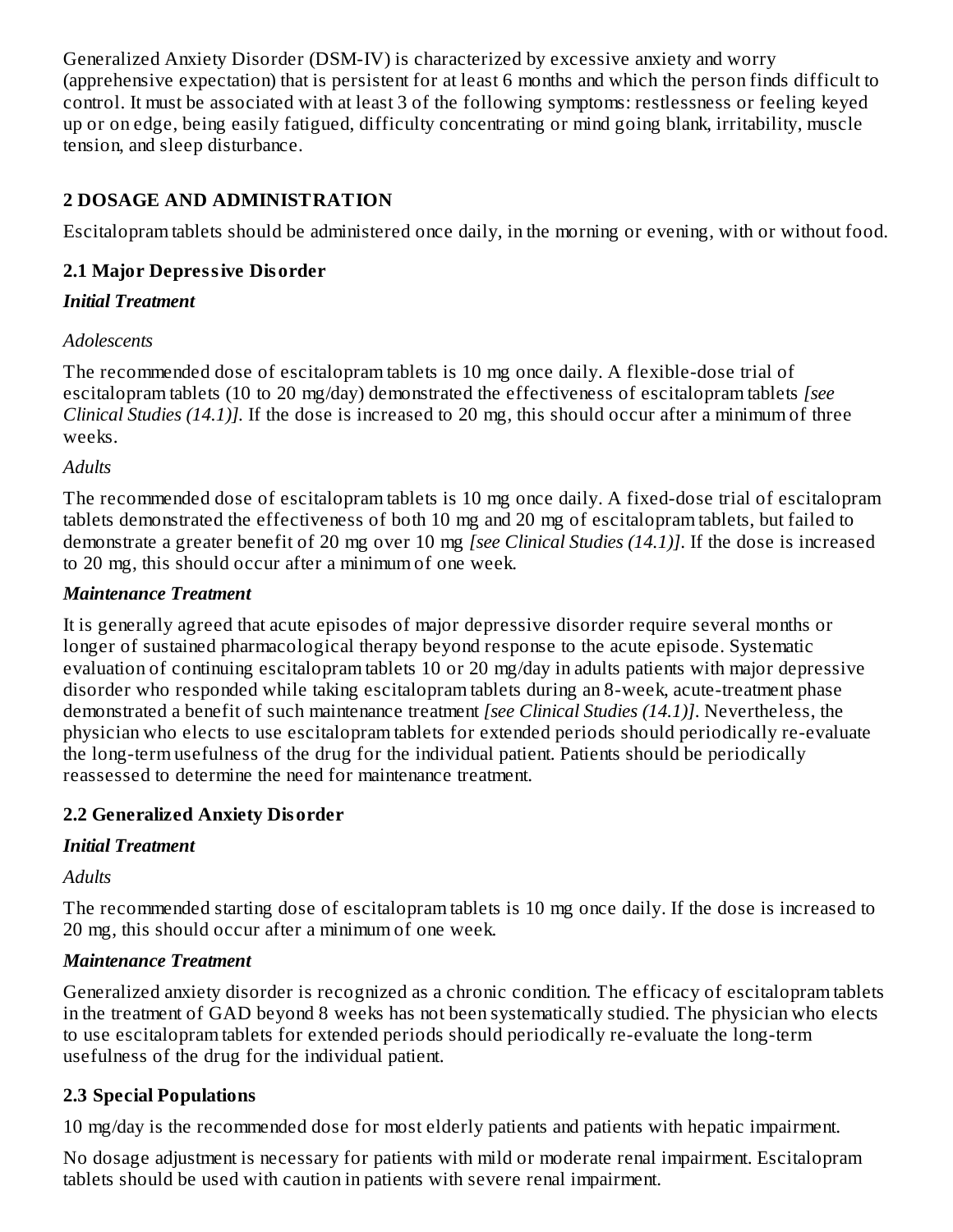#### **2.4 Dis continuation of Treatment with Es citalopram Tablets**

tablets should be used with caution in patients with severe renal impairment.

Symptoms associated with discontinuation of escitalopram tablets and other SSRIs and SNRIs have been reported *[see Warnings and Precautions (5.3)]*. Patients should be monitored for these symptoms when discontinuing treatment. A gradual reduction in the dose rather than abrupt cessation is recommended whenever possible. If intolerable symptoms occur following a decrease in the dose or upon discontinuation of treatment, then resuming the previously prescribed dose may be considered. Subsequently, the physician may continue decreasing the dose but at a more gradual rate.

#### **2.5 Switching a Patient To or From a Monoamine Oxidas e Inhibitor (MAOI) Intended to Treat Psychiatric Disorders**

At least 14 days should elapse between discontinuation of an MAOI intended to treat psychiatric disorders and initiation of therapy with escitalopram tablets. Conversely, at least 14 days should be allowed after stopping escitalopram tablets before starting an MAOI intended to treat psychiatric disorders *[see Contraindications (4.1)].*

## **2.6 Us e of Es citalopram Tablets with Other MAOIs such as Linezolid or Methylene Blue**

Do not start escitalopram tablets in a patient who is being treated with linezolid or intravenous methylene blue because there is an increased risk of serotonin syndrome. In a patient who requires more urgent treatment of a psychiatric condition, other interventions, including hospitalization, should be considered *[see Contraindications (4.1)].*

In some cases, a patient already receiving escitalopram tablets therapy may require urgent treatment with linezolid or intravenous methylene blue. If acceptable alternatives to linezolid or intravenous methylene blue treatment are not available and the potential benefits of linezolid or intravenous methylene blue treatment are judged to outweigh the risks of serotonin syndrome in a particular patient, escitalopram tablets should be stopped promptly, and linezolid or intravenous methylene blue can be administered. The patient should be monitored for symptoms of serotonin syndrome for 2 weeks or until 24 hours after the last dose of linezolid or intravenous methylene blue, whichever comes first. Therapy with escitalopram tablets may be resumed 24 hours after the last dose of linezolid or intravenous methylene blue *[see Warnings and Precautions (5.2)]*.

The risk of administering methylene blue by non-intravenous routes (such as oral tablets or by local injection) or in intravenous doses much lower than 1 mg/kg with escitalopram tablets is unclear. The clinician should, nevertheless, be aware of the possibility of emergent symptoms of serotonin syndrome with such use *[see Warnings and Precautions (5.2)].*

## **3 DOSAGE FORMS AND STRENGTHS**

## **3.1 Tablets**

Escitalopram tablets, USP are film-coated, round tablets containing escitalopram oxalate in strengths equivalent to 5 mg, 10 mg and 20 mg escitalopram base. The 10 and 20 mg tablets are scored. Imprinted with "APO" on one side and either "ESC" over "5", "ESC" over score "10", or "ESC" over score "20" on the other side according to their respective strengths.

## **4 CONTRAINDICATIONS**

#### **4.1 Monoamine Oxidas e Inhibitors (MAOIs)**

The use of MAOIs intended to treat psychiatric disorders with escitalopram tablets or within 14 days of stopping treatment with escitalopram tablets is contraindicated because of an increased risk of serotonin syndrome. The use of escitalopram tablets within 14 days of stopping an MAOI intended to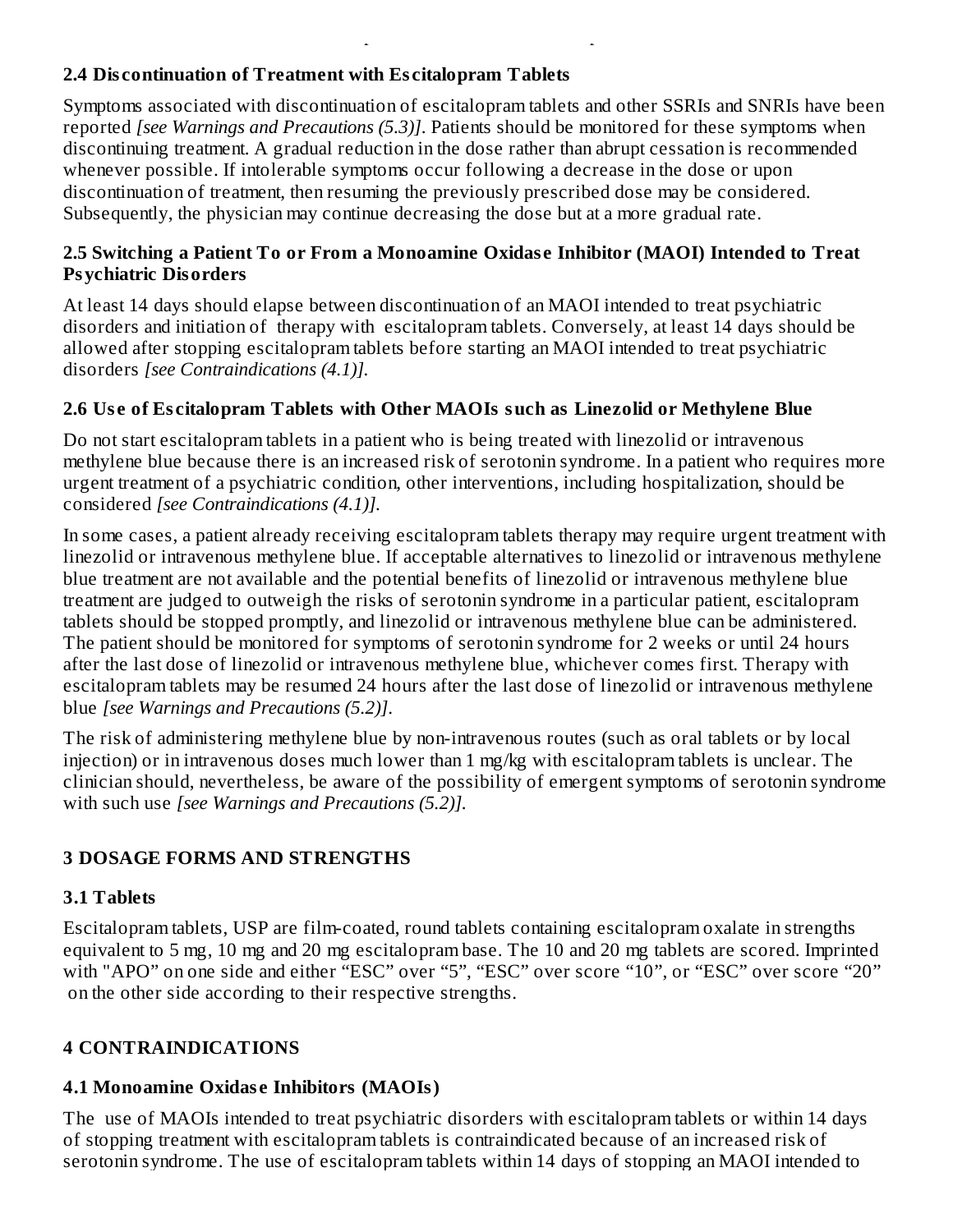treat psychiatric disorders is also contraindicated *[see Dosage and Administration (2.5), and Warnings and Precautions (5.2)].*

Starting escitalopram tablets in a patient who is being treated with MAOIs such as linezolid or intravenous methylene blue is also contraindicated because of an increased risk of serotonin syndrome *[see Dosage and Administration (2.6), and Warnings and Precautions (5.2)].*

#### **4.2 Pimozide**

Concomitant use in patients taking pimozide is contraindicated *[see Drug Interactions (7.10)].*

#### **4.3 Hypers ensitivity to es citalopram or citalopram**

Escitalopram tablets are contraindicated in patients with a hypersensitivity to escitalopram or citalopram or any of the inactive ingredients in escitalopram tablets.

## **5 WARNINGS AND PRECAUTIONS**

## **5.1 Clinical Wors ening and Suicide Risk**

Patients with major depressive disorder (MDD), both adult and pediatric, may experience worsening of their depression and/or the emergence of suicidal ideation and behavior (suicidality) or unusual changes in behavior, whether or not they are taking antidepressant medications, and this risk may persist until significant remission occurs. Suicide is a known risk of depression and certain other psychiatric disorders, and these disorders themselves are the strongest predictors of suicide. There has been a long-standing concern, however, that antidepressants may have a role in inducing worsening of depression and the emergence of suicidality in certain patients during the early phases of treatment. Pooled analyses of short-term placebo-controlled trials of antidepressant drugs (SSRIs and others) showed that these drugs increase the risk of suicidal thinking and behavior (suicidality) in children, adolescents, and young adults (ages 18 to 24) with major depressive disorder (MDD) and other psychiatric disorders. Short-term studies did not show an increase in the risk of suicidality with antidepressants compared to placebo in adults beyond age 24; there was a reduction with antidepressants compared to placebo in adults aged 65 and older.

The pooled analyses of placebo-controlled trials in children and adolescents with MDD, obsessive compulsive disorder (OCD), or other psychiatric disorders included a total of 24 short-term trials of 9 antidepressant drugs in over 4,400 patients. The pooled analyses of placebo-controlled trials in adults with MDD or other psychiatric disorders included a total of 295 short-term trials (median duration of 2 months) of 11 antidepressant drugs in over 77,000 patients. There was considerable variation in risk of suicidality among drugs, but a tendency toward an increase in the younger patients for almost all drugs studied. There were differences in absolute risk of suicidality across the different indications, with the highest incidence in MDD. The risk differences (drug vs. placebo), however, were relatively stable within age strata and across indications. These risk differences (drug-placebo difference in the number of cases of suicidality per 1,000 patients treated) are provided in **Table 1.**

|                                                                                                                | <b>TABLE 1</b>                       |  |  |  |
|----------------------------------------------------------------------------------------------------------------|--------------------------------------|--|--|--|
| Drug-Placebo Difference in Number of Cases of Suicidality per 1,000 Patients<br>Age<br>Range<br><b>Treated</b> |                                      |  |  |  |
|                                                                                                                | <b>Increases Compared to Placebo</b> |  |  |  |
| < 18                                                                                                           | 14 additional cases                  |  |  |  |
| 18 to 24                                                                                                       | 5 additional cases                   |  |  |  |
|                                                                                                                | Decreases Compared to Placebo        |  |  |  |
| 25 to 64                                                                                                       | 1 fewer case                         |  |  |  |
| $\geq 65$                                                                                                      | 6 fewer cases                        |  |  |  |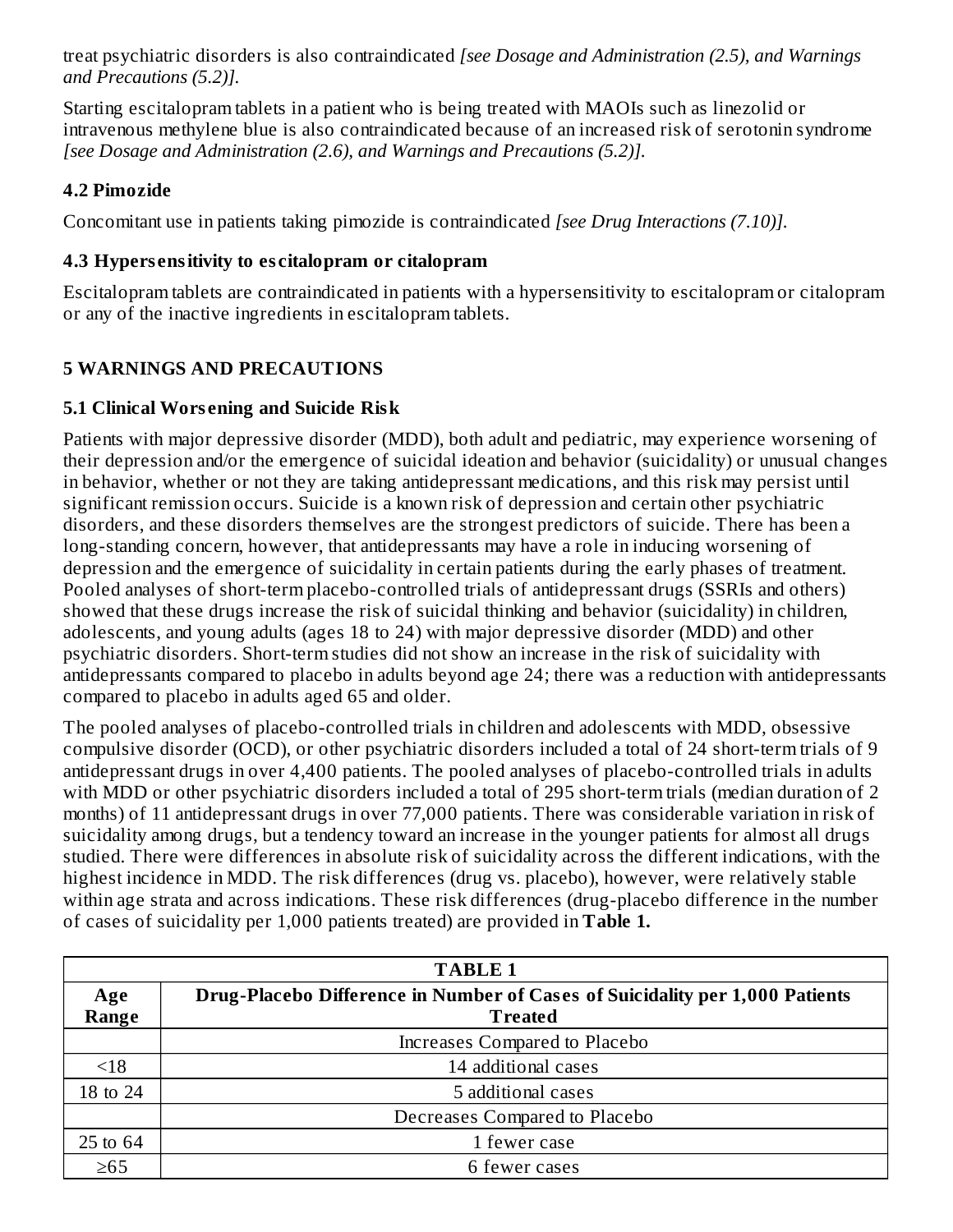No suicides occurred in any of the pediatric trials. There were suicides in the adult trials, but the number was not sufficient to reach any conclusion about drug effect on suicide.

It is unknown whether the suicidality risk extends to longer-term use, i.e., beyond several months. However, there is substantial evidence from placebo-controlled maintenance trials in adults with depression that the use of antidepressants can delay the recurrence of depression.

All patients being treated with antidepressants for any indication should be monitored appropriately and observed closely for clinical worsening, suicidality, and unusual changes in behavior, especially during the initial few months of a course of drug therapy, or at times of dose changes, either increases or decreases.

The following symptoms, anxiety, agitation, panic attacks, insomnia, irritability, hostility, aggressiveness, impulsivity, akathisia (psychomotor restlessness), hypomania, and mania, have been reported in adult and pediatric patients being treated with antidepressants for major depressive disorder as well as for other indications, both psychiatric and nonpsychiatric. Although a causal link between the emergence of such symptoms and either the worsening of depression and/or the emergence of suicidal impulses has not been established, there is concern that such symptoms may represent precursors to emerging suicidality.

Consideration should be given to changing the therapeutic regimen, including possibly discontinuing the medication, in patients whose depression is persistently worse, or who are experiencing emergent suicidality or symptoms that might be precursors to worsening depression or suicidality, especially if these symptoms are severe, abrupt in onset, or were not part of the patient's presenting symptoms.

If the decision has been made to discontinue treatment, medication should be tapered, as rapidly as is feasible, but with recognition that abrupt discontinuation can be associated with certain symptoms *[see Dosage and Administration (2.4)].*

Families and caregivers of patients being treated with antidepressants for major depressive disorder or other indications, both psychiatric and nonpsychiatric, should be alerted about the need to monitor patients for the emergence of agitation, irritability, unusual changes in behavior, and the other symptoms described above, as well as the emergence of suicidality, and to report such symptoms immediately to health care providers. Such monitoring should include daily observation by families and caregivers *[see also Patient Counseling Information (17.1)]*. Prescriptions for escitalopram should be written for the smallest quantity of tablets consistent with good patient management, in order to reduce the risk of overdose.

## *Screening Patients for Bipolar Disorder*

A major depressive episode may be the initial presentation of bipolar disorder. It is generally believed (though not established in controlled trials) that treating such an episode with an antidepressant alone may increase the likelihood of precipitation of a mixed/manic episode in patients at risk for bipolar disorder. Whether any of the symptoms described above represent such a conversion is unknown. However, prior to initiating treatment with an antidepressant, patients with depressive symptoms should be adequately screened to determine if they are at risk for bipolar disorder; such screening should include a detailed psychiatric history, including a family history of suicide, bipolar disorder, and depression. It should be noted that escitalopram is not approved for use in treating bipolar depression.

## **5.2 Serotonin Syndrome**

The development of a potentially life-threatening serotonin syndrome has been reported with SNRIs and SSRIs, including escitalopram, alone but particularly with concomitant use of other serotonergic drugs (including triptans, tricyclic antidepressants**,** fentanyl**,** lithium, tramadol, tryptophan, buspirone, amphetamines, and St. John's Wort) and with drugs that impair metabolism of serotonin (in particular, MAOIs, both those intended to treat psychiatric disorders and also others, such as linezolid and intravenous methylene blue). Serotonin syndrome symptoms may include mental status changes (e.g.,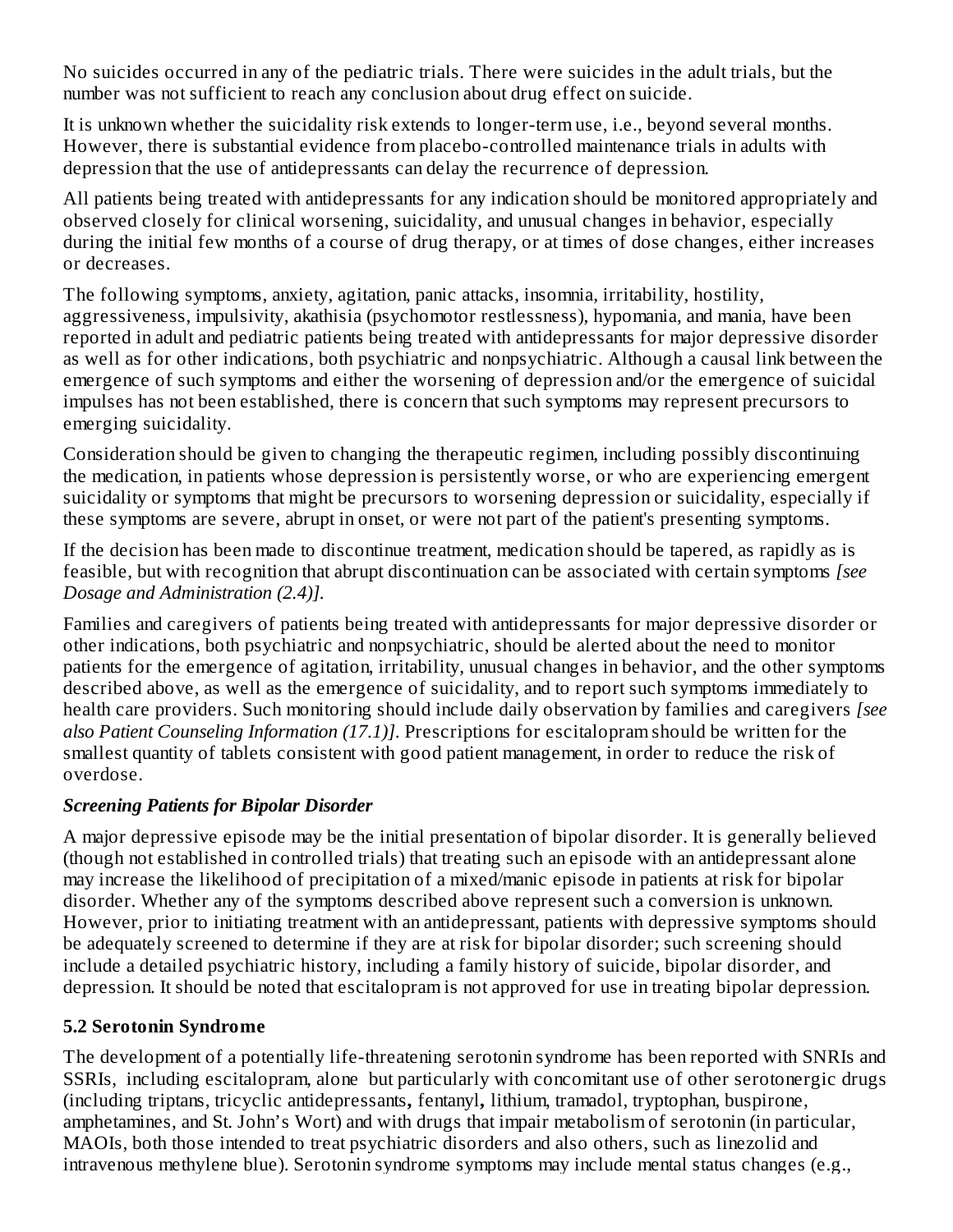agitation, hallucinations, delirium, and coma), autonomic instability (e.g., tachycardia, labile blood pressure, dizziness, diaphoresis, flushing, hyperthermia), neuromuscular symptoms (e.g., tremor, rigidity, myoclonus, hyperreflexia, incoordination) seizures, and/or gastrointestinal symptoms (e.g., nausea, vomiting, diarrhea). Patients should be monitored for the emergence of serotonin syndrome.

The concomitant use of escitalopram with MAOIs intended to treat psychiatric disorders is contraindicated. Escitalopram should also not be started in a patient who is being treated with MAOIs such as linezolid or intravenous methylene blue. All reports with methylene blue that provided information on the route of administration involved intravenous administration in the dose range of 1 mg/kg to 8 mg/kg. No reports involved the administration of methylene blue by other routes (such as oral tablets or local tissue injection) or at lower doses. There may be circumstances when it is necessary to initiate treatment with an MAOI such as linezolid or intravenous methylene blue in a patient taking escitalopram tablets. Escitalopram tablets should be discontinued before initiating treatment with the MAOI *[see Contraindications (4.1) and Dosage and Administration (2.5 and 2.6)].*

If concomitant use of escitalopram tablets with other serotonergic drugs including, triptans, tricyclic antidepressants, fentanyl, lithium, tramadol, buspirone, tryptophan, amphetamines and St. John's Wort is clinically warranted, patients should be made aware of a potential increased risk for serotonin syndrome, particularly during treatment initiation and dose increases.

Treatment with escitalopram and any concomitant serotonergic agents, should be discontinued immediately if the above events occur and supportive symptomatic treatment should be initiated.

## **5.3 Dis continuation of Treatment with Es citalopram**

During marketing of escitalopram and other SSRIs and SNRIs (serotonin and norepinephrine reuptake inhibitors), there have been spontaneous reports of adverse events occurring upon discontinuation of these drugs, particularly when abrupt, including the following: dysphoric mood, irritability, agitation, dizziness, sensory disturbances (e.g., paresthesias such as electric shock sensations), anxiety, confusion, headache, lethargy, emotional lability, insomnia, and hypomania. While these events are generally self-limiting, there have been reports of serious discontinuation symptoms.

Patients should be monitored for these symptoms when discontinuing treatment with escitalopram. A gradual reduction in the dose rather than abrupt cessation is recommended whenever possible. If intolerable symptoms occur following a decrease in the dose or upon discontinuation of treatment, then resuming the previously prescribed dose may be considered. Subsequently, the physician may continue decreasing the dose but at a more gradual rate *[see Dosage and Administration (2.4)].*

# **5.4 Seizures**

Although anticonvulsant effects of racemic citalopram have been observed in animal studies, escitalopram has not been systematically evaluated in patients with a seizure disorder. These patients were excluded from clinical studies during the product's premarketing testing. In clinical trials of escitalopram, cases of convulsion have been reported in association with escitalopram treatment. Like other drugs effective in the treatment of major depressive disorder, escitalopram should be introduced with care in patients with a history of seizure disorder.

# **5.5 Activation of Mania/Hypomania**

In placebo-controlled trials of escitalopram in major depressive disorder, activation of mania/hypomania was reported in one (0.1%) of 715 patients treated with escitalopram and in none of the 592 patients treated with placebo. One additional case of hypomania has been reported in association with escitalopram treatment. Activation of mania/hypomania has also been reported in a small proportion of patients with major affective disorders treated with racemic citalopram and other marketed drugs effective in the treatment of major depressive disorder. As with all drugs effective in the treatment of major depressive disorder, escitalopram should be used cautiously in patients with a history of mania.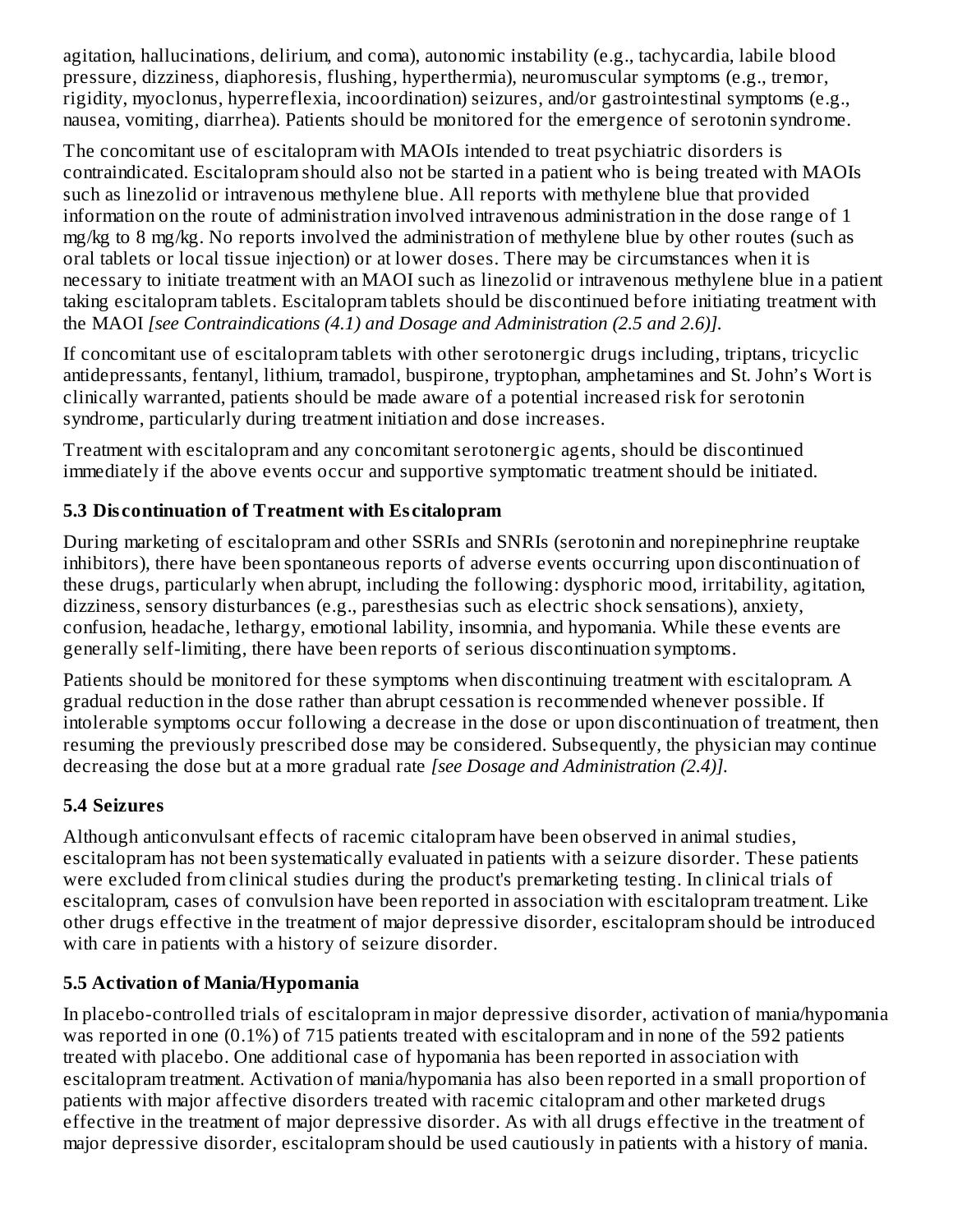## **5.6 Hyponatremia**

Hyponatremia may occur as a result of treatment with SSRIs and SNRIs, including escitalopram. In many cases, this hyponatremia appears to be the result of the syndrome of inappropriate antidiuretic hormone secretion (SIADH), and was reversible when escitalopram was discontinued. Cases with serum sodium lower than 110 mmol/L have been reported. Elderly patients may be at greater risk of developing hyponatremia with SSRIs and SNRIs. Also, patients taking diuretics or who are otherwise volume depleted may be at greater risk *[see Geriatric Use (8.5)]*. Discontinuation of escitalopram should be considered in patients with symptomatic hyponatremia and appropriate medical intervention should be instituted.

Signs and symptoms of hyponatremia include headache, difficulty concentrating, memory impairment, confusion, weakness, and unsteadiness, which may lead to falls. Signs and symptoms associated with more severe and/or acute cases have included hallucination, syncope, seizure, coma, respiratory arrest, and death.

## **5.7 Abnormal Bleeding**

SSRIs and SNRIs, including escitalopram, may increase the risk of bleeding events. Concomitant use of aspirin, nonsteroidal anti-inflammatory drugs, warfarin, and other anticoagulants may add to the risk. Case reports and epidemiological studies (case-control and cohort design) have demonstrated an association between use of drugs that interfere with serotonin reuptake and the occurrence of gastrointestinal bleeding. Bleeding events related to SSRIs and SNRIs use have ranged from ecchymoses, hematomas, epistaxis, and petechiae to life-threatening hemorrhages.

Patients should be cautioned about the risk of bleeding associated with the concomitant use of escitalopram and NSAIDs, aspirin, or other drugs that affect coagulation.

## **5.8 Interference with Cognitive and Motor Performance**

In a study in normal volunteers, escitalopram 10 mg/day did not produce impairment of intellectual function or psychomotor performance. Because any psychoactive drug may impair judgment, thinking, or motor skills, however, patients should be cautioned about operating hazardous machinery, including automobiles, until they are reasonably certain that escitalopram therapy does not affect their ability to engage in such activities.

## **5.9 Angle Closure Glaucoma**

Angle Closure Glaucoma: The pupillary dilation that occurs following use of many antidepressant drugs including escitalopram tablets may trigger an angle closure attack in a patient with anatomically narrow angles who does not have a patent iridectomy.

## **5.10 Us e in Patients with Concomitant Illness**

Clinical experience with escitalopram in patients with certain concomitant systemic illnesses is limited. Caution is advisable in using escitalopram in patients with diseases or conditions that produce altered metabolism or hemodynamic responses.

Escitalopram has not been systematically evaluated in patients with a recent history of myocardial infarction or unstable heart disease. Patients with these diagnoses were generally excluded from clinical studies during the product's premarketing testing.

In subjects with hepatic impairment, clearance of racemic citalopram was decreased and plasma concentrations were increased. The recommended dose of escitalopram in hepatically impaired patients is 10 mg/day *[see Dosage and Administration (2.3)].*

Because escitalopram is extensively metabolized, excretion of unchanged drug in urine is a minor route of elimination. Until adequate numbers of patients with severe renal impairment have been evaluated during chronic treatment with escitalopram, however, it should be used with caution in such patients *[see*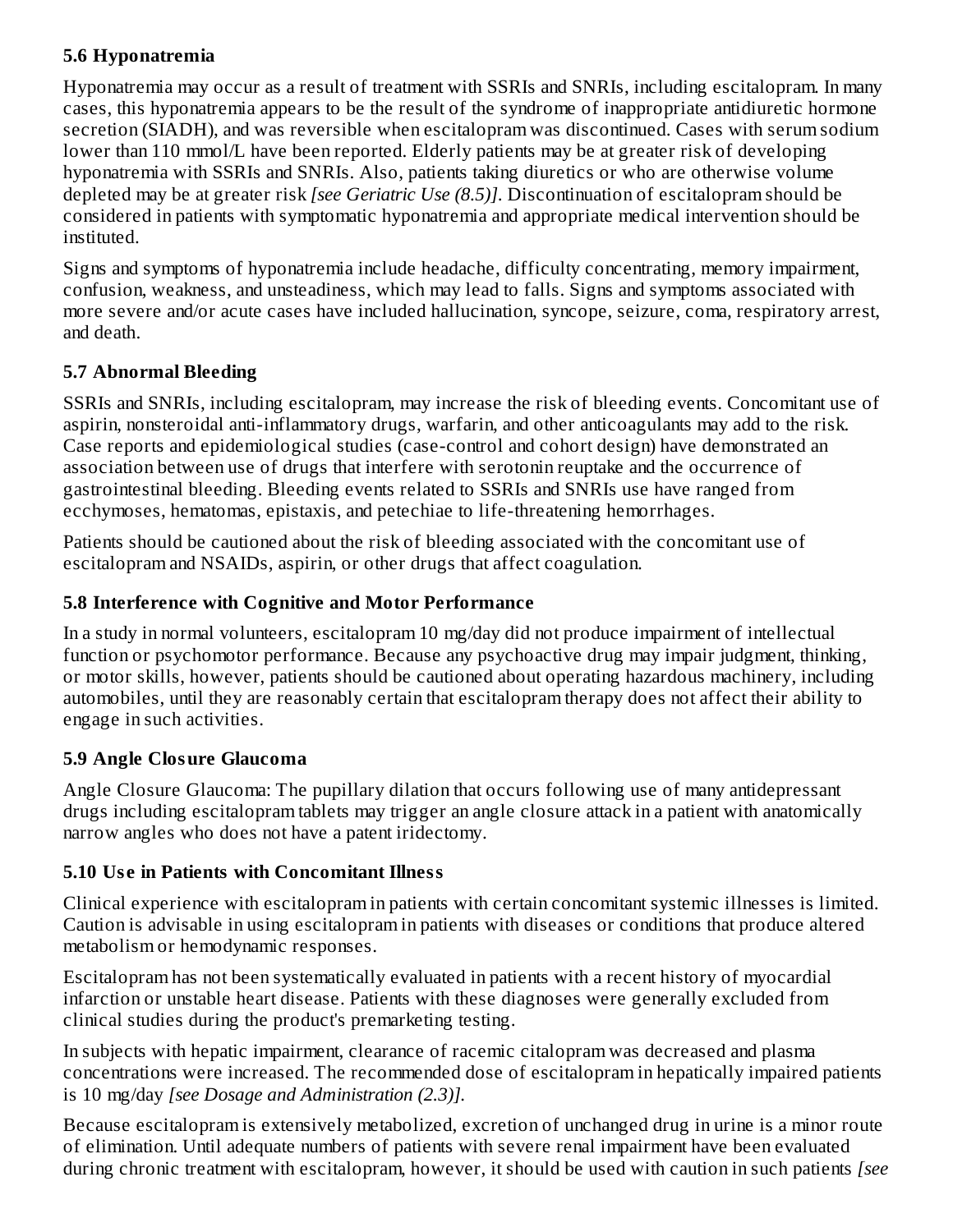## **6 ADVERSE REACTIONS**

#### **6.1 Clinical Trials Experience**

Because clinical studies are conducted under widely varying conditions, adverse reaction rates observed in the clinical studies of a drug cannot be directly compared to rates in the clinical studies of another drug and may not reflect the rates observed in practice.

#### *Clinical Trial Data Sources*

## *Pediatrics (6 to 17 years)*

Adverse events were collected in 576 pediatric patients (286 escitalopram, 290 placebo) with major depressive disorder in double-blind placebo-controlled studies. Safety and effectiveness of escitalopram in pediatric patients less than 12 years of age has not been established.

## *Adults*

Adverse events information for escitalopram was collected from 715 patients with major depressive disorder who were exposed to escitalopram and from 592 patients who were exposed to placebo in double-blind, placebo-controlled trials. An additional 284 patients with major depressive disorder were newly exposed to escitalopram in open-label trials. The adverse event information for escitalopram in patients with GAD was collected from 429 patients exposed to escitalopram and from 427 patients exposed to placebo in double-blind, placebo-controlled trials.

Adverse events during exposure were obtained primarily by general inquiry and recorded by clinical investigators using terminology of their own choosing. Consequently, it is not possible to provide a meaningful estimate of the proportion of individuals experiencing adverse events without first grouping similar types of events into a smaller number of standardized event categories. In the tables and tabulations that follow, standard World Health Organization (WHO) terminology has been used to classify reported adverse events.

The stated frequencies of adverse reactions represent the proportion of individuals who experienced, at least once, a treatment-emergent adverse event of the type listed. An event was considered treatmentemergent if it occurred for the first time or worsened while receiving therapy following baseline evaluation.

## *Adverse Events Associated with Discontinuation of Treatment*

## *Major Depressive Disorder*

## *Pediatrics (6 to 17 years)*

Adverse events were associated with discontinuation of 3.5% of 286 patients receiving escitalopram and 1% of 290 patients receiving placebo. The most common adverse event (incidence at least 1% for escitalopram and greater than placebo) associated with discontinuation was insomnia (1% escitalopram, 0% placebo).

## *Adults*

Among the 715 depressed patients who received escitalopram in placebo-controlled trials, 6% discontinued treatment due to an adverse event, as compared to 2% of 592 patients receiving placebo. In two fixed-dose studies, the rate of discontinuation for adverse events in patients receiving 10 mg/day escitalopram was not significantly different from the rate of discontinuation for adverse events in patients receiving placebo. The rate of discontinuation for adverse events in patients assigned to a fixed dose of 20 mg/day escitalopram was 10%, which was significantly different from the rate of discontinuation for adverse events in patients receiving 10 mg/day escitalopram (4%) and placebo (3%). Adverse events that were associated with the discontinuation of at least 1% of patients treated with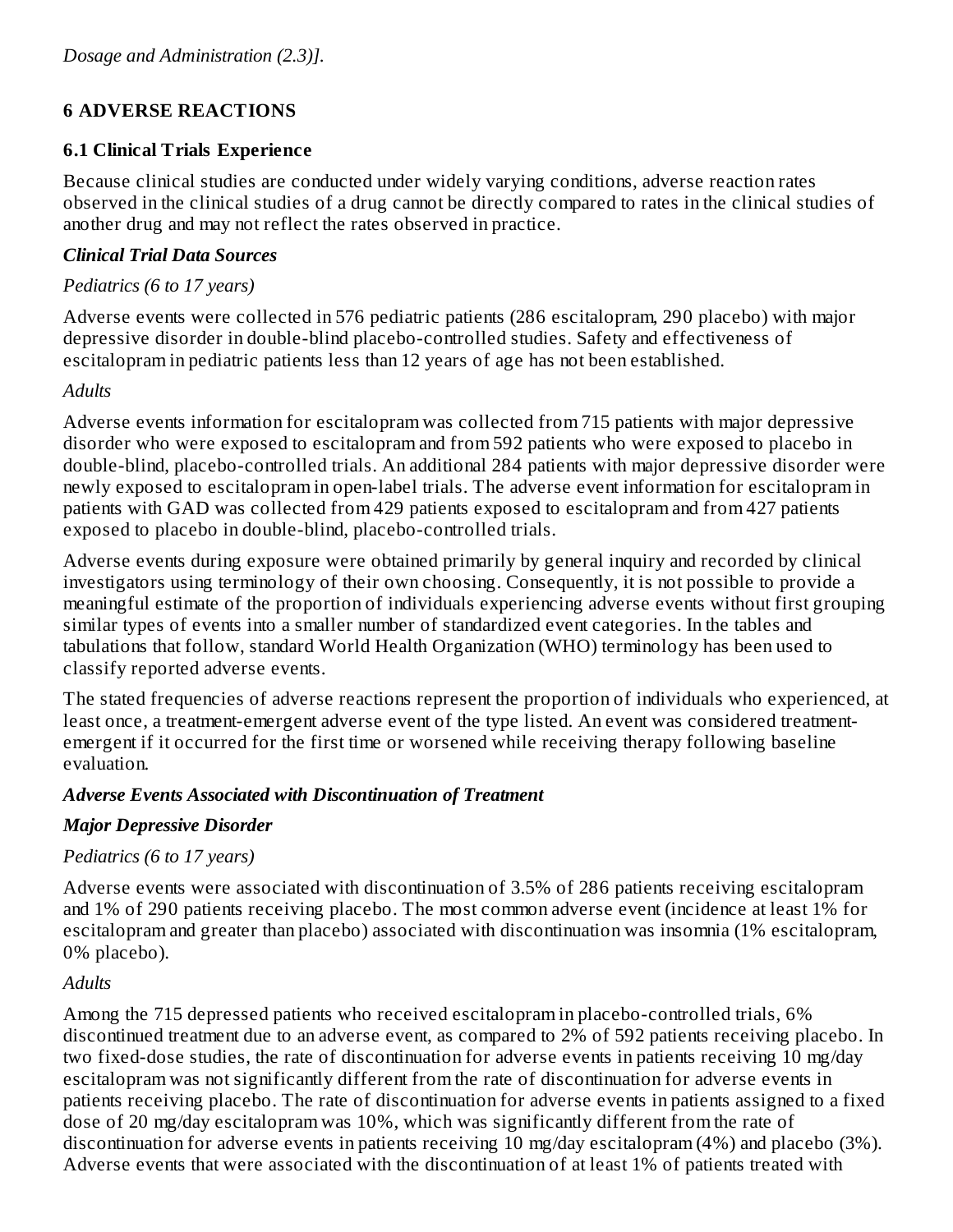escitalopram, and for which the rate was at least twice that of placebo, were nausea (2%) and ejaculation disorder (2% of male patients).

#### *Generalized Anxiety Disorder*

#### *Adults*

Among the 429 GAD patients who received escitalopram 10 to 20 mg/day in placebo-controlled trials, 8% discontinued treatment due to an adverse event, as compared to 4% of 427 patients receiving placebo. Adverse events that were associated with the discontinuation of at least 1% of patients treated with escitalopram, and for which the rate was at least twice the placebo rate, were nausea (2%), insomnia (1%), and fatigue (1%).

#### *Incidence of Adverse Reactions in Placebo-Controlled Clinical Trials*

#### *Major Depressive Disorder*

## *Pediatrics (6 to 17 years)*

The overall profile of adverse reactions in pediatric patients was generally similar to that seen in adult studies, as shown in Table 2. However, the following adverse reactions (excluding those which appear in Table 2 and those for which the coded terms were uninformative or misleading) were reported at an incidence of at least 2% for escitalopram and greater than placebo: back pain, urinary tract infection, vomiting, and nasal congestion.

#### *Adults*

The most commonly observed adverse reactions in escitalopram patients (incidence of approximately 5% or greater and approximately twice the incidence in placebo patients) were insomnia, ejaculation disorder (primarily ejaculatory delay), nausea, sweating increased, fatigue, and somnolence.

**Table 2** enumerates the incidence, rounded to the nearest percent, of treatment-emergent adverse events that occurred among 715 depressed patients who received escitalopram at doses ranging from 10 to 20 mg/day in placebo-controlled trials. Events included are those occurring in 2% or more of patients treated with escitalopram and for which the incidence in patients treated with escitalopram was greater than the incidence in placebo-treated patients.

| <b>TABLE 2</b>                                                                                                                                   |                        |           |  |  |
|--------------------------------------------------------------------------------------------------------------------------------------------------|------------------------|-----------|--|--|
| <b>Treatment-Emergent Adverse Reactions</b><br>observed with a frequency of $\geq 2\%$ and greater<br>than placebo for Major Depressive Disorder |                        |           |  |  |
| <b>Adverse Reaction</b>                                                                                                                          | Es citalo pram Placebo |           |  |  |
|                                                                                                                                                  | $(N=715)$              | $(N=592)$ |  |  |
|                                                                                                                                                  | $\%$                   | $\%$      |  |  |
| <b>Autonomic Nervous</b>                                                                                                                         |                        |           |  |  |
| <b>System Disorders</b>                                                                                                                          |                        |           |  |  |
| Dry Mouth                                                                                                                                        | 6%                     | 5%        |  |  |
| Sweating Increased                                                                                                                               | 5%                     | 2%        |  |  |
| <b>Central &amp; Peripheral</b>                                                                                                                  |                        |           |  |  |
| <b>Nervous System</b>                                                                                                                            |                        |           |  |  |
| <b>Disorders</b>                                                                                                                                 |                        |           |  |  |
| <b>Dizziness</b>                                                                                                                                 | 5%                     | 3%        |  |  |
| <b>Gas trointes tinal</b>                                                                                                                        |                        |           |  |  |
| <b>Disorders</b>                                                                                                                                 |                        |           |  |  |
| Nausea                                                                                                                                           | 15%                    | 7%        |  |  |
| Diarrhea                                                                                                                                         | 8%                     | 5%        |  |  |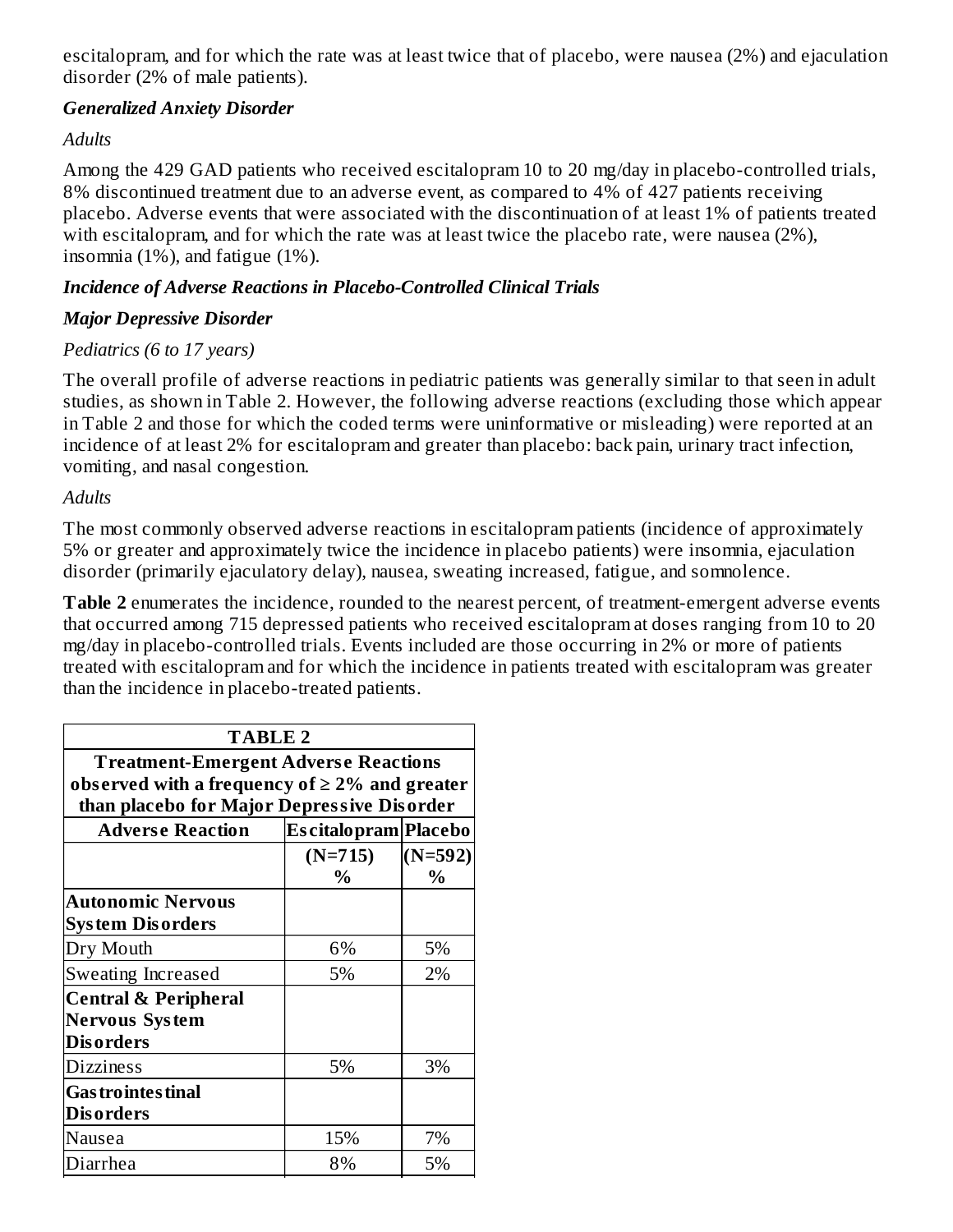| Constipation                                  | 3% | 1%      |
|-----------------------------------------------|----|---------|
| Indigestion                                   | 3% | 1%      |
| Abdominal Pain                                | 2% | 1%      |
| <b>General</b>                                |    |         |
| Influenza-like Symptoms                       | 5% | 4%      |
| Fatigue                                       | 5% | 2%      |
| <b>Psychiatric Disorders</b>                  |    |         |
| Insomnia                                      | 9% | 4%      |
| Somnolence                                    | 6% | 2%      |
| <b>Appetite Decreased</b>                     | 3% | 1%      |
| Libido Decreased                              | 3% | 1%      |
| <b>Respiratory System</b><br><b>Disorders</b> |    |         |
| Rhinitis                                      | 5% | 4%      |
| <b>Sinusitis</b>                              | 3% | 2%      |
| Urogenital                                    |    |         |
| Ejaculation Disorder <sup>1,2</sup>           | 9% | <1%     |
| Impotence <sup>2</sup>                        | 3% | <1%     |
| Anorgasmia <sup>3</sup>                       | 2% | $< 1\%$ |

<sup>1</sup> Primarily ejaculatory delay.

<sup>2</sup>Denominator used was for males only (N=225 escitalopram; N=188 placebo). <sup>3</sup>Denominator used was for females only (N=490 escitalopram; N=404 placebo).

#### *Generalized Anxiety Disorder*

#### *Adults*

The most commonly observed adverse reactions in escitalopram patients (incidence of approximately 5% or greater and approximately twice the incidence in placebo patients) were nausea, ejaculation disorder (primarily ejaculatory delay), insomnia, fatigue, decreased libido, and anorgasmia.

**Table 3** enumerates the incidence, rounded to the nearest percent of treatment-emergent adverse events that occurred among 429 GAD patients who received escitalopram 10 to 20 mg/day in placebocontrolled trials. Events included are those occurring in 2% or more of patients treated with escitalopram and for which the incidence in patients treated with escitalopram was greater than the incidence in placebo-treated patients.

| <b>TABLE 3</b>                                      |                                             |               |  |  |
|-----------------------------------------------------|---------------------------------------------|---------------|--|--|
|                                                     | <b>Treatment-Emergent Adverse Reactions</b> |               |  |  |
| observed with a frequency of $\geq 2\%$ and greater |                                             |               |  |  |
| than placebo for Generalized Anxiety Disorder       |                                             |               |  |  |
| Es citalo pram Placebo<br><b>Adverse Reactions</b>  |                                             |               |  |  |
|                                                     | $(N=429)$                                   | $(N=427)$     |  |  |
|                                                     | $\frac{0}{0}$                               | $\frac{0}{0}$ |  |  |
| <b>Autonomic Nervous</b>                            |                                             |               |  |  |
| <b>System Disorders</b>                             |                                             |               |  |  |
| Dry Mouth                                           | 9%                                          | 5%            |  |  |
| Sweating Increased                                  | 4%                                          | $1\%$         |  |  |
| Central & Peripheral                                |                                             |               |  |  |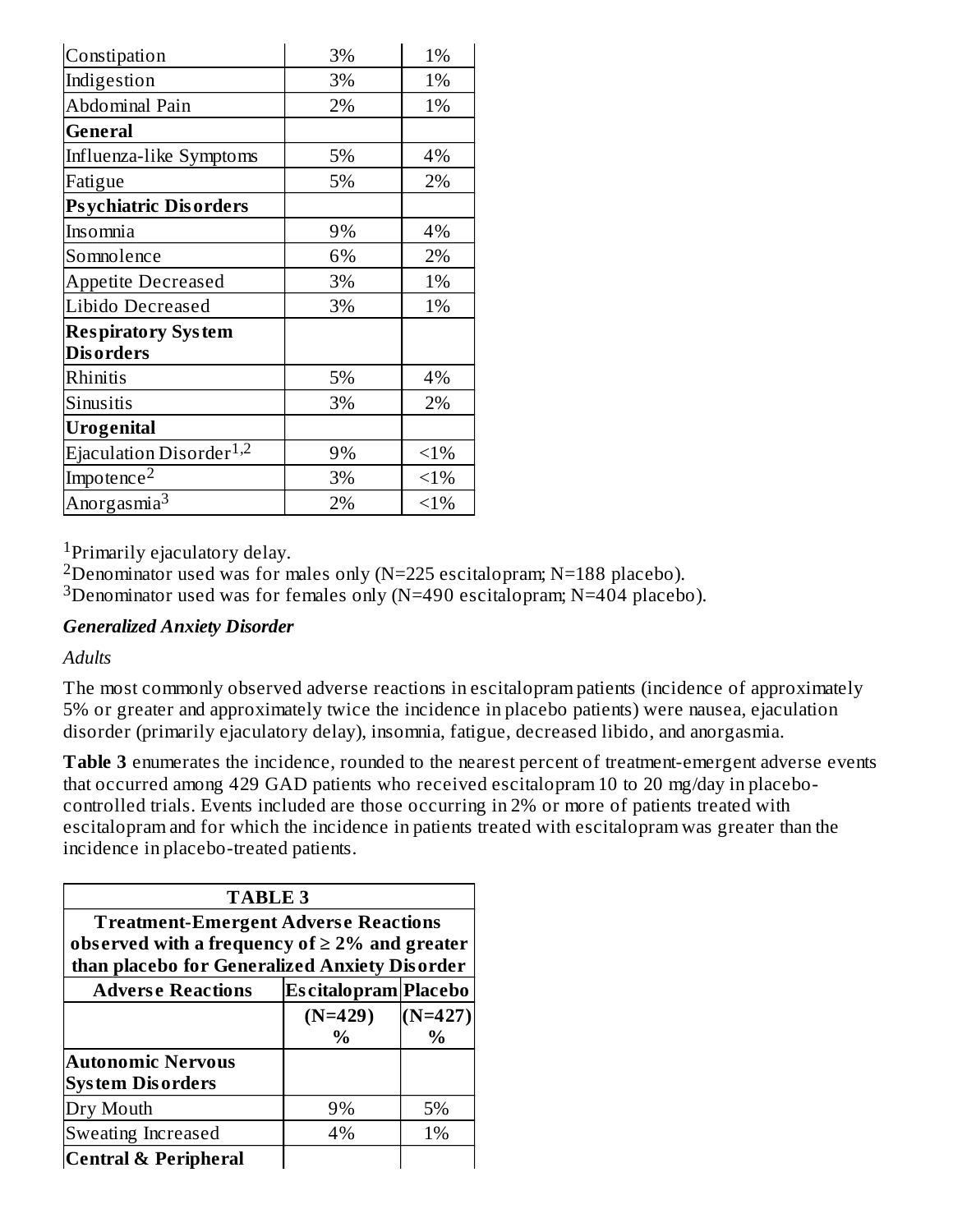| 24% | 17%    |
|-----|--------|
| 2%  | 1%     |
|     |        |
| 18% | 8%     |
| 8%  | 6%     |
| 5%  | 4%     |
| 3%  | 2%     |
| 3%  | 1%     |
| 2%  | 1%     |
| 2%  | 1%     |
| 2%  | 0%     |
|     |        |
| 8%  | 2%     |
| 5%  | 4%     |
|     |        |
| 3%  | 1%     |
|     |        |
| 13% | 7%     |
| 12% | 6%     |
| 7%  | 2%     |
| 3%  | 2%     |
| 3%  | 1%     |
| 3%  | 1%     |
|     |        |
| 2%  | 1%     |
|     |        |
| 14% | 2%     |
| 6%  | $<1\%$ |
| 2%  | 1%     |
|     |        |

<sup>1</sup>Primarily ejaculatory delay.

<sup>2</sup>Denominator used was for males only (N=182 escitalopram; N=195 placebo). <sup>3</sup> Denominator used was for females only (N=247 escitalopram; N=232 placebo).

## *Dose Dependency of Adverse Reactions*

The potential dose dependency of common adverse reactions (defined as an incidence rate of ≥5% in either the 10 mg or 20 mg escitalopram groups) was examined on the basis of the combined incidence of adverse reactions in two fixed-dose trials. The overall incidence rates of adverse events in 10 mg escitalopram-treated patients (66%) was similar to that of the placebo-treated patients (61%), while the incidence rate in 20 mg/day escitalopram-treated patients was greater (86%). Table 4 shows common adverse reactions that occurred in the 20 mg/day escitalopram group with an incidence that was approximately twice that of the 10 mg/day escitalopram group and approximately twice that of the placebo group.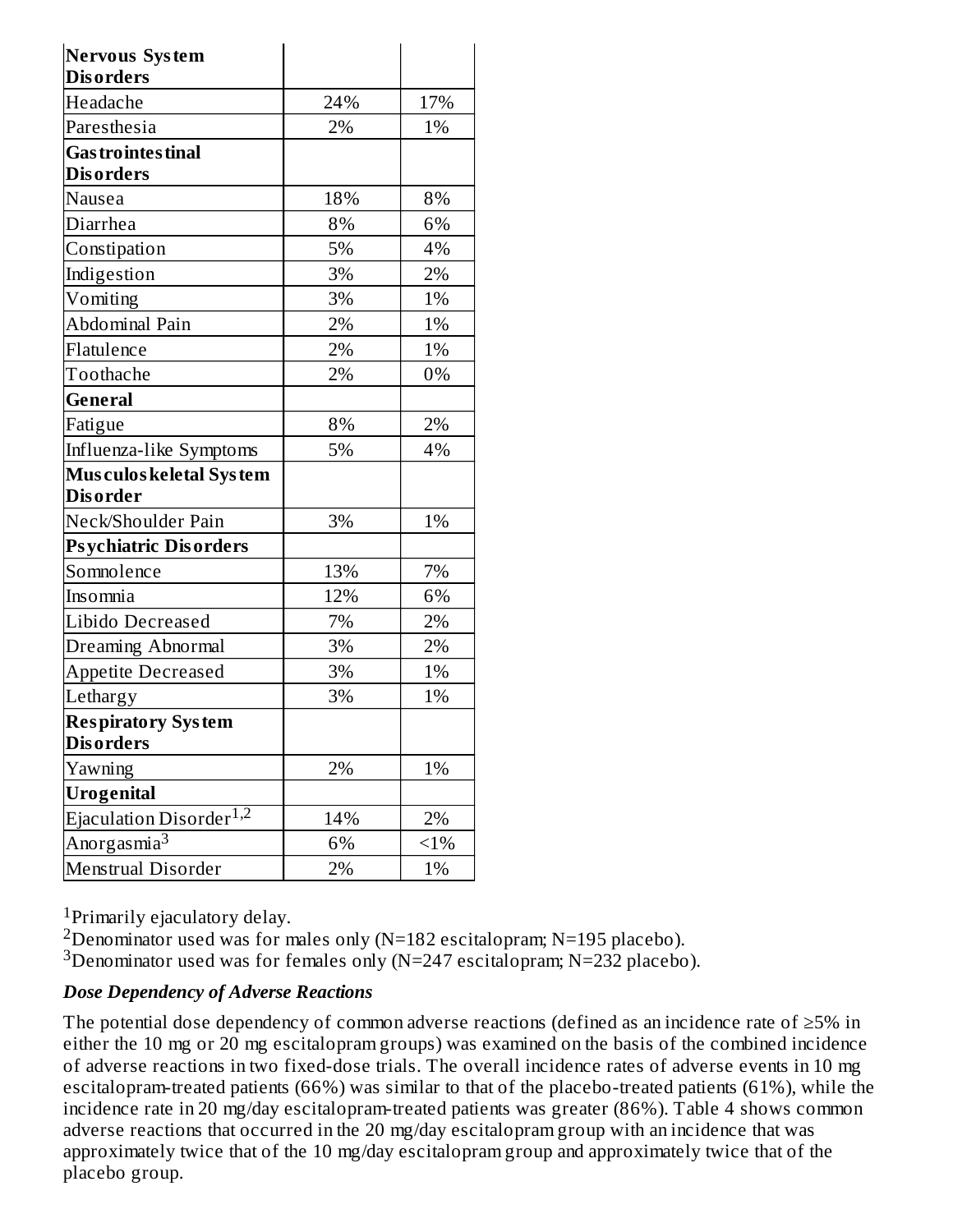| <b>TABLE 4</b>                                                                                    |                                                    |                                         |           |  |  |
|---------------------------------------------------------------------------------------------------|----------------------------------------------------|-----------------------------------------|-----------|--|--|
| <b>Incidence of Common Adverse Reactions in</b><br><b>Patients with Major Depressive Disorder</b> |                                                    |                                         |           |  |  |
| <b>Adverse</b><br>Reaction                                                                        | <b>Placebo</b><br>$10 \; mg/day$<br>$20 \; mg/day$ |                                         |           |  |  |
|                                                                                                   |                                                    | $(N=311)$ Es citalo pram Es citalo pram |           |  |  |
|                                                                                                   |                                                    | $(N=310)$                               | $(N=125)$ |  |  |
| <b>Insomnia</b>                                                                                   | 4%                                                 | 7%                                      | 14%       |  |  |
| Diarrhea                                                                                          | 5%                                                 | 6%                                      | 14%       |  |  |
| <b>Dry Mouth</b>                                                                                  | 3%                                                 | 4%                                      | 9%        |  |  |
| Somnolence                                                                                        | 1%                                                 | 4%                                      | 9%        |  |  |
| <b>Dizziness</b>                                                                                  | 2%                                                 | 4%                                      | 7%        |  |  |
| <b>Sweating</b><br><b>Increased</b>                                                               | $<1\%$                                             | 3%                                      | 8%        |  |  |
| <b>Constipation</b>                                                                               | 1%                                                 | 3%                                      | 6%        |  |  |
| <b>Fatigue</b>                                                                                    | 2%                                                 | 2%                                      | 6%        |  |  |
| <b>Indigestion</b>                                                                                | 1%                                                 | 2%                                      | 6%        |  |  |

## *Male and Female Sexual Dysfunction with SSRIs*

Although changes in sexual desire, sexual performance, and sexual satisfaction often occur as manifestations of a psychiatric disorder, they may also be a consequence of pharmacologic treatment. In particular, some evidence suggests that SSRIs can cause such untoward sexual experiences.

Reliable estimates of the incidence and severity of untoward experiences involving sexual desire, performance, and satisfaction are difficult to obtain, however, in part because patients and physicians may be reluctant to discuss them. Accordingly, estimates of the incidence of untoward sexual experience and performance cited in product labeling are likely to underestimate their actual incidence.

| <b>TABLE 5</b>                                                                           |                        |           |  |
|------------------------------------------------------------------------------------------|------------------------|-----------|--|
| <b>Incidence of Sexual Side Effects in Placebo-</b><br><b>Controlled Clinical Trials</b> |                        |           |  |
| <b>Adverse Event</b>                                                                     | Es citalo pram Placebo |           |  |
| In Males Only                                                                            |                        |           |  |
|                                                                                          | $(N=407)$              | $(N=383)$ |  |
| <b>Ejaculation Disorder</b><br>(primarily ejaculatory<br>delay)                          | 12%                    | 1%        |  |
| Libido Decreased                                                                         | 6%                     | 2%        |  |
| Impotence                                                                                | 2%                     | $< 1\%$   |  |
|                                                                                          | In Females Only        |           |  |
|                                                                                          | $(N=737)$              | $(N=636)$ |  |
| Libido Decreased                                                                         | 3%                     | 1%        |  |
| Anorgasmia                                                                               | 3%                     | ${<}1\%$  |  |

There are no adequately designed studies examining sexual dysfunction with escitalopram treatment. Priapism has been reported with all SSRIs.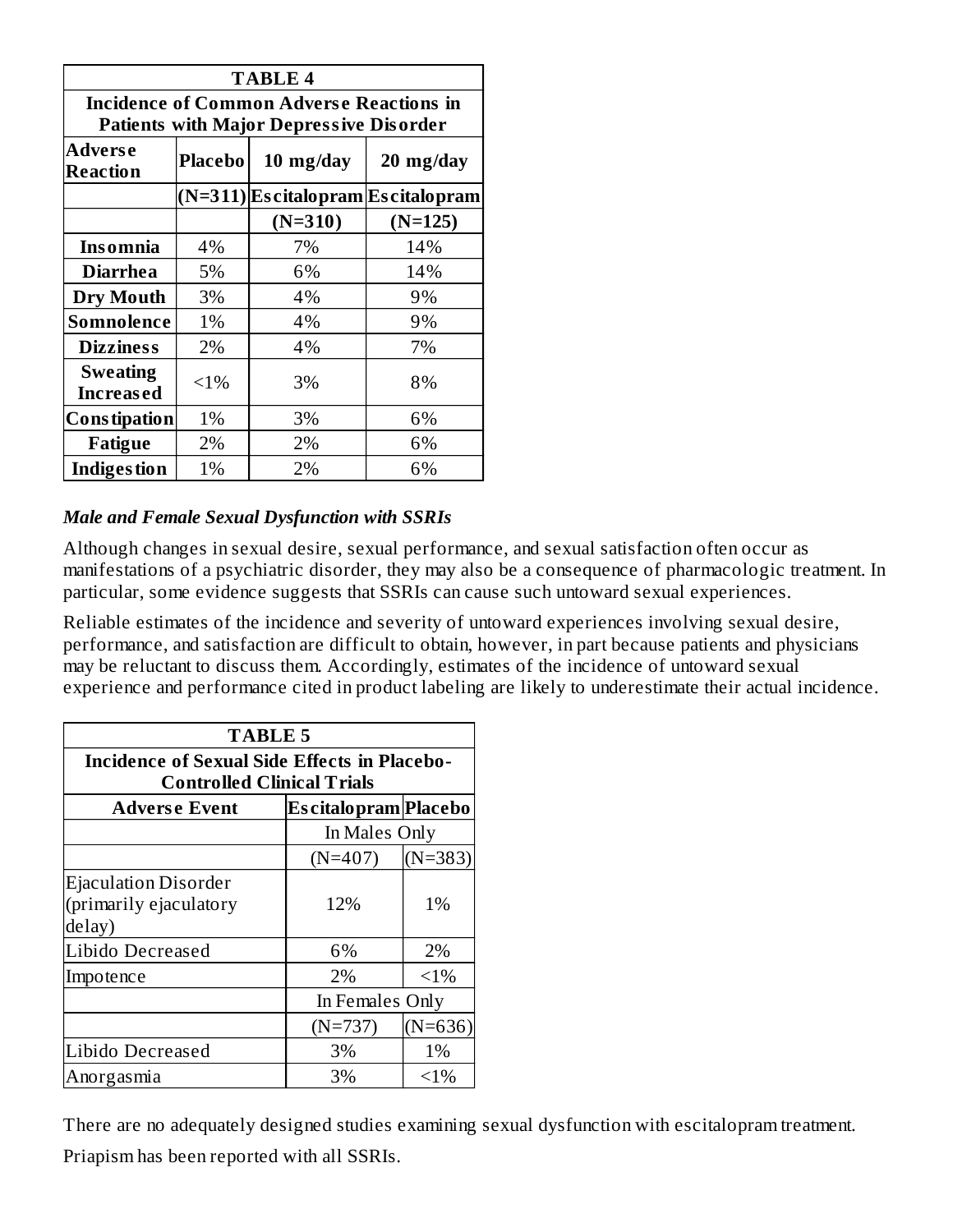While it is difficult to know the precise risk of sexual dysfunction associated with the use of SSRIs, physicians should routinely inquire about such possible side effects.

# *Vital Sign Changes*

Escitalopram and placebo groups were compared with respect to (1) mean change from baseline in vital signs (pulse, systolic blood pressure, and diastolic blood pressure) and (2) the incidence of patients meeting criteria for potentially clinically significant changes from baseline in these variables. These analyses did not reveal any clinically important changes in vital signs associated with escitalopram treatment. In addition, a comparison of supine and standing vital sign measures in subjects receiving escitalopram indicated that escitalopram treatment is not associated with orthostatic changes.

## *Weight Changes*

Patients treated with escitalopram in controlled trials did not differ from placebo-treated patients with regard to clinically important change in body weight.

## *Laboratory Changes*

Escitalopram and placebo groups were compared with respect to (1) mean change from baseline in various serum chemistry, hematology, and urinalysis variables, and (2) the incidence of patients meeting criteria for potentially clinically significant changes from baseline in these variables. These analyses revealed no clinically important changes in laboratory test parameters associated with escitalopram treatment.

## *ECG Changes*

Electrocardiograms from escitalopram  $(N=625)$  and placebo  $(N=527)$  groups were compared with respect to outliers defined as subjects with QTc changes over 60 msec from baseline or absolute values over 500 msec post-dose, and subjects with heart rate increases to over 100 bpm or decreases to less than 50 bpm with a 25% change from baseline (tachycardic or bradycardic outliers, respectively). None of the patients in the escitalopram group had a QTcF interval  $>500$  msec or a prolongation  $>60$ msec compared to 0.2% of patients in the placebo group. The incidence of tachycardic outliers was 0.2% in the escitalopram and the placebo group. The incidence of bradycardic outliers was 0.5% in the escitalopram group and 0.2% in the placebo group.

QTcF interval was evaluated in a randomized, placebo and active (moxifloxacin 400 mg) controlled cross-over, escalating multiple-dose study in 113 healthy subjects. The maximum mean (95% upper confidence bound) difference from placebo arm were 4.5 (6.4) and 10.7 (12.7) msec for 10 mg and supratherapeutic 30 mg escitalopram given once daily, respectively. Based on the established exposure-response relationship, the predicted QTcF change from placebo arm (95% confidence interval) under the C $_{\rm max}$  for the dose of 20 mg is 6.6 (7.9) msec. Escitalopram 30 mg given once daily resulted in mean C<sub>max</sub> of 1.7-fold higher than the mean C<sub>max</sub> for the maximum recommended therapeutic dose at steady state (20 mg). The exposure under supratherapeutic 30 mg dose is similar to the steady state concentrations expected in CYP2C19 poor metabolizers following a therapeutic dose of 20 mg.

# *Other Reactions Observed During the Premarketing Evaluation of Escitalopram*

Following is a list of treatment-emergent adverse events, as defined in the introduction to the **ADVERSE REACTIONS** section, reported by the 1428 patients treated with escitalopram for periods of up to one year in double-blind or open-label clinical trials during its premarketing evaluation. The listing does not include those events already listed in **Tables 2 & 3**, those events for which a drug cause was remote and at a rate less than 1% or lower than placebo, those events which were so general as to be uninformative, and those events reported only once which did not have a substantial probability of being acutely life threatening. Events are categorized by body system. Events of major clinical importance are described in the Warnings and Precautions section (5).

Cardiovascular - hypertension, palpitation.

Central and Peripheral Nervous System Disorders - light-headed feeling, migraine.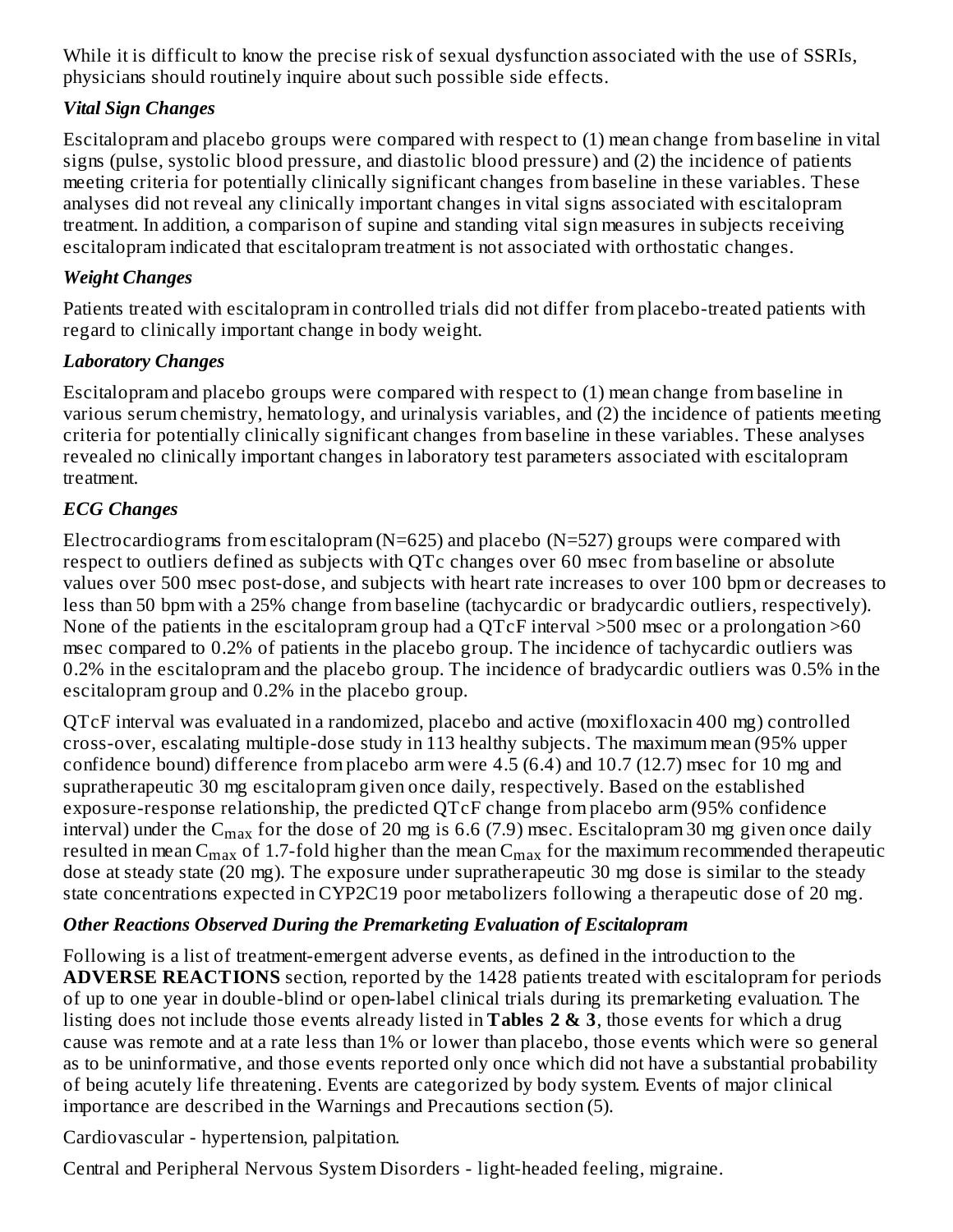Gastrointestinal Disorders - abdominal cramp, heartburn, gastroenteritis.

General - allergy, chest pain, fever, hot flushes, pain in limb.

Metabolic and Nutritional Disorders - increased weight.

Musculoskeletal System Disorders - arthralgia, myalgia jaw stiffness.

Psychiatric Disorders - appetite increased, concentration impaired, irritability.

Reproductive Disorders/Female - menstrual cramps, menstrual disorder.

Respiratory System Disorders - bronchitis, coughing, nasal congestion, sinus congestion, sinus headache.

Skin and Appendages Disorders - rash.

Special Senses - vision blurred, tinnitus.

Urinary System Disorders - urinary frequency, urinary tract infection.

# **6.2 Post-Marketing Experience**

# *Adverse Reactions Reported Subsequent to the Marketing of Escitalopram*

The following additional adverse reactions have been identified from spontaneous reports of escitalopram received worldwide. These adverse reactions have been chosen for inclusion because of a combination of seriousness, frequency of reporting, or potential causal connection to escitalopram and have not been listed elsewhere in labeling. However, because these adverse reactions were reported voluntarily from a population of uncertain size, it is not always possible to reliably estimate their frequency or establish a causal relationship to drug exposure. These events include:

Blood and Lymphatic System Disorders: anemia, agranulocytis, aplastic anemia, hemolytic anemia, idiopathic thrombocytopenia purpura, leukopenia, thrombocytopenia.

Cardiac Disorders: atrial fibrillation, bradycardia, cardiac failure, myocardial infarction, tachycardia, torsade de pointes, ventricular arrhythmia, ventricular tachycardia.

Ear and labyrinth disorders: vertigo

Endocrine Disorders: diabetes mellitus, hyperprolactinemia, SIADH.

Eye Disorders: angle closure glaucoma, diplopia, mydriasis, visual disturbance.

Gastrointestinal Disorder: dysphagia, gastrointestinal hemorrhage, gastroesophageal reflux, pancreatitis, rectal hemorrhage.

General Disorders and Administration Site Conditions: abnormal gait, asthenia, edema, fall, feeling abnormal, malaise.

Hepatobiliary Disorders: fulminant hepatitis, hepatic failure, hepatic necrosis, hepatitis.

Immune System Disorders: allergic reaction, anaphylaxis.

Investigations: bilirubin increased, decreased weight, electrocardiogram QT prolongation, hepatic enzymes increased, hypercholesterolemia, INR increased, prothrombin decreased.

Metabolism and Nutrition Disorders: hyperglycemia, hypoglycemia, hypokalemia, hyponatremia.

Musculoskeletal and Connective Tissue Disorders: muscle cramp, muscle stiffness, muscle weakness, rhabdomyolysis.

Nervous System Disorders: akathisia, amnesia, ataxia, choreoathetosis, cerebrovascular accident, dysarthria, dyskinesia, dystonia, extrapyramidal disorders, grand mal seizures (or convulsions), hypoaesthesia, myoclonus, nystagmus, Parkinsonism, restless legs, seizures, syncope, tardive dyskinesia, tremor.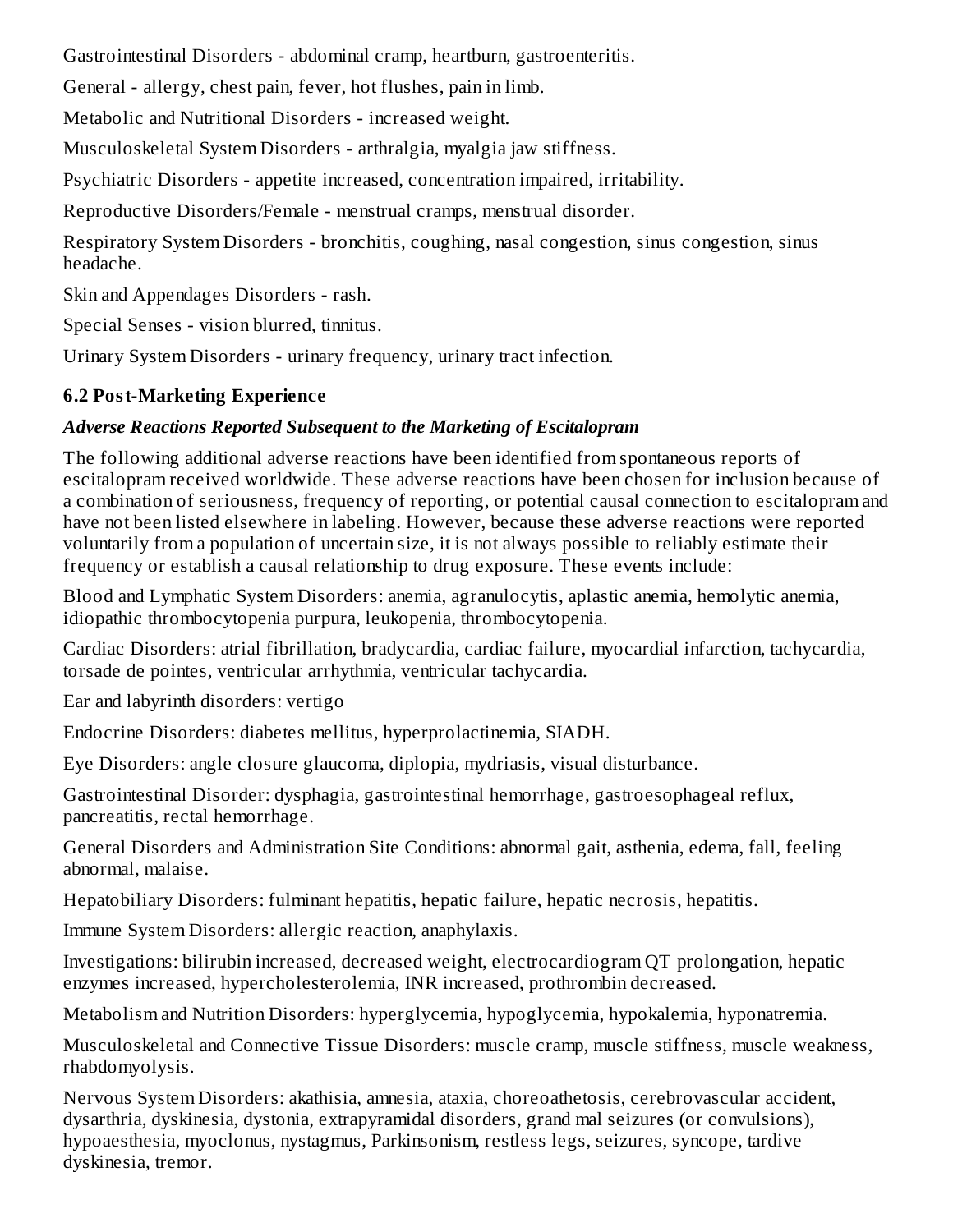Pregnancy, Puerperium and Perinatal Conditions: spontaneous abortion.

Psychiatric Disorders: acute psychosis, aggression, agitation, anger, anxiety, apathy, completed suicide, confusion, depersonalization, depression aggravated, delirium, delusion, disorientation, feeling unreal, hallucinations (visual and auditory), mood swings, nervousness, nightmare, panic reaction, paranoia, restlessness, self-harm or thoughts of self-harm, suicide attempt, suicidal ideation, suicidal tendency.

Renal and Urinary Disorders: acute renal failure, dysuria, urinary retention.

Reproductive System and Breast Disorders: menorrhagia, priapism.

Respiratory, Thoracic and Mediastinal Disorders: dyspnea, epistaxis, pulmonary embolism, pulmonary hypertension of the newborn.

Skin and Subcutaneous Tissue Disorders: alopecia, angioedema, dermatitis, ecchymosis, erythema multiforme, photosensitivity reaction, Stevens Johnson Syndrome, toxic epidermal necrolysis, urticaria.

Vascular Disorders: deep vein thrombosis, flushing, hypertensive crisis, hypotension, orthostatic hypotension, phlebitis, thrombosis.

## **7 DRUG INTERACTIONS**

## **7.1 Monoamine Oxidas e Inhibitors (MAOIs)**

*[See Dosage and Administration (2.5 and 2.6), Contraindications (4.1) and Warnings and Precautions (5.2)].*

## **7.2 Serotonergic Drugs**

*[See Dosage and Administration (2.5 and 2.6), Contraindications (4.1) and Warnings and Precautions (5.2)].*

## **7.3 Triptans**

There have been rare postmarketing reports of serotonin syndrome with use of an SSRI and a triptan. If concomitant treatment of escitalopram with a triptan is clinically warranted, careful observation of the patient is advised, particularly during treatment initiation and dose increases *[see Warnings and Precautions (5.2)].*

## **7.4 CNS Drugs**

Given the primary CNS effects of escitalopram, caution should be used when it is taken in combination with other centrally acting drugs.

# **7.5 Alcohol**

Although escitalopram did not potentiate the cognitive and motor effects of alcohol in a clinical trial, as with other psychotropic medications, the use of alcohol by patients taking escitalopram is not recommended.

## **7.6 Drugs That Interfere With Hemostasis (NSAIDs, Aspirin, Warfarin, etc.)**

Serotonin release by platelets plays an important role in hemostasis. Epidemiological studies of the case-control and cohort design that have demonstrated an association between use of psychotropic drugs that interfere with serotonin reuptake and the occurrence of upper gastrointestinal bleeding have also shown that concurrent use of an NSAID or aspirin may potentiate the risk of bleeding. Altered anticoagulant effects, including increased bleeding, have been reported when SSRIs and SNRIs are coadministered with warfarin. Patients receiving warfarin therapy should be carefully monitored when escitalopram is initiated or discontinued.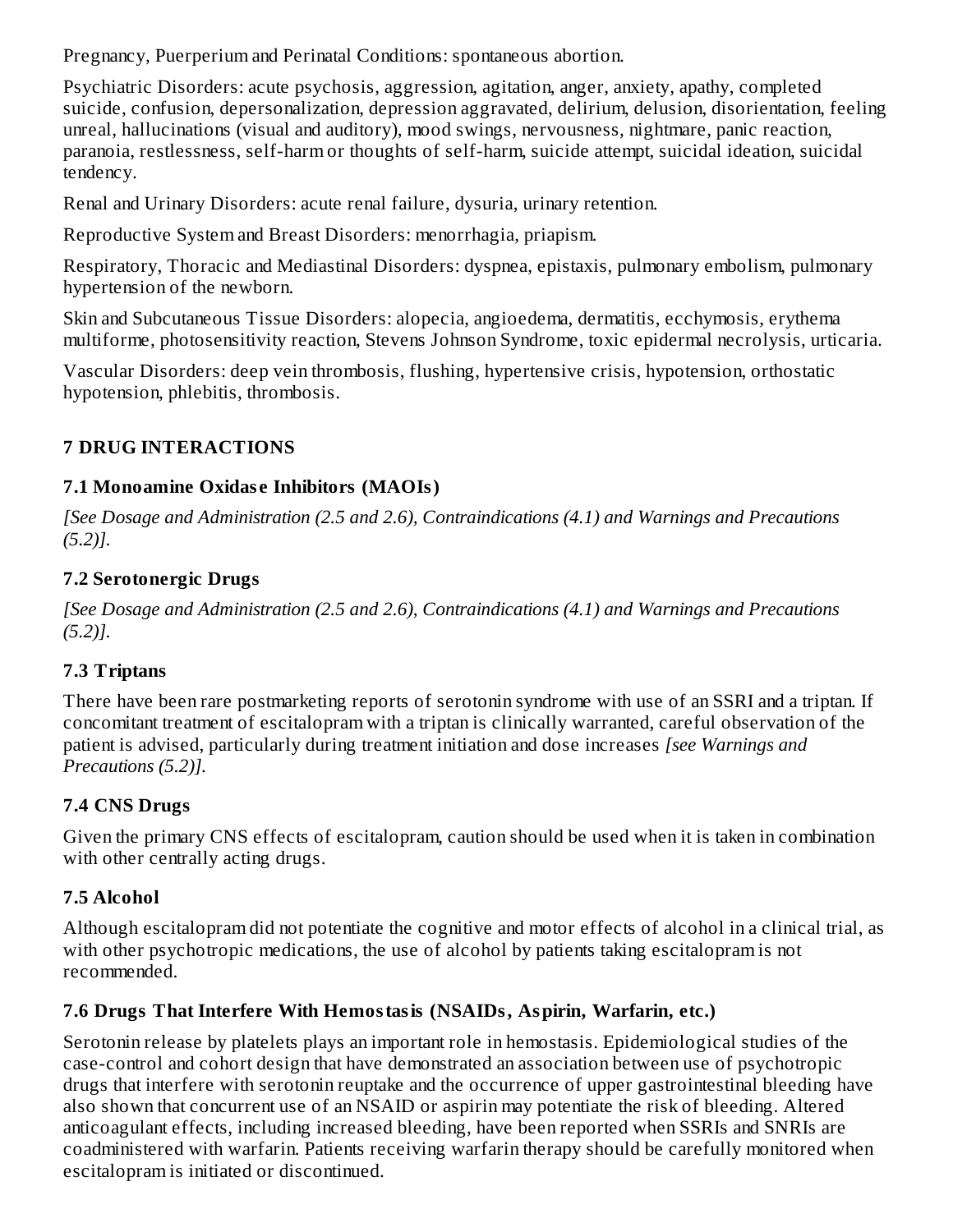#### **7.7 Cimetidine**

In subjects who had received 21 days of 40 mg/day racemic citalopram, combined administration of 400 mg twice a day cimetidine for 8 days resulted in an increase in citalopram AUC and  $\rm C_{max}$  of 43% and 39%, respectively. The clinical significance of these findings is unknown.

#### **7.8 Digoxin**

In subjects who had received 21 days of 40 mg/day racemic citalopram, combined administration of citalopram and digoxin (single dose of 1 mg) did not significantly affect the pharmacokinetics of either citalopram or digoxin.

#### **7.9 Lithium**

Coadministration of racemic citalopram (40 mg/day for 10 days) and lithium (30 mmol/day for 5 days) had no significant effect on the pharmacokinetics of citalopram or lithium. Nevertheless, plasma lithium levels should be monitored with appropriate adjustment to the lithium dose in accordance with standard clinical practice. Because lithium may enhance the serotonergic effects of escitalopram, caution should be exercised when escitalopram and lithium are coadministered.

#### **7.10 Pimozide and Celexa**

In a controlled study, a single dose of pimozide 2 mg co-administered with racemic citalopram 40 mg given once daily for 11 days was associated with a mean increase in QTc values of approximately 10 msec compared to pimozide given alone. Racemic citalopram did not alter the mean AUC or  $\mathsf{C}_{\max}$  of pimozide. The mechanism of this pharmacodynamic interaction is not known.

#### **7.11 Sumatriptan**

There have been rare postmarketing reports describing patients with weakness, hyperreflexia, and incoordination following the use of an SSRI and sumatriptan. If concomitant treatment with sumatriptan and an SSRI (e.g., fluoxetine, fluvoxamine, paroxetine, sertraline, citalopram, escitalopram) is clinically warranted, appropriate observation of the patient is advised.

## **7.12 Theophylline**

Combined administration of racemic citalopram (40 mg/day for 21 days) and the CYP1A2 substrate theophylline (single dose of 300 mg) did not affect the pharmacokinetics of theophylline. The effect of theophylline on the pharmacokinetics of citalopram was not evaluated.

## **7.13 Warfarin**

Administration of 40 mg/day racemic citalopram for 21 days did not affect the pharmacokinetics of warfarin, a CYP3A4 substrate. Prothrombin time was increased by 5%, the clinical significance of which is unknown.

#### **7.14 Carbamazepine**

Combined administration of racemic citalopram (40 mg/day for 14 days) and carbamazepine (titrated to 400 mg/day for 35 days) did not significantly affect the pharmacokinetics of carbamazepine, a CYP3A4 substrate. Although trough citalopram plasma levels were unaffected, given the enzyme-inducing properties of carbamazepine, the possibility that carbamazepine might increase the clearance of escitalopram should be considered if the two drugs are coadministered.

## **7.15 Triazolam**

Combined administration of racemic citalopram (titrated to 40 mg/day for 28 days) and the CYP3A4 substrate triazolam (single dose of 0.25 mg) did not significantly affect the pharmacokinetics of either citalopram or triazolam.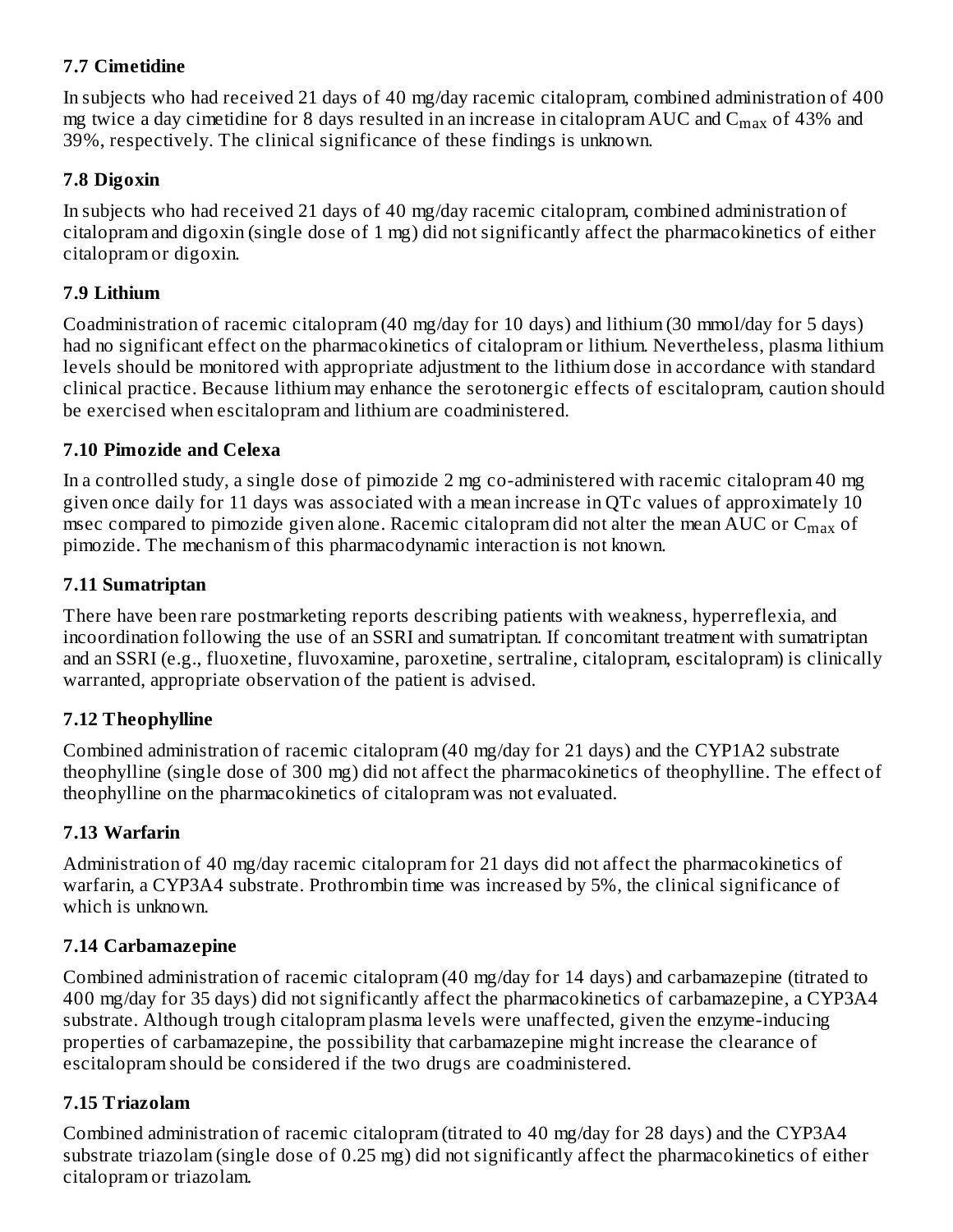#### **7.16 Ketoconazole**

Combined administration of racemic citalopram (40 mg) and ketoconazole (200 mg), a potent CYP3A4 inhibitor, decreased the  $\mathsf{C}_{\max}$  and  $\mathrm{AUC}$  of ketoconazole by 21% and 10%, respectively, and did not significantly affect the pharmacokinetics of citalopram.

## **7.17 Ritonavir**

Combined administration of a single dose of ritonavir (600 mg), both a CYP3A4 substrate and a potent inhibitor of CYP3A4, and escitalopram (20 mg) did not affect the pharmacokinetics of either ritonavir or escitalopram.

# **7.18 CYP3A4 and -2C19 Inhibitors**

*In vitro* studies indicated that CYP3A4 and -2C19 are the primary enzymes involved in the metabolism of escitalopram. However, coadministration of escitalopram (20 mg) and ritonavir (600 mg), a potent inhibitor of CYP3A4, did not significantly affect the pharmacokinetics of escitalopram. Because escitalopram is metabolized by multiple enzyme systems, inhibition of a single enzyme may not appreciably decrease escitalopram clearance.

## **7.19 Drugs Metabolized by Cytochrome P4502D6**

*In vitro* studies did not reveal an inhibitory effect of escitalopram on CYP2D6. In addition, steady state levels of racemic citalopram were not significantly different in poor metabolizers and extensive CYP2D6 metabolizers after multiple-dose administration of citalopram, suggesting that coadministration, with escitalopram, of a drug that inhibits CYP2D6, is unlikely to have clinically significant effects on escitalopram metabolism. However, there are limited *in vivo* data suggesting a modest CYP2D6 inhibitory effect for escitalopram, i.e., coadministration of escitalopram (20 mg/day for 21 days) with the tricyclic antidepressant desipramine (single dose of 50 mg), a substrate for CYP2D6, resulted in a 40% increase in  $\rm{C_{max}}$  and a 100% increase in AUC of desipramine. The clinical significance of this finding is unknown. Nevertheless, caution is indicated in the coadministration of escitalopram and drugs metabolized by CYP2D6.

# **7.20 Metoprolol**

Administration of 20 mg/day escitalopram for 21 days in healthy volunteers resulted in a 50% increase in C $_{\rm max}$  and 82% increase in AUC of the beta-adrenergic blocker metoprolol (given in a single dose of 100 mg). Increased metoprolol plasma levels have been associated with decreased cardioselectivity. Coadministration of escitalopram and metoprolol had no clinically significant effects on blood pressure or heart rate.

## **7.21 Electroconvulsive Therapy (ECT)**

There are no clinical studies of the combined use of ECT and escitalopram.

# **8 USE IN SPECIFIC POPULATIONS**

## **8.1 Pregnancy**

## *Pregnancy Category C*

In a rat embryo/fetal development study, oral administration of escitalopram (56, 112, or 150 mg/kg/day) to pregnant animals during the period of organogenesis resulted in decreased fetal body weight and associated delays in ossification at the two higher doses (approximately  $\geq$  56 times the maximum recommended human dose [MRHD] of 20 mg/day on a body surface area [mg/m<sup>2</sup>] basis). Maternal toxicity (clinical signs and decreased body weight gain and food consumption), mild at 56 mg/kg/day, was present at all dose levels. The developmental no-effect dose of 56 mg/kg/day is approximately 28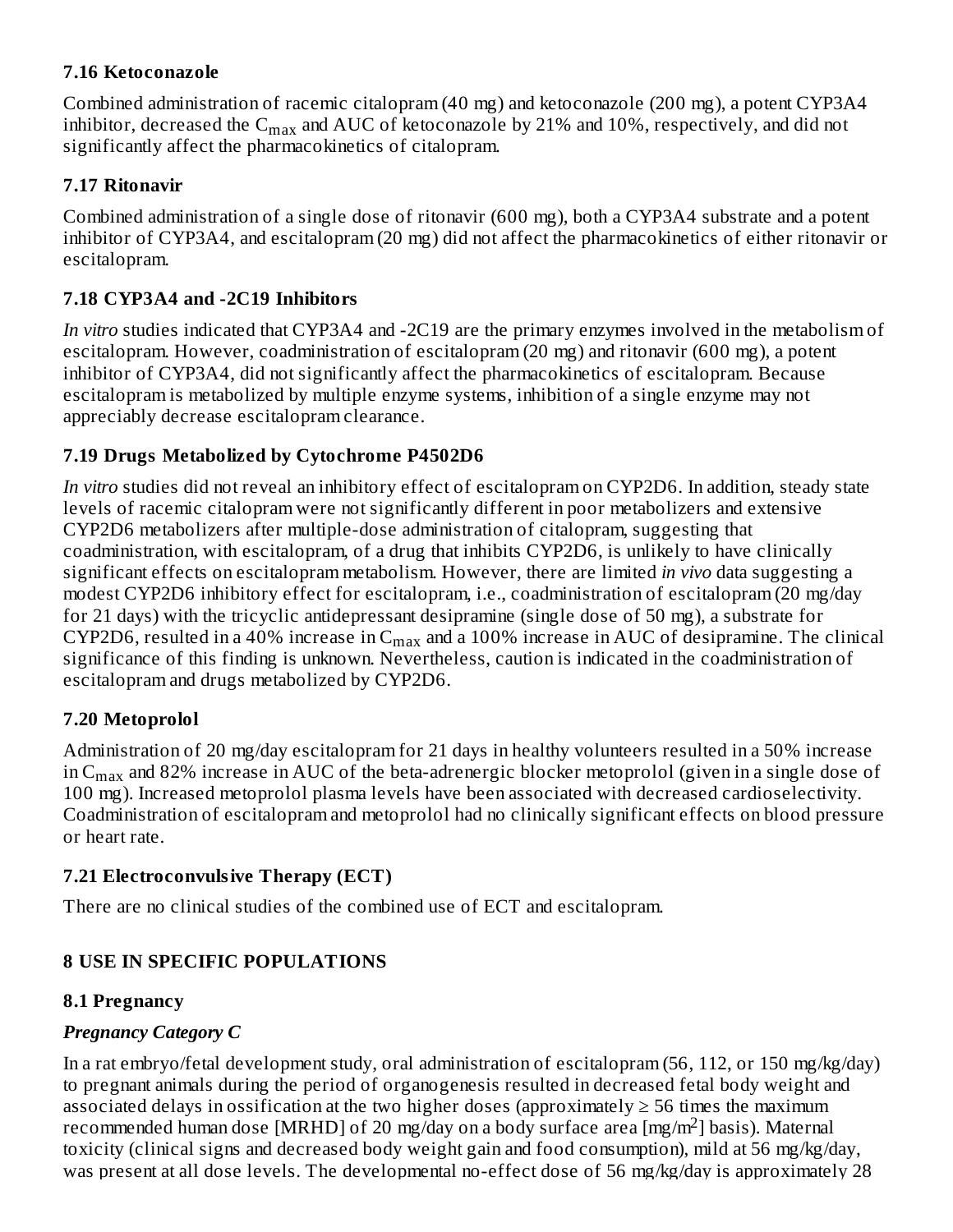times the MRHD on a mg/m<sup>2</sup> basis. No teratogenicity was observed at any of the doses tested (as high as 75 times the MRHD on a mg/m<sup>2</sup> basis).

When female rats were treated with escitalopram (6, 12, 24, or 48 mg/kg/day) during pregnancy and through weaning, slightly increased offspring mortality and growth retardation were noted at 48  $mg/kg/day$  which is approximately 24 times the MRHD on a mg/m<sup>2</sup> basis. Slight maternal toxicity (clinical signs and decreased body weight gain and food consumption) was seen at this dose. Slightly increased offspring mortality was also seen at 24 mg/kg/day. The no-effect dose was 12 mg/kg/day which is approximately 6 times the MRHD on a mg/m<sup>2</sup> basis.

In animal reproduction studies, racemic citalopram has been shown to have adverse effects on embryo/fetal and postnatal development, including teratogenic effects, when administered at doses greater than human therapeutic doses.

In two rat embryo/fetal development studies, oral administration of racemic citalopram (32, 56, or 112 mg/kg/day) to pregnant animals during the period of organogenesis resulted in decreased embryo/fetal growth and survival and an increased incidence of fetal abnormalities (including cardiovascular and skeletal defects) at the high dose. This dose was also associated with maternal toxicity (clinical signs, decreased body weight gain). The developmental no-effect dose was 56 mg/kg/day. In a rabbit study, no adverse effects on embryo/fetal development were observed at doses of racemic citalopram of up to 16 mg/kg/day. Thus, teratogenic effects of racemic citalopram were observed at a maternally toxic dose in the rat and were not observed in the rabbit.

When female rats were treated with racemic citalopram (4.8, 12.8, or 32 mg/kg/day) from late gestation through weaning, increased offspring mortality during the first 4 days after birth and persistent offspring growth retardation were observed at the highest dose. The no-effect dose was 12.8 mg/kg/day. Similar effects on offspring mortality and growth were seen when dams were treated throughout gestation and early lactation at doses  $\geq 24$  mg/kg/day. A no-effect dose was not determined in that study.

There are no adequate and well-controlled studies in pregnant women; therefore, escitalopram should be used during pregnancy only if the potential benefit justifies the potential risk to the fetus.

## *Pregnancy-Nonteratogenic Effects*

Neonates exposed to escitalopram and other SSRIs or serotonin and norepinephrine reuptake inhibitors (SNRIs), late in the third trimester have developed complications requiring prolonged hospitalization, respiratory support, and tube feeding. Such complications can arise immediately upon delivery. Reported clinical findings have included respiratory distress, cyanosis, apnea, seizures, temperature instability, feeding difficulty, vomiting, hypoglycemia, hypotonia, hypertonia, hyperreflexia, tremor, jitteriness, irritability, and constant crying. These features are consistent with either a direct toxic effect of SSRIs and SNRIs or, possibly, a drug discontinuation syndrome. It should be noted that, in some cases, the clinical picture is consistent with serotonin syndrome *[see Warnings and Precautions (5.2)].*

Infants exposed to SSRIs in pregnancy may have an increased risk for persistent pulmonary hypertension of the newborn (PPHN). PPHN occurs in 1 to 2 per 1**,**000 live births in the general population and is associated with substantial neonatal morbidity and mortality. Several recent epidemiologic studies suggest a positive statistical association between SSRI use (including escitalopram) in pregnancy and PPHN. Other studies do not show a significant statistical association.

Physicians should also note the results of a prospective longitudinal study of 201 pregnant women with a history of major depression, who were either on antidepressants or had received antidepressants less than 12 weeks prior to their last menstrual period, and were in remission. Women who discontinued antidepressant medication during pregnancy showed a significant increase in relapse of their major depression compared to those women who remained on antidepressant medication throughout pregnancy.

When treating a pregnant woman with escitalopram tablets, the physician should carefully consider both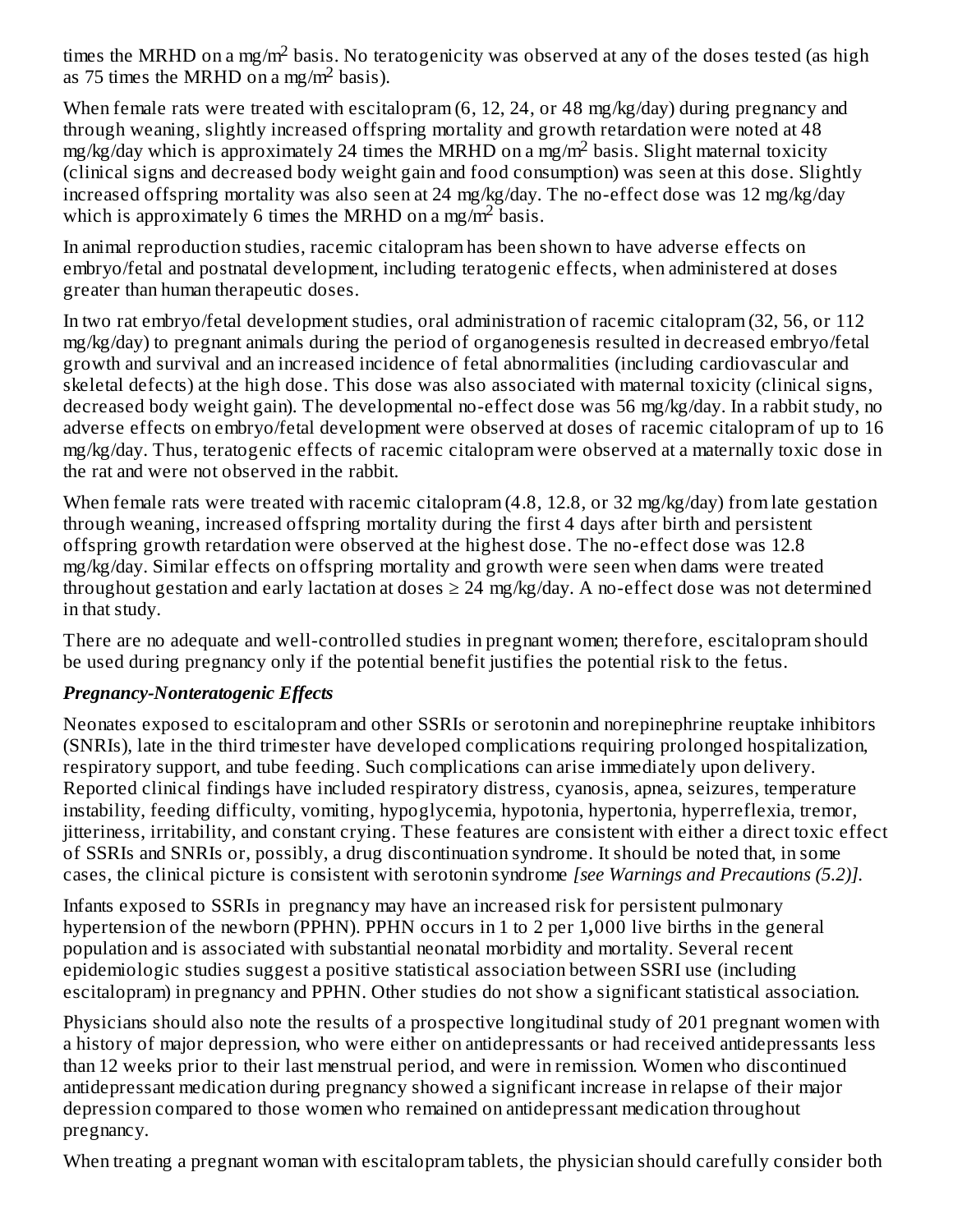the potential risks of taking an SSRl, along with the established benefits of treating depression with an antidepressant. This decision can only be made on a case by case basis *[see Dosage and Administration (2.1.)].*

## **8.2 Labor and Delivery**

The effect of escitalopram on labor and delivery in humans is unknown.

# **8.3 Nursing Mothers**

Escitalopram is excreted in human breast milk. Limited data from women taking 10 to 20 mg escitalopram showed that exclusively breast-fed infants receive approximately 3.9% of the maternal weight-adjusted dose of escitalopram and 1.7% of the maternal weight-adjusted dose of desmethylcitalopram. There were two reports of infants experiencing excessive somnolence, decreased feeding, and weight loss in association with breastfeeding from a racemic citalopram-treated mother; in one case, the infant was reported to recover completely upon discontinuation of racemic citalopram by its mother and, in the second case, no follow-up information was available. Caution should be exercised and breastfeeding infants should be observed for adverse reactions when escitalopram is administered to a nursing woman.

# **8.4 Pediatric Us e**

The safety and effectiveness of escitalopram have been established in adolescents (12 to 17 years of age) for the treatment of major depressive disorder *[see Clinical Studies (14.1)]*. Although maintenance efficacy in adolescent patients with major depressive disorder has not been systematically evaluated, maintenance efficacy can be extrapolated from adult data along with comparisons of escitalopram pharmacokinetic parameters in adults and adolescent patients.

The safety and effectiveness of escitalopram tablets have not been established in pediatric (younger than 12 years of age) patients with major depressive disorder. In a 24-week, open-label safety study in 118 children (aged 7 to 11 years) who had major depressive disorder, the safety findings were consistent with the known safety and tolerability profile for escitalopram tablets.

Safety and effectiveness of escitalopram has not been established in pediatric patients less than 18 years of age with Generalized Anxiety Disorder.

Decreased appetite and weight loss have been observed in association with the use of SSRIs. Consequently, regular monitoring of weight and growth should be performed in children and adolescents treated with an SSRI such as escitalopram.

# **8.5 Geriatric Us e**

Approximately 6% of the 1144 patients receiving escitalopram in controlled trials of escitalopram in major depressive disorder and GAD were 60 years of age or older; elderly patients in these trials received daily doses of escitalopram between 10 and 20 mg. The number of elderly patients in these trials was insufficient to adequately assess for possible differential efficacy and safety measures on the basis of age. Nevertheless, greater sensitivity of some elderly individuals to effects of escitalopram cannot be ruled out.

SSRIs and SNRIs, including escitalopram, have been associated with cases of clinically significant hyponatremia in elderly patients, who may be at greater risk for this adverse event *[see Hyponatremia (5.6)].*

In two pharmacokinetic studies, escitalopram half-life was increased by approximately 50% in elderly subjects as compared to young subjects and C<sub>max</sub> was unchanged *[see Clinical Pharmacology (12.3)].* 10 mg/day is the recommended dose for elderly patients *[see Dosage and Administration (2.3)].*

Of 4422 patients in clinical studies of racemic citalopram, 1357 were 60 and over, 1034 were 65 and over, and 457 were 75 and over. No overall differences in safety or effectiveness were observed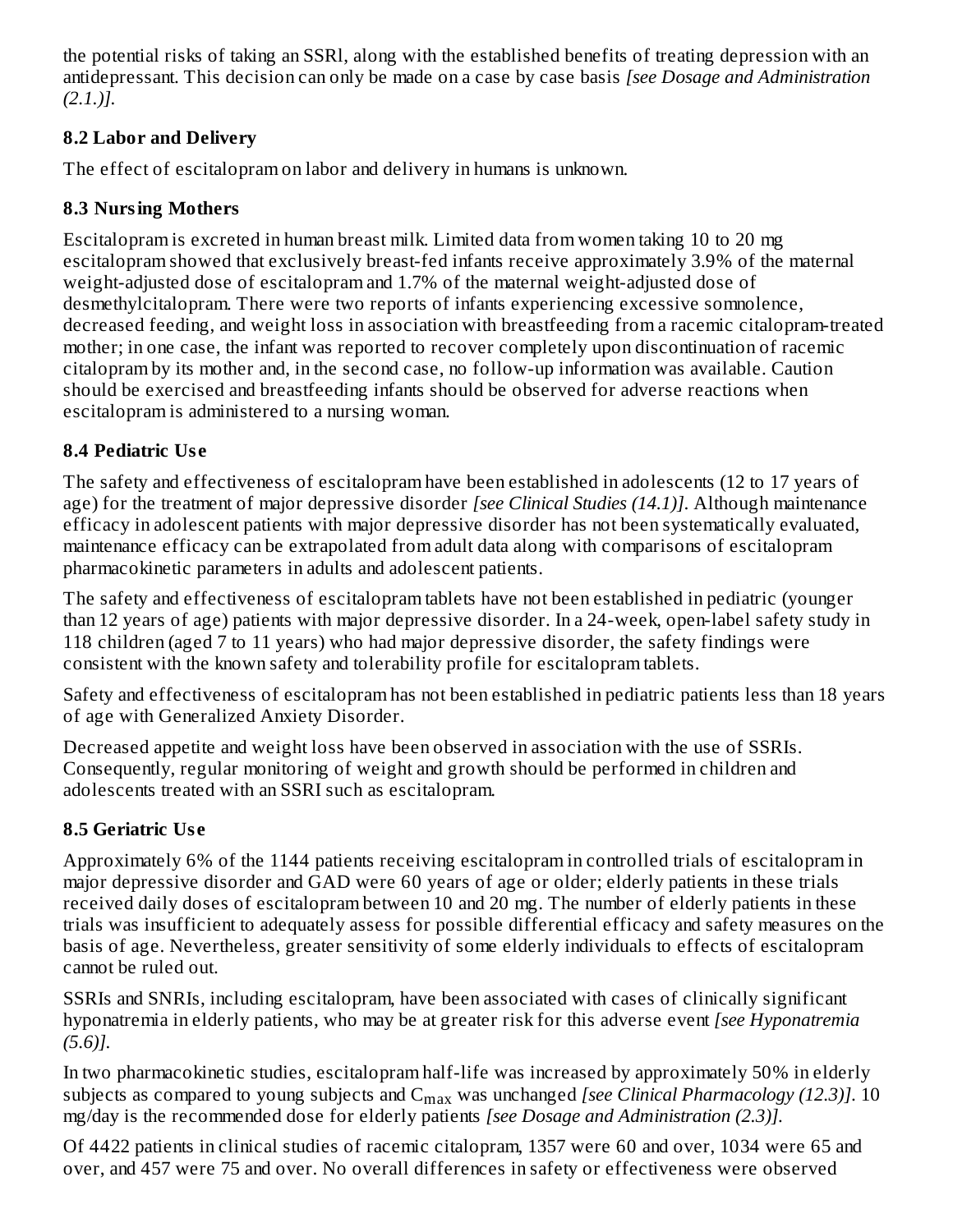between these subjects and younger subjects, and other reported clinical experience has not identified differences in responses between the elderly and younger patients, but again, greater sensitivity of some elderly individuals cannot be ruled out.

## **9 DRUG ABUSE AND DEPENDENCE**

#### **9.2 Abus e and Dependence**

#### *Physical and Psychological Dependence*

Animal studies suggest that the abuse liability of racemic citalopram is low. Escitalopram has not been systematically studied in humans for its potential for abuse, tolerance, or physical dependence. The premarketing clinical experience with escitalopram did not reveal any drug-seeking behavior. However, these observations were not systematic and it is not possible to predict on the basis of this limited experience the extent to which a CNS-active drug will be misused, diverted, and/or abused once marketed. Consequently, physicians should carefully evaluate escitalopram patients for history of drug abuse and follow such patients closely, observing them for signs of misuse or abuse (e.g., development of tolerance, incrementations of dose, drug-seeking behavior).

#### **10 OVERDOSAGE**

#### **10.1 Human Experience**

In clinical trials of escitalopram, there were reports of escitalopram overdose, including overdoses of up to 600 mg, with no associated fatalities. During the postmarketing evaluation of escitalopram, escitalopram overdoses involving overdoses of over 1,000 mg have been reported. As with other SSRIs, a fatal outcome in a patient who has taken an overdose of escitalopram has been rarely reported.

Symptoms most often accompanying escitalopram overdose, alone or in combination with other drugs and/or alcohol, included convulsions, coma, dizziness, hypotension, insomnia, nausea, vomiting, sinus tachycardia, somnolence, and ECG changes (including QT prolongation and very rare cases of torsade de pointes). Acute renal failure has been very rarely reported accompanying overdose.

#### **10.2 Management of Overdos e**

Establish and maintain an airway to ensure adequate ventilation and oxygenation. Gastric evacuation by lavage and use of activated charcoal should be considered. Careful observation and cardiac and vital sign monitoring are recommended, along with general symptomatic and supportive care. Due to the large volume of distribution of escitalopram, forced diuresis, dialysis, hemoperfusion, and exchange transfusion are unlikely to be of benefit. There are no specific antidotes for escitalopram.

In managing overdosage, consider the possibility of multiple-drug involvement. The physician should consider contacting a poison control center for additional information on the treatment of any overdose.

## **11 DESCRIPTION**

Escitalopram Tablets, USP are an orally administered selective serotonin reuptake inhibitor (SSRI). Escitalopram is the pure S-enantiomer (single isomer) of the racemic bicyclic phthalane derivative citalopram. Escitalopram oxalate is designated S-(+)-1-[3-(dimethyl-amino)propyl]-1-(p-fluorophenyl)- 5-phthalancarbonitrile oxalate with the following structural formula: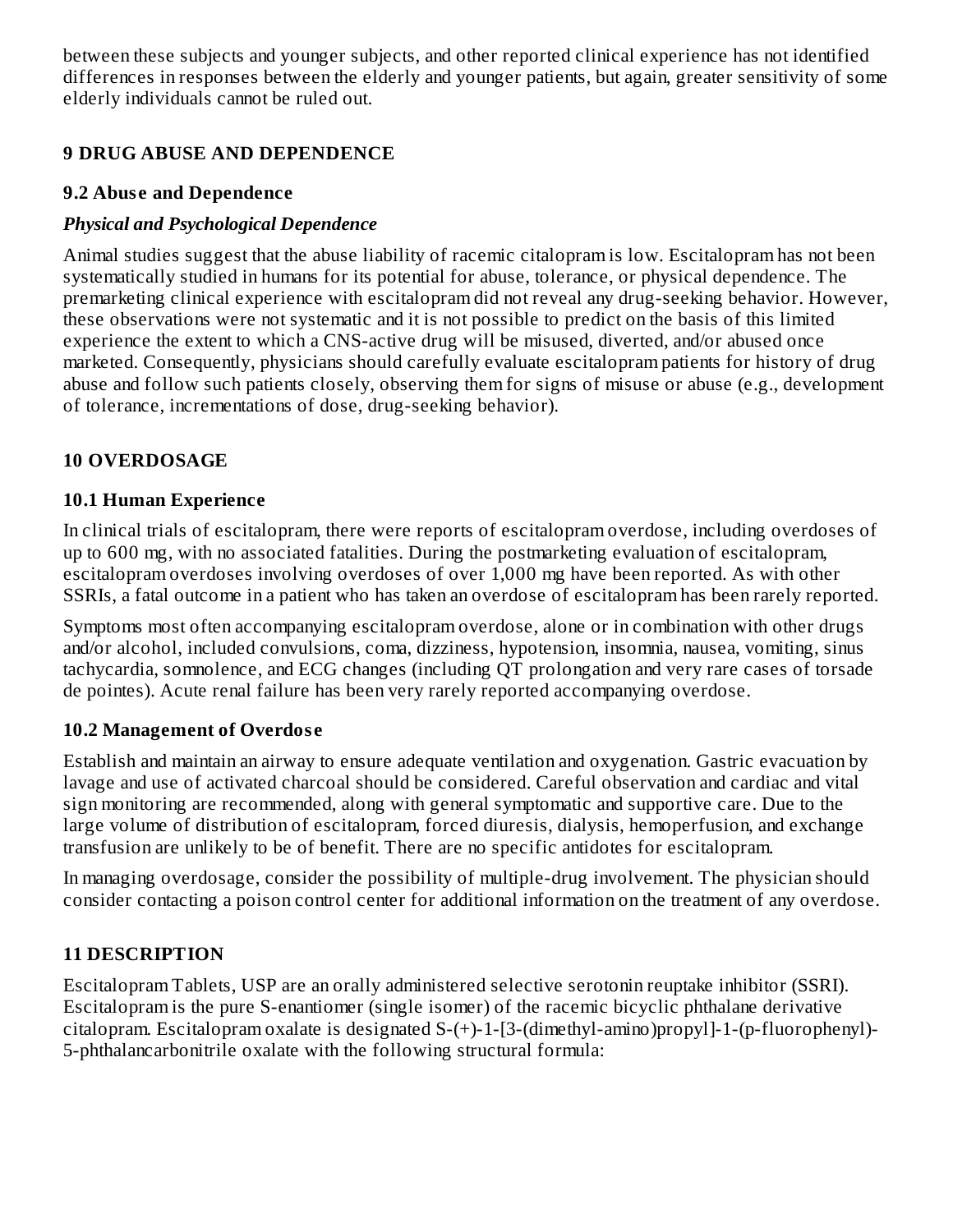

The molecular formula is  $C_{20}H_{21}FN_{2}O \cdot C_{2}H_{2}O_{4}$  and the molecular weight is 414.40.

Escitalopram oxalate, USP occurs as a fine, white to off-white powder and is freely soluble in methanol and dimethyl sulfoxide (DMSO), soluble in isotonic saline solution, sparingly soluble in water and ethanol, slightly soluble in ethyl acetate, and insoluble in heptane.

Escitalopram oxalate is available as tablets.

Escitalopram Tablets, USP are film-coated, round tablets containing escitalopram oxalate in strengths equivalent to 5 mg, 10 mg, and 20 mg escitalopram base. The 10 and 20 mg tablets are scored. The tablets also contain the following inactive ingredients: butylated hydroxyanisole, croscarmellose sodium, lactose monohydrate, magnesium stearate and microcrystalline cellulose. The film coating contains hydroxypropyl cellulose, hypromellose, polyethylene glycol, and titanium dioxide.

#### **12 CLINICAL PHARMACOLOGY**

#### **12.1 Mechanism of Action**

The mechanism of antidepressant action of escitalopram, the S-enantiomer of racemic citalopram, is presumed to be linked to potentiation of serotonergic activity in the central nervous system (CNS) resulting from its inhibition of CNS neuronal reuptake of serotonin (5-HT).

#### **12.2 Pharmacodynamics**

*In vitro* and *in vivo* studies in animals suggest that escitalopram is a highly selective serotonin reuptake inhibitor (SSRI) with minimal effects on norepinephrine and dopamine neuronal reuptake. Escitalopram is at least 100-fold more potent than the R-enantiomer with respect to inhibition of 5-HT reuptake and inhibition of 5-HT neuronal firing rate. Tolerance to a model of antidepressant effect in rats was not induced by long-term (up to 5 weeks) treatment with escitalopram. Escitalopram has no or very low affinity for serotonergic (5-HT<sub>1-7</sub>) or other receptors including alpha- and beta-adrenergic, dopamine (D<sub>1-5</sub>), histamine (H<sub>1-3</sub>), muscarinic (M<sub>1-5</sub>), and benzodiazepine receptors. Escitalopram also does not bind to, or has low affinity for, various ion channels including  $Na^+$ ,  $K^+$ , Cl<sup>-</sup>, and Ca<sup>++</sup> channels. Antagonism of muscarinic, histaminergic, and adrenergic receptors has been hypothesized to be associated with various anticholinergic, sedative, and cardiovascular side effects of other psychotropic drugs.

#### **12.3 Pharmacokinetics**

The single- and multiple-dose pharmacokinetics of escitalopram are linear and dose-proportional in a dose range of 10 to 30 mg/day. Biotransformation of escitalopram is mainly hepatic, with a mean terminal half-life of about 27 to 32 hours. With once-daily dosing, steady state plasma concentrations are achieved within approximately one week. At steady state, the extent of accumulation of escitalopram in plasma in young healthy subjects was 2.2 to 2.5 times the plasma concentrations observed after a single dose. The tablet and the oral solution dosage forms of escitalopram oxalate are bioequivalent.

#### *Absorption and Distribution*

Following a single oral dose (20 mg tablet or solution) of escitalopram, peak blood levels occur at about 5 hours. Absorption of escitalopram is not affected by food.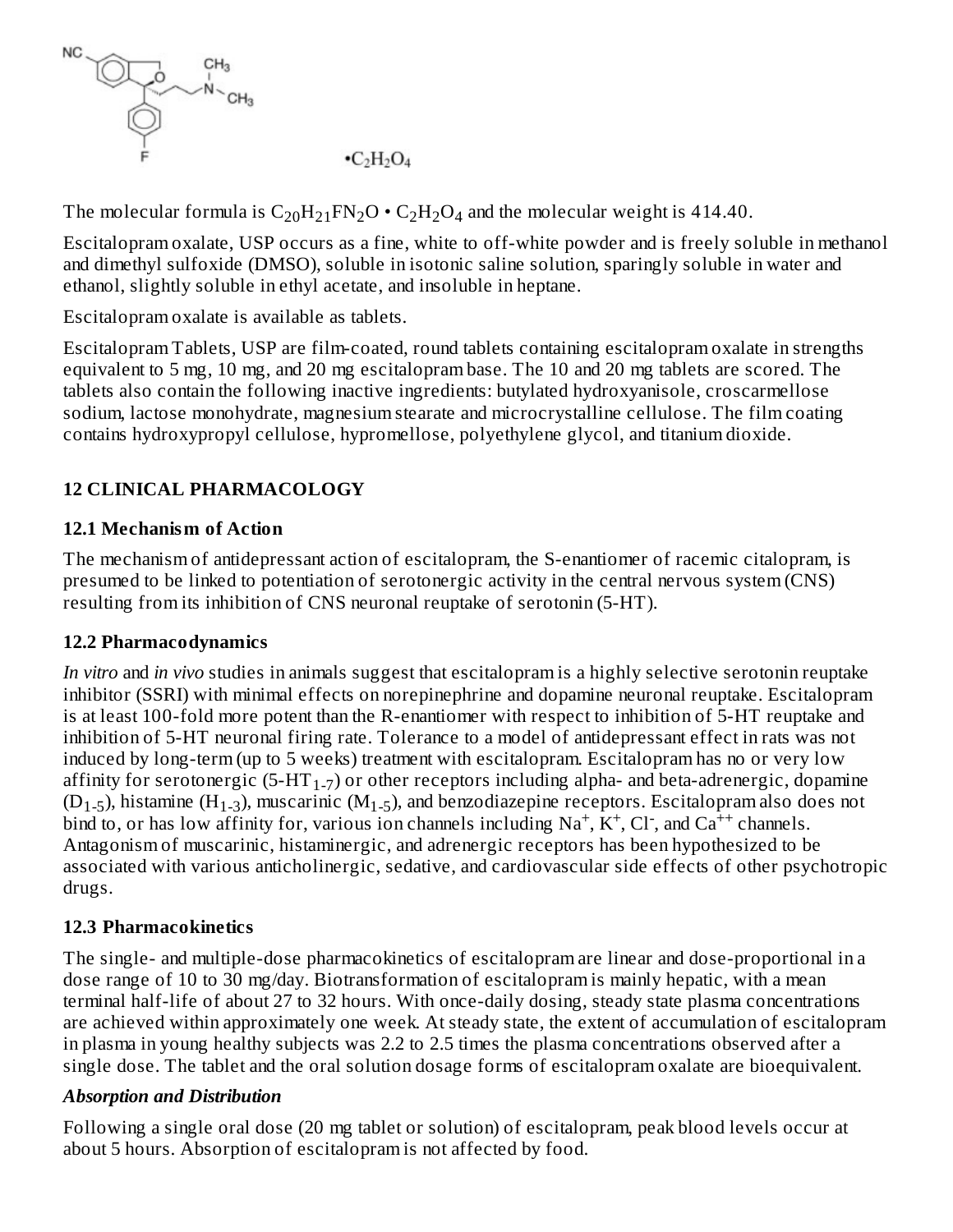The absolute bioavailability of citalopram is about 80% relative to an intravenous dose, and the volume of distribution of citalopram is about 12 L/kg. Data specific on escitalopram are unavailable.

The binding of escitalopram to human plasma proteins is approximately 56%.

## *Metabolism and Elimination*

Following oral administrations of escitalopram, the fraction of drug recovered in the urine as escitalopram and S-demethylcitalopram (S-DCT) is about 8% and 10%, respectively. The oral clearance of escitalopram is 600 mL/min, with approximately 7% of that due to renal clearance.

Escitalopram is metabolized to S-DCT and S-didemethylcitalopram (S-DDCT). In humans, unchanged escitalopram is the predominant compound in plasma. At steady state, the concentration of the escitalopram metabolite S-DCT in plasma is approximately one-third that of escitalopram. The level of S-DDCT was not detectable in most subjects. *In vitro* studies show that escitalopram is at least 7 and 27 times more potent than S-DCT and S-DDCT, respectively, in the inhibition of serotonin reuptake, suggesting that the metabolites of escitalopram do not contribute significantly to the antidepressant actions of escitalopram. S-DCT and S-DDCT also have no or very low affinity for serotonergic (5-  $\rm{HT}_{1-7}$ ) or other receptors including alpha- and beta-adrenergic, dopamine (D $_{1-5}$ ), histamine (H $_{1-3}$ ), muscarinic (M $_{\rm 1-5}$ ), and benzodiazepine receptors. S-DCT and S-DDCT also do not bind to various ion channels including  $Na^+$ ,  $K^+$ , Cl<sup>-</sup>, and  $Ca^{++}$  channels.

*In vitro* studies using human liver microsomes indicated that CYP3A4 and CYP2C19 are the primary isozymes involved in the N- demethylation of escitalopram.

## *Population Subgroups*

## *Age*

#### *Adolescents*

In a single dose study of 10 mg escitalopram, AUC of escitalopram decreased by 19%, and  $\rm{C_{max}}$ increased by 26% in healthy adolescent subjects (12 to 17 years of age) compared to adults. Following multiple dosing of 40 mg/day citalopram, escitalopram elimination half-life, steady-state  $\rm{C_{max}}$  and  $\rm{AUC}$ were similar in patients with MDD (12 to 17 years of age) compared to adult patients. No adjustment of dosage is needed in adolescent patients.

## *Elderly*

Escitalopram pharmacokinetics in subjects  $\geq 65$  years of age were compared to younger subjects in a single-dose and a multiple-dose study. Escitalopram AUC and half-life were increased by approximately 50% in elderly subjects, and  $\mathsf{C}_{\max}$  was unchanged. 10 mg is the recommended dose for elderly patients *[see Dosage and Administration (2.3)].*

## *Gender*

Based on data from single- and multiple-dose studies measuring escitalopram in elderly, young adults, and adolescents, no dosage adjustment on the basis of gender is needed.

# *Reduced hepatic function*

Citalopram oral clearance was reduced by 37% and half-life was doubled in patients with reduced hepatic function compared to normal subjects. 10 mg is the recommended dose of escitalopram for most hepatically impaired patients *[see Dosage and Administration (2.3)].*

# *Reduced renal function*

In patients with mild to moderate renal function impairment, oral clearance of citalopram was reduced by 17% compared to normal subjects. No adjustment of dosage for such patients is recommended. No information is available about the pharmacokinetics of escitalopram in patients with severely reduced renal function (creatinine clearance < 20 mL/min).

## *Drug-Drug Interactions*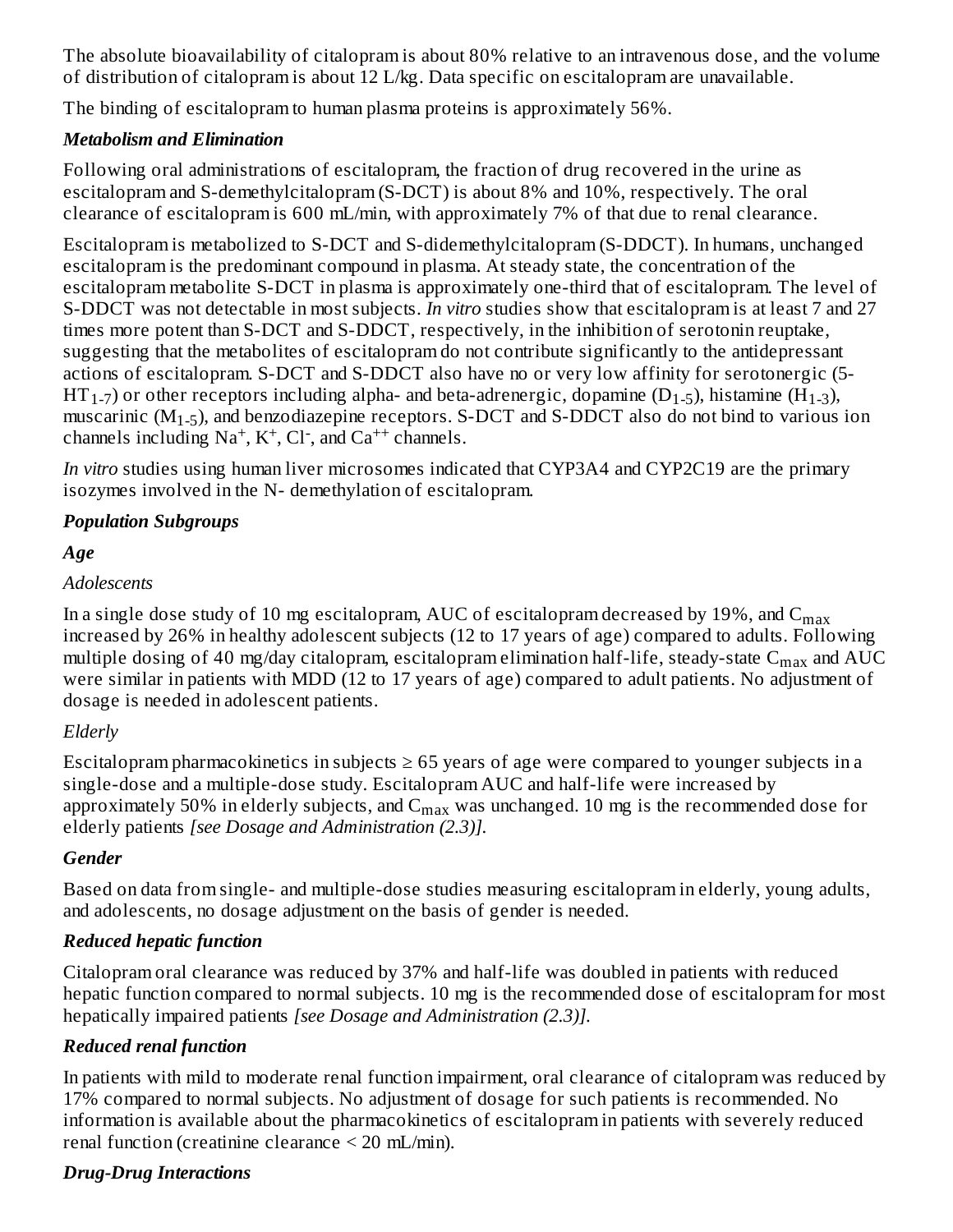*In vitro* enzyme inhibition data did not reveal an inhibitory effect of escitalopram on CYP3A4, -1A2, - 2C9, -2C19, and -2E1. Based on *in vitro* data, escitalopram would be expected to have little inhibitory effect on *in vivo* metabolism mediated by these cytochromes. While *in vivo* data to address this question are limited, results from drug interaction studies suggest that escitalopram, at a dose of 20 mg, has no 3A4 inhibitory effect and a modest 2D6 inhibitory effect. See *Drug Interactions (7.18)* for more detailed information on available drug interaction data.

# **13 NONCLINICAL TOXICOLOGY**

## **13.1 Carcinogenesis, Mutagenesis, Impairment of Fertility**

## *Carcinogenesis*

Racemic citalopram was administered in the diet to NMRI/BOM strain mice and COBS WI strain rats for 18 and 24 months, respectively. There was no evidence for carcinogenicity of racemic citalopram in mice receiving up to 240 mg/kg/day. There was an increased incidence of small intestine carcinoma in rats receiving 8 or 24 mg/kg/day racemic citalopram. A no-effect dose for this finding was not established. The relevance of these findings to humans is unknown.

## *Mutagenesis*

Racemic citalopram was mutagenic in the *in vitro* bacterial reverse mutation assay (Ames test) in 2 of 5 bacterial strains (Salmonella TA98 and TA1537) in the absence of metabolic activation. It was clastogenic in the *in vitro* Chinese hamster lung cell assay for chromosomal aberrations in the presence and absence of metabolic activation. Racemic citalopram was not mutagenic in the *in vitro* mammalian forward gene mutation assay (HPRT) in mouse lymphoma cells or in a coupled *in vitro/in vivo* unscheduled DNA synthesis (UDS) assay in rat liver. It was not clastogenic in the *in vitro* chromosomal aberration assay in human lymphocytes or in two *in vivo* mouse micronucleus assays.

## *Impairment of Fertility*

When racemic citalopram was administered orally to 16 male and 24 female rats prior to and throughout mating and gestation at doses of 32, 48, and 72 mg/kg/day, mating was decreased at all doses, and fertility was decreased at doses  $\geq$  32 mg/kg/day. Gestation duration was increased at 48 mg/kg/day.

# **13.2 Animal Toxicology and/or Pharmacology**

# *Retinal Changes in Rats*

Pathologic changes (degeneration/atrophy) were observed in the retinas of albino rats in the 2-year carcinogenicity study with racemic citalopram. There was an increase in both incidence and severity of retinal pathology in both male and female rats receiving 80 mg/kg/day. Similar findings were not present in rats receiving 24 mg/kg/day of racemic citalopram for two years, in mice receiving up to 240 mg/kg/day of racemic citalopram for 18 months, or in dogs receiving up to 20 mg/kg/day of racemic citalopram for one year.

Additional studies to investigate the mechanism for this pathology have not been performed, and the potential significance of this effect in humans has not been established.

# *Cardiovascular Changes in Dogs*

In a one-year toxicology study, 5 of 10 beagle dogs receiving oral racemic citalopram doses of 8 mg/kg/day died suddenly between weeks 17 and 31 following initiation of treatment. Sudden deaths were not observed in rats at doses of racemic citalopram up to 120 mg/kg/day, which produced plasma levels of citalopram and its metabolites demethylcitalopram and didemethylcitalopram (DDCT) similar to those observed in dogs at 8 mg/kg/day. A subsequent intravenous dosing study demonstrated that in beagle dogs, racemic DDCT caused QT prolongation, a known risk factor for the observed outcome in dogs.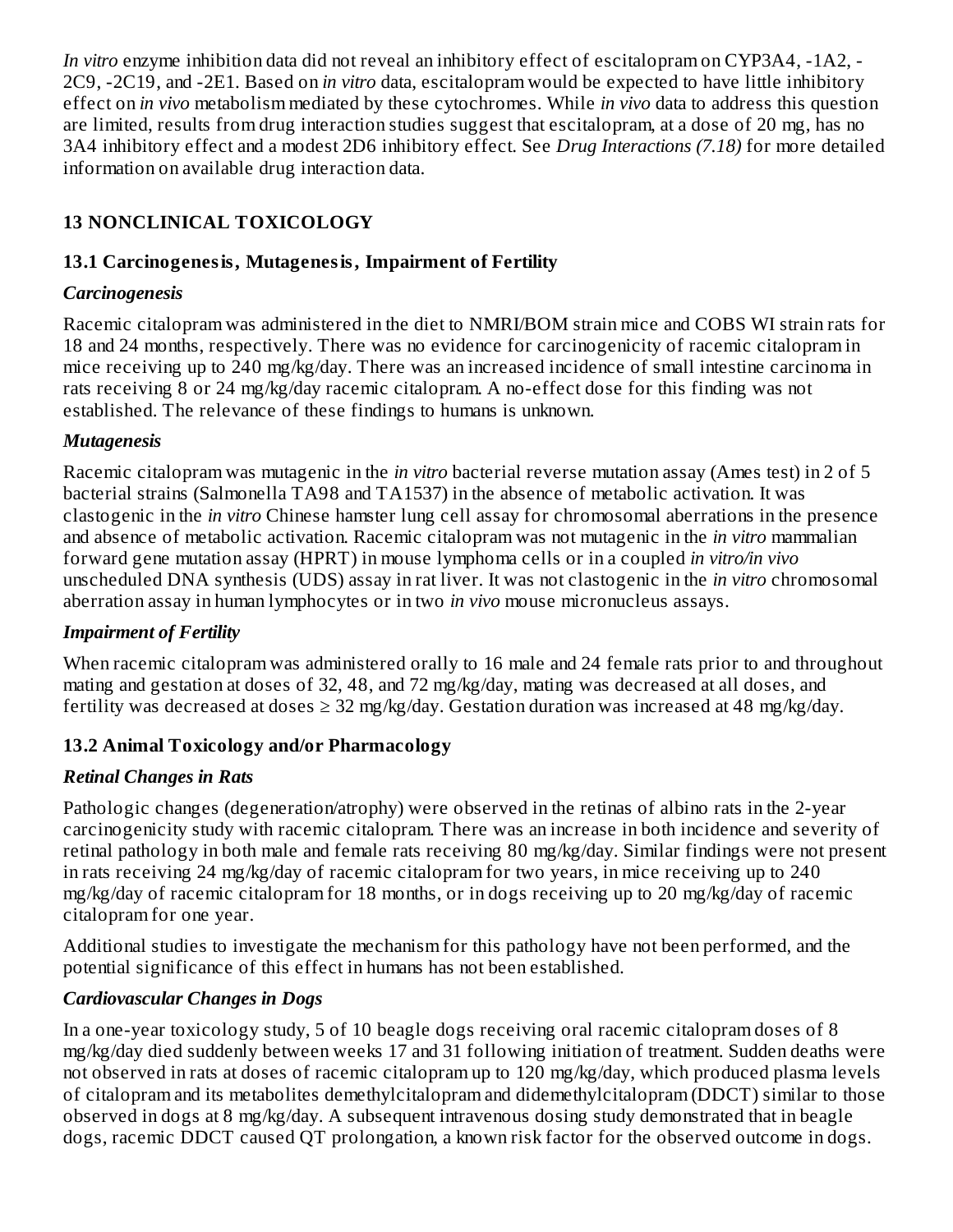## **14 CLINICAL STUDIES**

#### **14.1 Major Depressive Disorder**

#### *Adolescents*

The efficacy of escitalopram as an acute treatment for major depressive disorder in adolescent patients was established in an 8-week, flexible-dose, placebo-controlled study that compared escitalopram 10 to 20 mg/day to placebo in outpatients 12 to 17 years of age inclusive who met DSM-IV criteria for major depressive disorder. The primary outcome was change from baseline to endpoint in the Children's Depression Rating Scale - Revised (CDRS-R). In this study, escitalopram showed statistically significant greater mean improvement compared to placebo on the CDRS-R.

The efficacy of escitalopram in the acute treatment of major depressive disorder in adolescents was established, in part, on the basis of extrapolation from the 8-week, flexible-dose, placebo-controlled study with racemic citalopram 20 to 40 mg/day. In this outpatient study in children and adolescents 7 to 17 years of age who met DSM-IV criteria for major depressive disorder, citalopram treatment showed statistically significant greater mean improvement from baseline, compared to placebo, on the CDRS-R; the positive results for this trial largely came from the adolescent subgroup.

Two additional flexible-dose, placebo-controlled MDD studies (one escitalopram study in patients ages 7 to 17 and one citalopram study in adolescents) did not demonstrate efficacy.

Although maintenance efficacy in adolescent patients has not been systematically evaluated, maintenance efficacy can be extrapolated from adult data along with comparisons of escitalopram pharmacokinetic parameters in adults and adolescent patients.

#### *Adults*

The efficacy of escitalopram as a treatment for major depressive disorder was established in three, 8 week, placebo-controlled studies conducted in outpatients between 18 and 65 years of age who met DSM-IV criteria for major depressive disorder. The primary outcome in all three studies was change from baseline to endpoint in the Montgomery Asberg Depression Rating Scale (MADRS).

A fixed-dose study compared 10 mg/day escitalopram and 20 mg/day escitalopram to placebo and 40 mg/day citalopram. The 10 mg/day and 20 mg/day escitalopram treatment groups showed statistically significant greater mean improvement compared to placebo on the MADRS. The 10 mg and 20 mg escitalopram groups were similar on this outcome measure.

In a second fixed-dose study of 10 mg/day escitalopram and placebo, the 10 mg/day escitalopram treatment group showed statistically significant greater mean improvement compared to placebo on the MADRS.

In a flexible-dose study, comparing escitalopram, titrated between 10 and 20 mg/day, to placebo and citalopram, titrated between 20 and 40 mg/day, the escitalopram treatment group showed statistically significant greater mean improvement compared to placebo on the MADRS.

Analyses of the relationship between treatment outcome and age, gender, and race did not suggest any differential responsiveness on the basis of these patient characteristics.

In a longer-term trial, 274 patients meeting (DSM-IV) criteria for major depressive disorder, who had responded during an initial 8- week, open-label treatment phase with escitalopram 10 or 20 mg/day, were randomized to continuation of escitalopram at their same dose, or to placebo, for up to 36 weeks of observation for relapse. Response during the open-label phase was defined by having a decrease of the MADRS total score to  $\leq 12$ . Relapse during the double-blind phase was defined as an increase of the MADRS total score to  $\geq$  22, or discontinuation due to insufficient clinical response. Patients receiving continued escitalopram experienced a statistically significant longer time to relapse compared to those receiving placebo.

#### **14.2 Generalized Anxiety Disorder**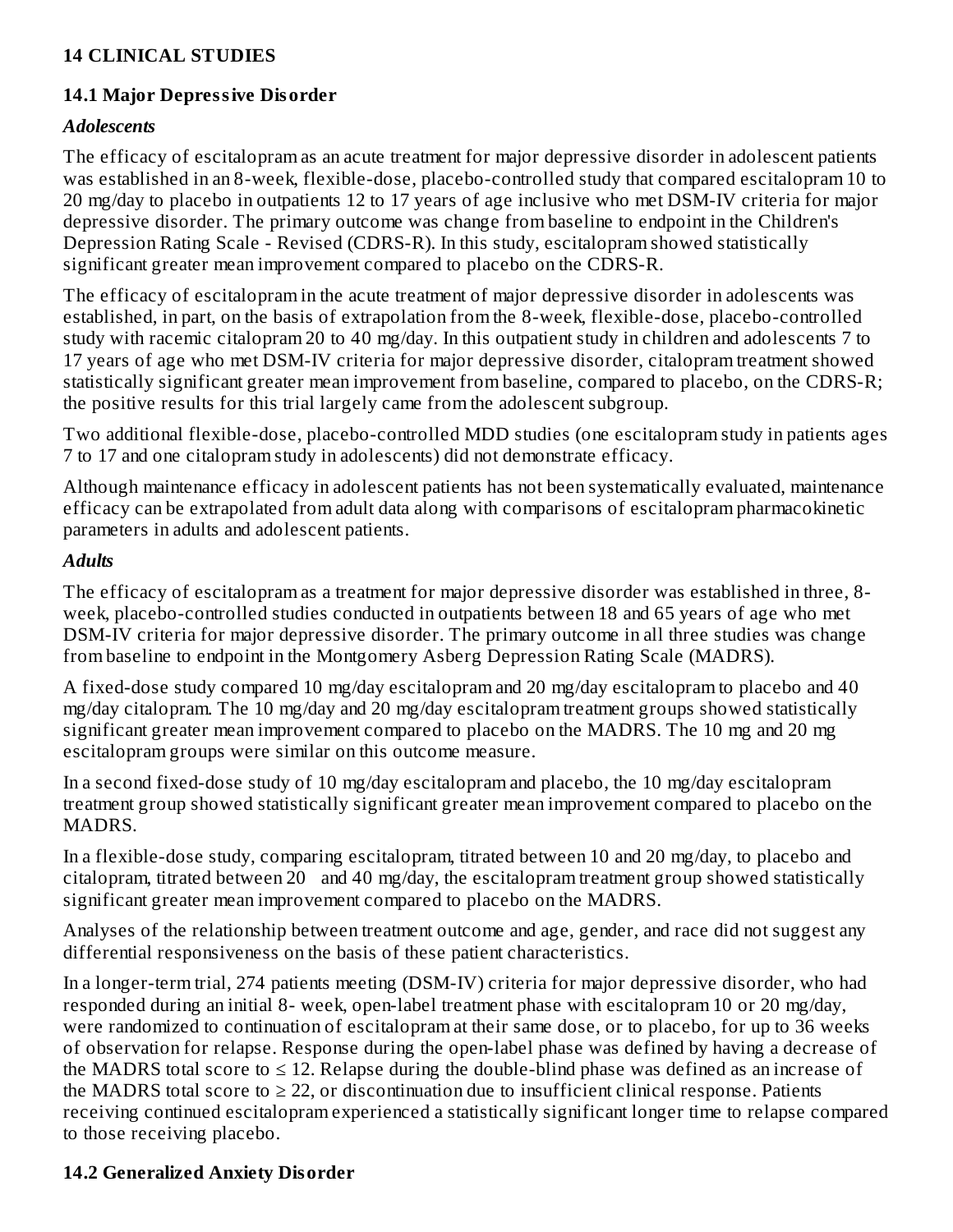The efficacy of escitalopram in the acute treatment of Generalized Anxiety Disorder (GAD) was demonstrated in three, 8-week, multicenter, flexible-dose, placebo-controlled studies that compared escitalopram 10 to 20 mg/day to placebo in adult outpatients between 18 and 80 years of age who met DSM-IV criteria for GAD. In all three studies, escitalopram showed statistically significant greater mean improvement compared to placebo on the Hamilton Anxiety Scale (HAM-A).

There were too few patients in differing ethnic and age groups to adequately assess whether or not escitalopram has differential effects in these groups. There was no difference in response to escitalopram between men and women.

#### **16 HOW SUPPLIED/STORAGE AND HANDLING**

Product: 50436-0054

NDC: 50436-0054-1 30 TABLET, FILM COATED in a BOTTLE

## **17 PATIENT COUNSELING INFORMATION**

See FDA-approved Medication Guide

#### **17.1 Information for Patients**

Physicians are advised to discuss the following issues with patients for whom they prescribe escitalopram tablets.

#### *General Information about Medication Guide*

Prescribers or other health professionals should inform patients, their families, and their caregivers about the benefits and risks associated with treatment with escitalopram tablets and should counsel them in its appropriate use. A patient Medication Guide about "Antidepressant Medicines, Depression and other Serious Mental Illness, and Suicidal Thoughts or Actions" is available for escitalopram tablets. The prescriber or health professional should instruct patients, their families, and their caregivers to read the Medication Guide and should assist them in understanding its contents. Patients should be given the opportunity to discuss the contents of the Medication Guide and to obtain answers to any questions they may have. The complete text of the Medication Guide is reprinted at the end of this document.

Patients should be advised of the following issues and asked to alert their prescriber if these occur while taking escitalopram tablets.

## *Clinical Worsening and Suicide Risk*

Patients, their families, and their caregivers should be encouraged to be alert to the emergence of anxiety, agitation, panic attacks, insomnia, irritability, hostility, aggressiveness, impulsivity, akathisia (psychomotor restlessness), hypomania, mania, other unusual changes in behavior, worsening of depression, and suicidal ideation, especially early during antidepressant treatment and when the dose is adjusted up or down. Families and caregivers of patients should be advised to look for the emergence of such symptoms on a day-to-day basis, since changes may be abrupt. Such symptoms should be reported to the patient's prescriber or health professional, especially if they are severe, abrupt in onset, or were not part of the patient's presenting symptoms. Symptoms such as these may be associated with an increased risk for suicidal thinking and behavior and indicate a need for very close monitoring and possibly changes in the medication *[see Warnings and Precautions (5.1)].*

## *Serotonin Syndrome*

Patients should be cautioned about the risk of serotonin syndrome with the concomitant use of escitalopram tablets with other serotonergic drugs including triptans, tricyclic antidepressants, fentanyl, lithium, tramadol, tryptophan, buspirone, amphetamines and St. John's Wort, and with drugs that impair metabolism of serotonin (in particular, MAOIs, both those intended to treat psychiatric disorders and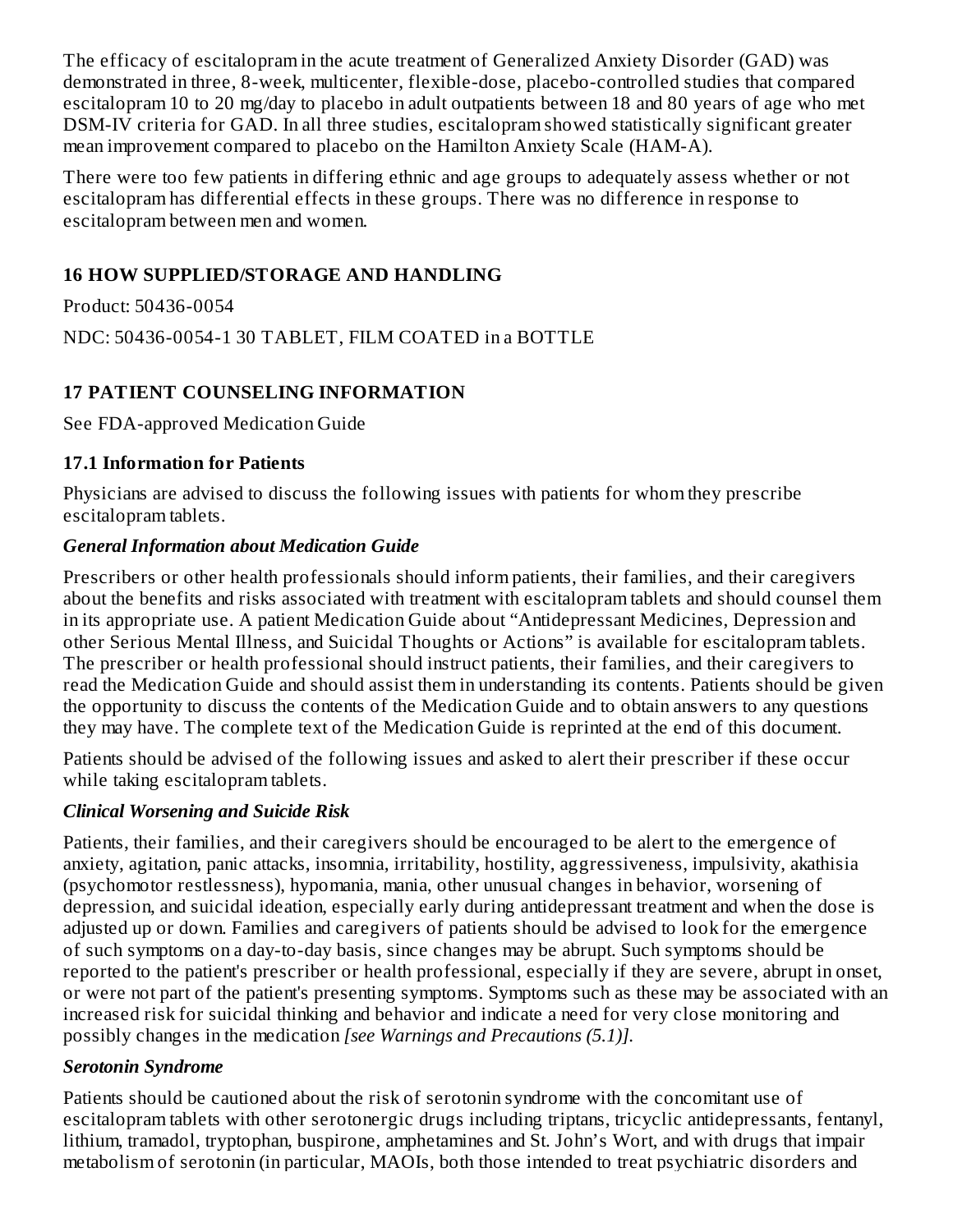also others, such as linezolid) *[see Warnings and Precautions (5.2)].*

#### *Abnormal Bleeding*

Patients should be cautioned about the concomitant use of escitalopram tablets and NSAIDs, aspirin, warfarin, or other drugs that affect coagulation since combined use of psychotropic drugs that interfere with serotonin reuptake and these agents has been associated with an increased risk of bleeding *[see Warnings and Precautions (5.7)].*

#### *Angle Closure Glaucoma*

Patients should be advised that taking escitalopram tablets can cause mild pupillary dilation, which in susceptible individuals, can lead to an episode of angle closure glaucoma. Pre-existing glaucoma is almost always open-angle glaucoma because angle closure glaucoma, when diagnosed, can be treated definitively with iridectomy. Open-angle glaucoma is not a risk factor for angle closure glaucoma. Patients may wish to be examined to determine whether they are susceptible to angle closure, and have a prophylactic procedure (e.g., iridectomy), if they are susceptible *[see Warnings and Precautions (5.9)].*

#### *Concomitant Medications*

Since escitalopram is the active isomer of racemic citalopram (Celexa), the two agents should not be coadministered. Patients should be advised to inform their physician if they are taking, or plan to take, any prescription or over-the-counter drugs, as there is a potential for interactions.

#### *Continuing the Therapy Prescribed*

While patients may notice improvement with escitalopram tablets therapy in 1 to 4 weeks, they should be advised to continue therapy as directed.

#### *Interference with Psychomotor Performance*

Because psychoactive drugs may impair judgment, thinking, or motor skills, patients should be cautioned about operating hazardous machinery, including automobiles, until they are reasonably certain that escitalopram tablets therapy does not affect their ability to engage in such activities.

#### *Alcohol*

Patients should be told that, although escitalopram tablets has not been shown in experiments with normal subjects to increase the mental and motor skill impairments caused by alcohol, the concomitant use of escitalopram tablets and alcohol in depressed patients is not advised.

#### *Pregnancy and Breast Feeding*

Patients should be advised to notify their physician if they

- become pregnant or intend to become pregnant during therapy.
- are breastfeeding an infant.

## *Need for Comprehensive Treatment Program*

Escitalopram tablets are indicated as an integral part of a total treatment program for MDD that may include other measures (psychological, educational, social) for patients with this syndrome. Drug treatment may not be indicated for all adolescents with this syndrome. Safety and effectiveness of escitalopram tablets in MDD has not been established in pediatric patients less than 12 years of age. Antidepressants are not intended for use in the adolescent who exhibits symptoms secondary to environmental factors and/or other primary psychiatric disorders. Appropriate educational placement is essential and psychosocial intervention is often helpful. When remedial measures alone are insufficient, the decision to prescribe antidepressant medication will depend upon the physician's assessment of the chronicity and severity of the patient's symptoms.

## **Rx Only**

**APOTEX INC.**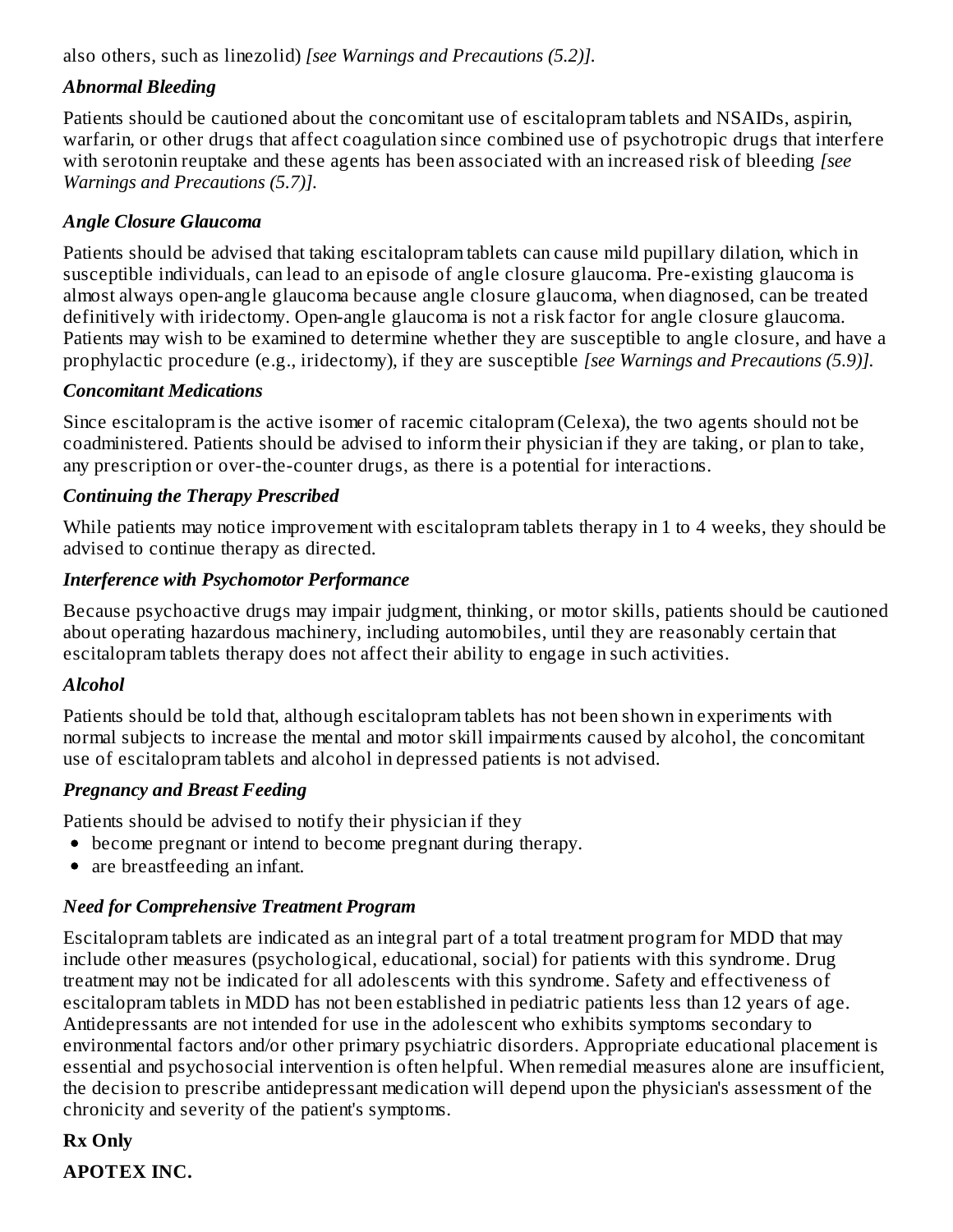#### **ESCITALOPRAM TABLETS, USP 5 mg, 10 mg and 20 mg**

| <b>Manufactured by</b>    | <b>Manufactured for</b> |
|---------------------------|-------------------------|
| Apotex Research Pvt. Ltd. | Apotex Corp.            |
| Bangalore $-560099$       | Weston, Florida         |
| India                     | 33326                   |

Revised: February 2017

Revision 6

#### **17.2 FDA-Approved Medication Guide**

#### **Medication Guide**

Escitalopram Tablets, USP (es'' sye tal' oh pram)

Read the Medication Guide that comes with escitalopram tablets before you start taking it and each time you get a refill. There may be new information. This Medication Guide does not take the place of talking to your healthcare provider about your medical condition or treatment. Talk with your healthcare provider if there is something you do not understand or want to learn more about.

#### **What is the most important information I should know about es citalopram tablets?**

Escitalopram tablets and other antidepressant medicines may cause serious side effects, including:

#### **1. Suicidal thoughts or actions:**

- **Es citalopram tablets and other antidepressant medicines may increas e suicidal thoughts or actions** in some children, teenagers, or young adults within the **first few months of treatment or when the dos e is changed.**
- Depression or other serious mental illnesses are the most important causes of suicidal thoughts or actions.
- Watch for these changes and call your healthcare provider right away if you notice:
	- New or sudden changes in mood, behavior, actions, thoughts, or feelings, especially if severe.
	- Pay particular attention to such changes when escitalopram tablets are started or when the dose is changed.

Keep all follow-up visits with your healthcare provider and call between visits if you are worried about symptoms.

#### **Call your healthcare provider right away if you have any of the following symptoms, or call 911 if an emergency, especially if they are new, wors e, or worry you:**

- attempts to commit suicide
- acting on dangerous impulses
- acting aggressive or violent
- $\bullet$  thoughts about suicide or dying
- new or worse depression
- new or worse anxiety or panic attacks
- feeling agitated, restless, angry or irritable
- trouble sleeping
- an increase in activity or talking more than what is normal for you
- other unusual changes in behavior or mood

#### **Call your healthcare provider right away if you have any of the following symptoms, or call 911 if an emergency. Es citalopram tablets may be associated with thes e s erious side effects:**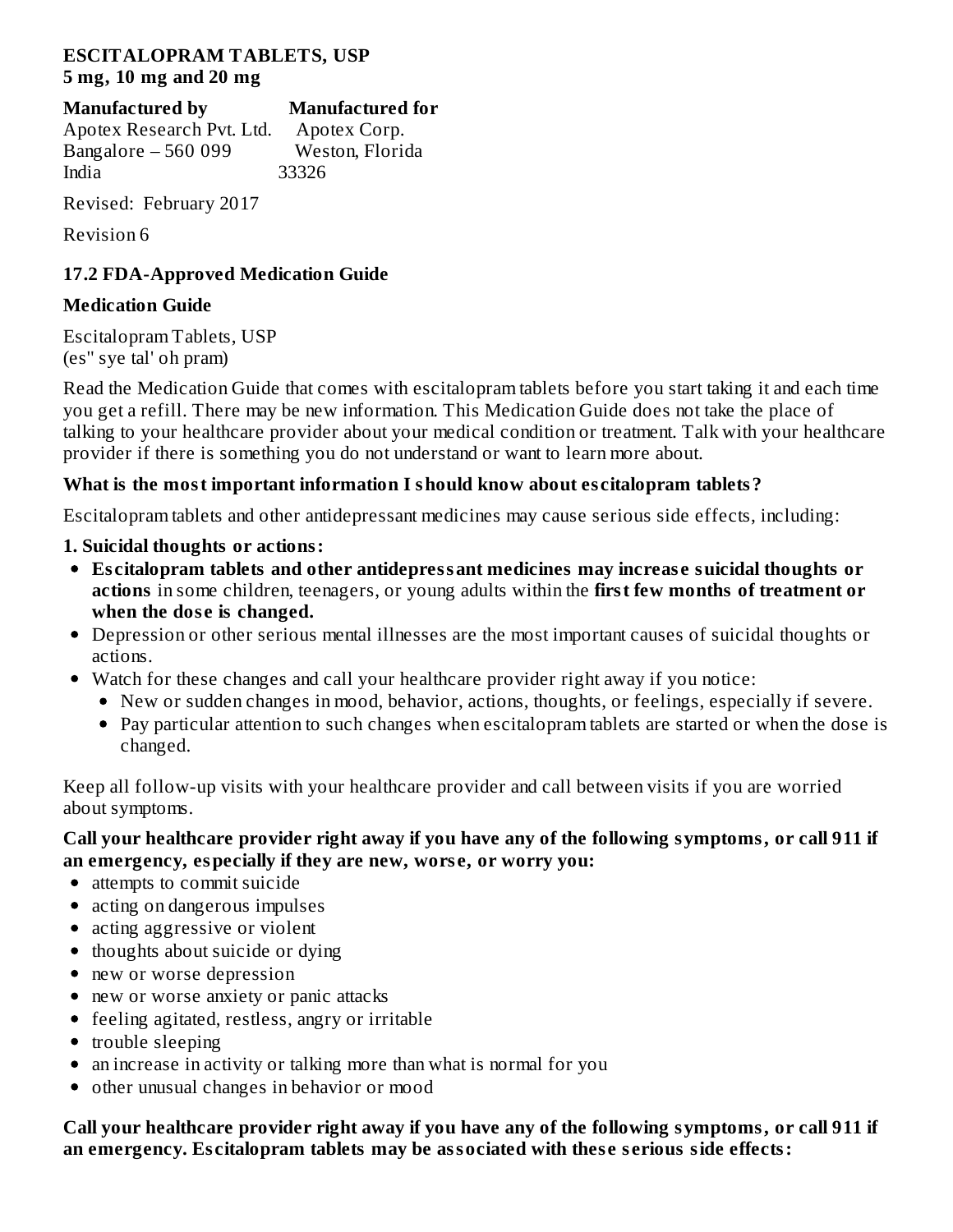#### **2. Serotonin Syndrome. This condition can be life-threatening and may include:**

- agitation, hallucinations, coma or other changes in mental status
- coordination problems or muscle twitching (overactive reflexes)
- racing heartbeat, high or low blood pressure
- sweating or fever
- nausea, vomiting, or diarrhea
- muscle rigidity

#### **3. Severe allergic reactions:**

- trouble breathing
- swelling of the face, tongue, eyes or mouth
- rash, itchy welts (hives) or blisters, alone or with fever or joint pain

**4. Abnormal bleeding:** Escitalopram tablets and other antidepressant medicines may increase your risk of bleeding or bruising, especially if you take the blood thinner warfarin (Coumadin®, Jantoven®), a non-steroidal anti-inflammatory drug (NSAIDs, like ibuprofen or naproxen), or aspirin.

#### **5. Seizures or convulsions**

#### **6. Manic episodes:**

- greatly increased energy
- severe trouble sleeping
- racing thoughts
- reckless behavior
- unusually grand ideas
- excessive happiness or irritability
- talking more or faster than usual

**7. Changes in appetite or weight.** Children and adolescents should have height and weight monitored during treatment.

**8. Low salt (sodium) levels in the blood.** Elderly people may be at greater risk for this. Symptoms may include:

- headache
- weakness or feeling unsteady
- confusion, problems concentrating or thinking or memory problems

## **9. Visual problems**

- $\bullet$  eye pain
- changes in vision
- swelling or redness in or around the eye

Only some people are at risk for these problems. You may want to undergo an eye examination to see if you are at risk and receive preventative treatment if you are.

**Do not stop es citalopram tablets without first talking to your healthcare provider**. Stopping

escitalopram tablets too quickly may cause serious symptoms including:

- anxiety, irritability, high or low mood, feeling restless or changes in sleep habits
- headache, sweating, nausea, dizziness
- electric shock-like sensations, shaking, confusion

## **What are es citalopram tablets?**

Escitalopram tablets are a prescription medicine used to treat depression. It is important to talk with your healthcare provider about the risks of treating depression and also the risks of not treating it. You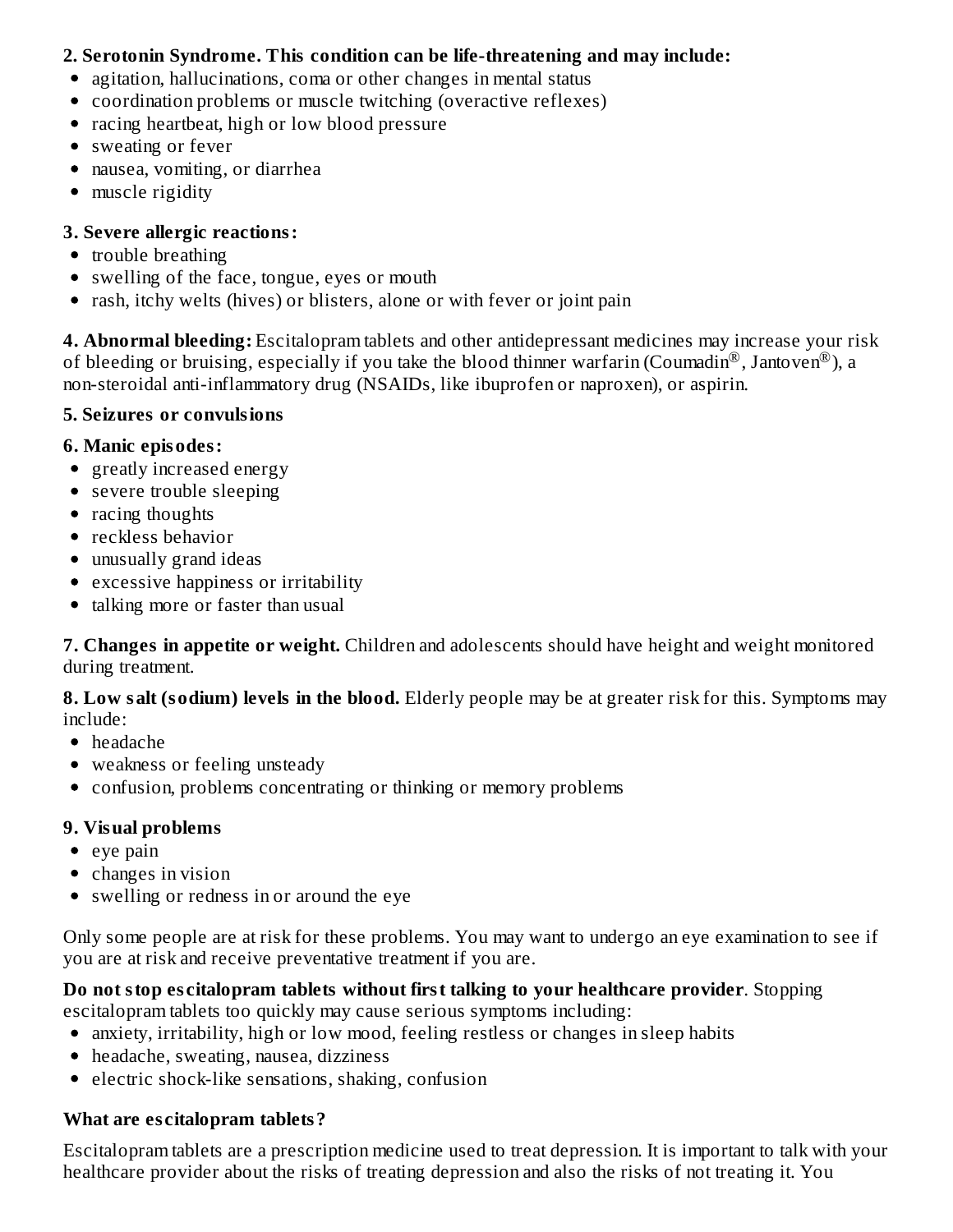should discuss all treatment choices with your healthcare provider. Escitalopram tablets are also used to treat:

- Major Depressive Disorder (MDD)
- Generalized Anxiety Disorder (GAD)

Talk to your healthcare provider if you do not think that your condition is getting better with escitalopram tablets treatment.

#### **Who should not take es citalopram tablets?**

Do not take escitalopram tablets if you:

- are allergic to escitalopram oxalate or citalopram hydrobromide or any of the ingredients in escitalopram tablets. See the end of this Medication Guide for a complete list of ingredients in escitalopram tablets.
- take a monoamine oxidase inhibitor (MAOI). Ask your healthcare provider or pharmacist if you are not sure if you take an MAOI, including the antibiotic linezolid.
- Do not take an MAOI within 2 weeks of stopping escitalopram tablets unless directed to do so by your physician.
- Do not start escitalopram tablets if you stopped taking an MAOI in the last 2 weeks unless directed to do so by your physician.

## People who take escitalopram tablets close in time to an MAOI may have serious or even life**threatening side effects. Get medical help right away if you have any of thes e symptoms:**

- high fever
- uncontrolled muscle spasms
- stiff muscles
- rapid changes in heart rate or blood pressure
- confusion
- loss of consciousness (pass out)
- **take the antipsychotic medicine pimozide (Orap ) becaus e taking this drug with es citalopram ®tablets can caus e s erious heart problems.**

#### **What should I tell my healthcare provider before taking es citalopram tablets? Ask if you are not sure.**

Before starting escitalopram tablets, tell your healthcare provider if you:

- Are taking certain drugs such as:
	- Triptans used to treat migraine headache
	- Medicines used to treat mood, anxiety, psychotic or thought disorders, including tricyclics, lithium, SSRIs, SNRIs, amphetamines, or antipsychotics
	- Tramadol
	- Over-the-counter supplements such as tryptophan or St. John's Wort
- have liver problems
- have kidney problems
- have heart problems
- have or had seizures or convulsions
- have bipolar disorder or mania
- have low sodium levels in your blood
- have a history of a stroke
- have high blood pressure
- have or had bleeding problems
- are pregnant or plan to become pregnant. It is not known if escitalopram tablets will harm your unborn baby. Talk to your healthcare provider about the benefits and risks of treating depression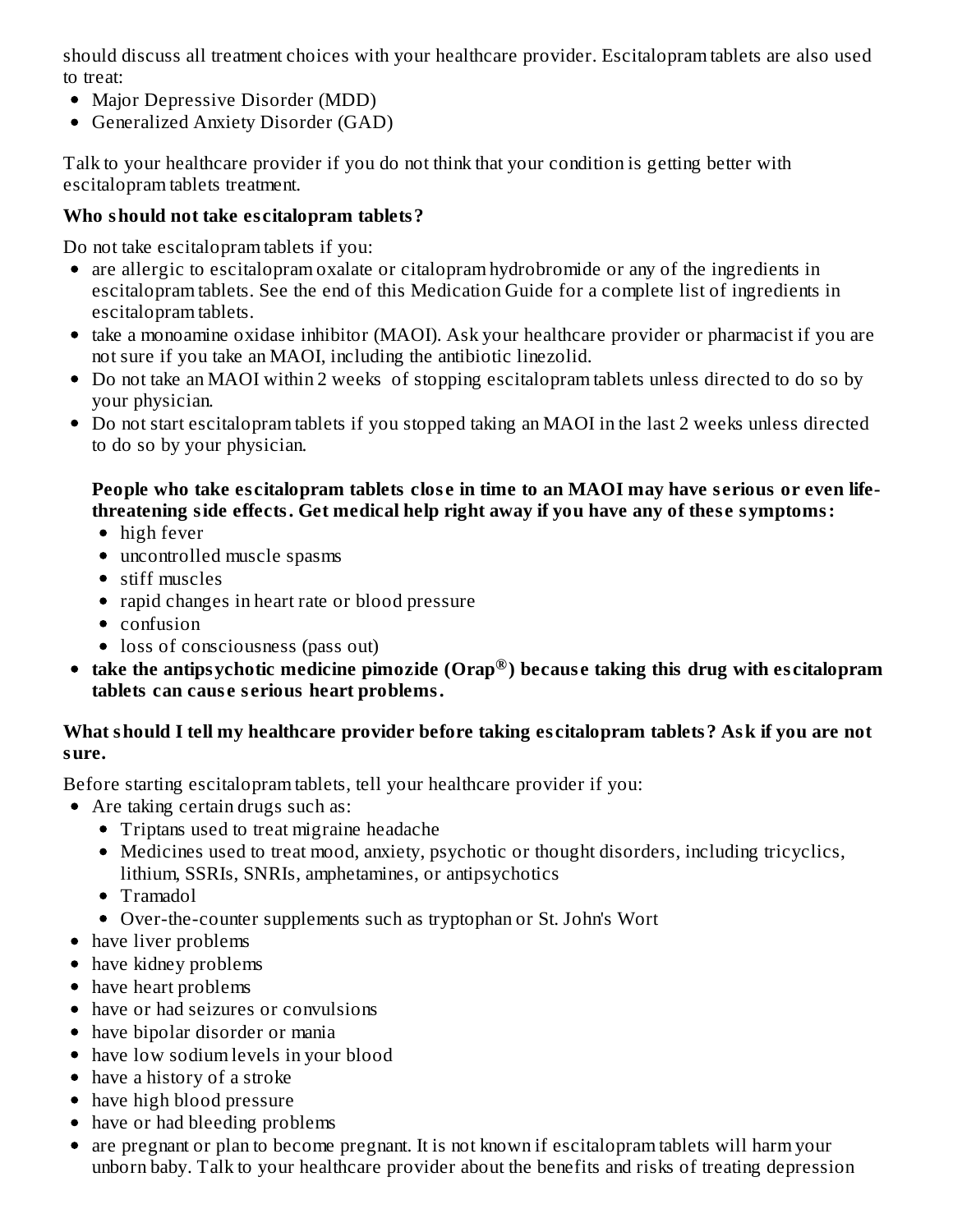during pregnancy

are breast-feeding or plan to breast-feed. Some escitalopram may pass into your breast milk. Talk to your healthcare provider about the best way to feed your baby while taking escitalopram tablets.

**Tell your healthcare provider about all the medicines that you take,** including prescription and nonprescription medicines, vitamins, and herbal supplements. Escitalopram tablets and some medicines may interact with each other, may not work as well, or may cause serious side effects.

Your healthcare provider or pharmacist can tell you if it is safe to take escitalopram tablets with your other medicines. Do not start or stop any medicine while taking escitalopram tablets without talking to your healthcare provider first.

If you take escitalopram tablets, you should not take any other medicines that contain escitalopram oxalate or citalopram hydrobromide including: Celexa.

## **How should I take es citalopram tablets?**

- Take escitalopram tablets exactly as prescribed. Your healthcare provider may need to change the dose of escitalopram tablets until it is the right dose for you.
- Escitalopram tablets may be taken with or without food.
- If you miss a dose of escitalopram tablets, take the missed dose as soon as you remember. If it is almost time for the next dose, skip the missed dose and take your next dose at the regular time. Do not take two doses of escitalopram tablets at the same time.
- If you take too much escitalopram tablets, call your healthcare provider or poison control center right away, or get emergency treatment.

## **What should I avoid while taking es citalopram tablets?**

Escitalopram tablets can cause sleepiness or may affect your ability to make decisions, think clearly, or react quickly. You should not drive, operate heavy machinery, or do other dangerous activities until you know how escitalopram tablets affect you. Do not drink alcohol while using escitalopram tablets.

## **What are the possible side effects of es citalopram tablets?**

**Es citalopram tablets may caus e s erious side effects, including all** of those described in the section entitled "What is the most important information I should know about escitalopram tablets?"

Common possible side effects in people who take escitalopram tablets include:

- Nausea
- Sleepiness
- Weakness
- Dizziness
- Feeling anxious
- Trouble sleeping
- Sexual problems
- Sweating
- Shaking
- Not feeling hungry
- Dry mouth
- Constipation
- Infection
- Yawning

Other side effects in children and adolescents include:

• increased thirst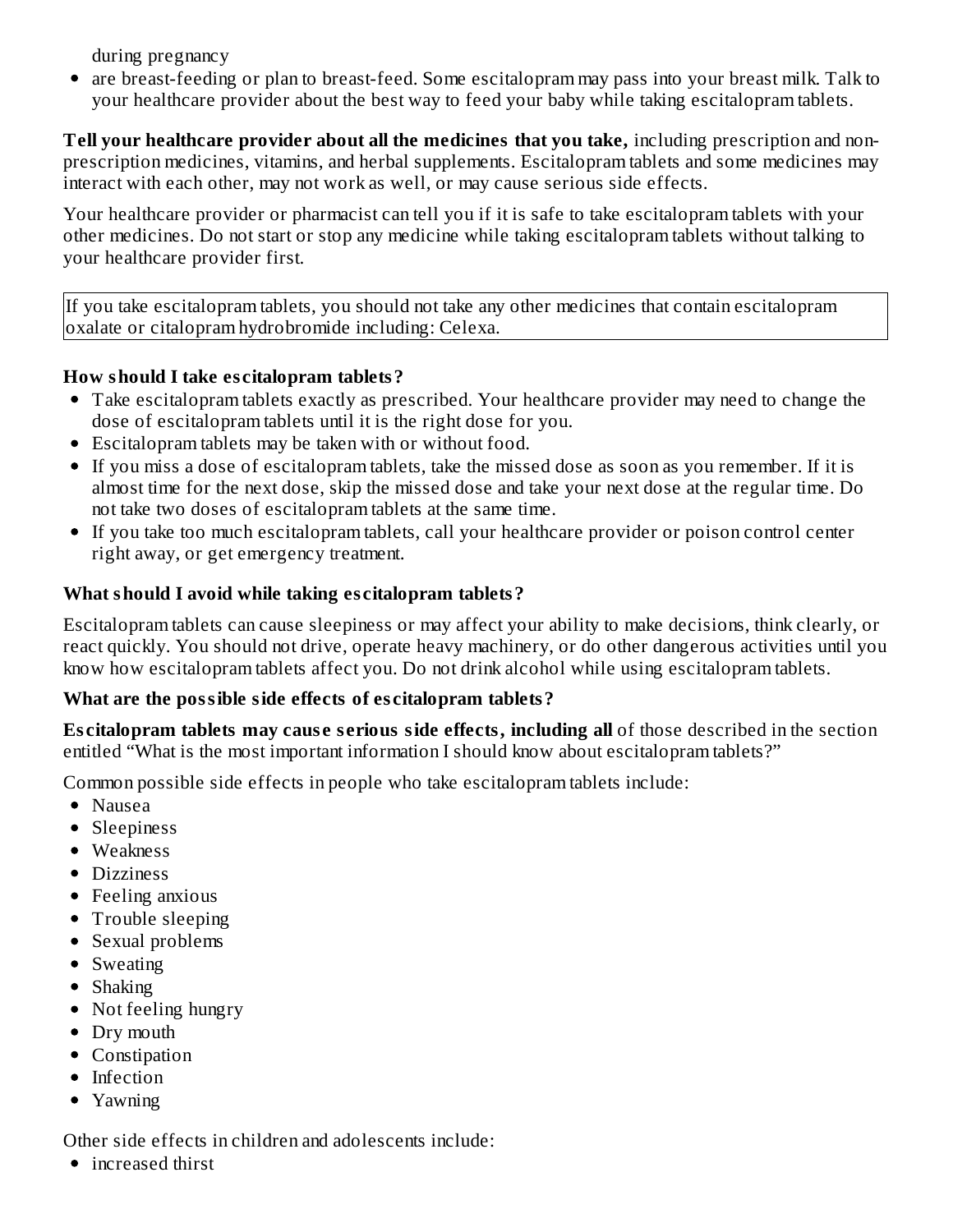- abnormal increase in muscle movement or agitation  $\bullet$
- nose bleed
- difficult urination
- heavy menstrual periods
- possible slowed growth rate and weight change. Your child's height and weight should be monitored during treatment with escitalopram tablets.

Tell your healthcare provider if you have any side effect that bothers you or that does not go away. These are not all the possible side effects of escitalopram tablets. For more information, ask your healthcare provider or pharmacist.

#### **CALL YOUR DOCTOR FOR MEDICAL ADVICE ABOUT SIDE EFFECTS. YOU MAY REPORT SIDE EFFECTS TO THE FDA AT 1-800-FDA-1088.**

#### **How should I store es citalopram tablets?**

- Store escitalopram tablets at  $25^{\circ}$ C (77 $^{\circ}$ F);
- Keep escitalopram tablets bottle closed tightly.

#### **Keep es citalopram tablets and all medicines out of the reach of children.**

#### **General information about es citalopram tablets**

Medicines are sometimes prescribed for purposes other than those listed in a Medication Guide. Do not use escitalopram tablets for a condition for which it was not prescribed. Do not give escitalopram tablets to other people, even if they have the same condition. It may harm them.

This Medication Guide summarizes the most important information about escitalopram tablets. If you would like more information, talk with your healthcare provider. You may ask your healthcare provider or pharmacist for information about escitalopram tablets that is written for healthcare professionals.

For more information about escitalopram tablets, go to www.apotex.com or call Apotex Corp. at **1-800- 706-5575**.

#### **What are the ingredients in es citalopram tablets?**

Active ingredient: escitalopram oxalate

Inactive ingredients:

**Tablets**: butylated hydroxyanisole, croscarmellose sodium, lactose monohydrate, magnesium stearate and microcrystalline cellulose. The film coating contains hydroxypropyl cellulose, hypromellose, polyethylene glycol, and titanium dioxide.

This Medication Guide has been approved by the U.S. Food and Drug Administration.

The brands listed are registered trademarks of their respective owners.

#### **Rx Only**

#### **APOTEX INC. ESCITALOPRAM TABLETS, USP 5 mg, 10 mg and 20 mg**

**Manufactured by Manufactured for** Apotex Research Pvt. Ltd. Apotex Corp. Bangalore – 560 099 Weston, Florida India 33326

Revised: February 2017

Revision 6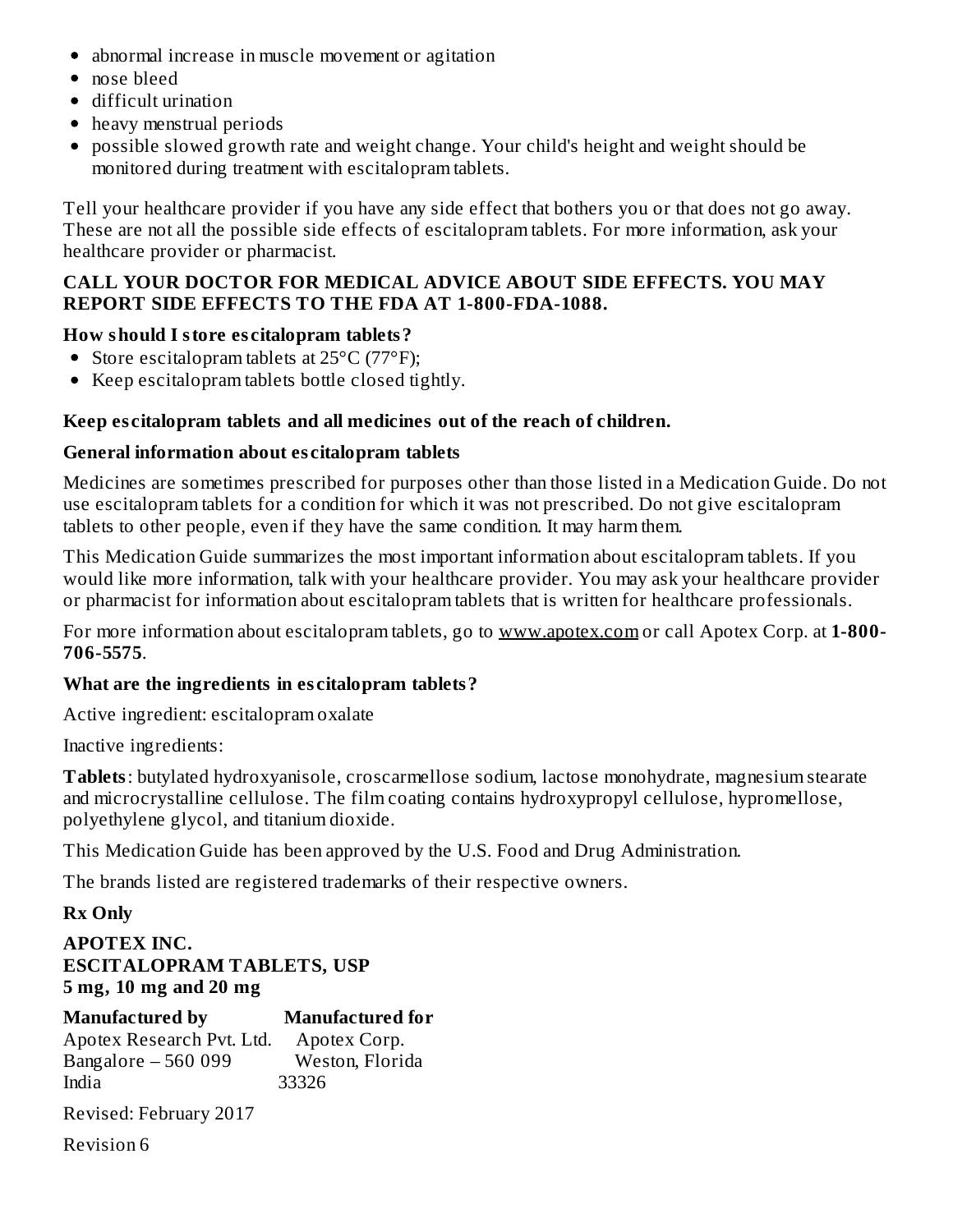|                                  |                                 | <b>NUCLOVAJD-CJV IAB</b>                        |
|----------------------------------|---------------------------------|-------------------------------------------------|
| NDC: 50436-0054-1                |                                 | DRUG: ESCITALOPRAM                              |
|                                  | ுயா                             | 20 MG<br>OXALATE<br>EXP:XXXXXXX<br>LOT: XXXXXXX |
| <b>ESCITALOPRAM</b>              |                                 |                                                 |
|                                  |                                 | NDC: 50436-C30 TAB                              |
| OXALATE                          |                                 | DRUG: ESCITALOPRAM                              |
|                                  |                                 | 20 MG<br>OXALATE                                |
| 20 MG                            |                                 | EXP: XXXXXXX<br>LOT: XXXXXXX                    |
|                                  | MFG BY: APOTEX                  | NDC: 50436-0054-1                               |
| 30 TAB                           | XXXXXXX                         | DRUG: ESCITALOPRAM                              |
|                                  | MFG NDC: 60505-2782-08          | <b>OXALATE</b>                                  |
| Iх.<br>WARNING:                  | MFG LOT: XXXXXXX                | LOT: XXXXXXX<br>EXP:XXXXXXX                     |
| KEEP OUT OF REACH OF CHILDREN    | LOT: XXXXXXX EXP: XXXXXXX       | NDC:50436-030 TAB                               |
| $20-25$ °C (68-77°F)<br>STORE AT | Pkg by: Unit Dose Services, LLC | DRUG: ESCITALOPRAM                              |
| CONTROLLED ROOM TEMPERATURE      | Miami, FL 33179                 | 20 MG<br>OXALATE                                |
|                                  |                                 | LOT: XXXXXXX<br>EXP:XXXXXXX                     |
|                                  |                                 |                                                 |
|                                  |                                 |                                                 |

 $m = 50136 - 530$ 

## **ESCITALOPRAM** escitalopram oxalate tablet, film coated **Product Information Product T ype** HUMAN PRESCRIPTION DRUG **Ite m Code (Source )** NDC:50 436 -0 0 54(NDC:6 0 50 5- 278 2) **Route of Administration** ORAL **Active Ingredient/Active Moiety Ingredient Name Basis of Strength Strength ESCITALOPRAM OXALATE** (UNII: 5U8 5DBW7LO) (ESCITALOPRAM - UNII:4O4S742ANY) ESCITALOPRAM 20 mg **Inactive Ingredients Ingredient Name Strength BUTYLATED HYDROXYANISOLE** (UNII: REK49 6 0K2U) **CROSCARMELLOSE SODIUM** (UNII: M28OL1HH48 )

**LACTOSE MONOHYDRATE** (UNII: EWQ57Q8 I5X)

**MAGNESIUM STEARATE** (UNII: 70 0 9 7M6 I30 )

**MICROCRYSTALLINE CELLULOSE** (UNII: OP1R32D6 1U) **HYDROXYPROPYL CELLULOSE ( 7 0 0 0 0 0 MW)** (UNII: U3JF9 1U133) **HYPROMELLOSE, UNSPECIFIED** (UNII: 3NXW29V3WO)

**TITANIUM DIOXIDE** (UNII: 15FIX9V2JP)

**POLYETHYLENE GLYCOL, UNSPECIFIED** (UNII: 3WJQ0 SDW1A)

| <b>Product Characteristics</b> |       |                     |                      |  |  |
|--------------------------------|-------|---------------------|----------------------|--|--|
| Color                          | WHITE | <b>Score</b>        | 2 pieces             |  |  |
| <b>Shape</b>                   | ROUND | <b>Size</b>         | $10 \,\mathrm{mm}$   |  |  |
| Flavor                         |       | <b>Imprint Code</b> | $APO$ ; $ESC$ ; $20$ |  |  |
| <b>Contains</b>                |       |                     |                      |  |  |
|                                |       |                     |                      |  |  |